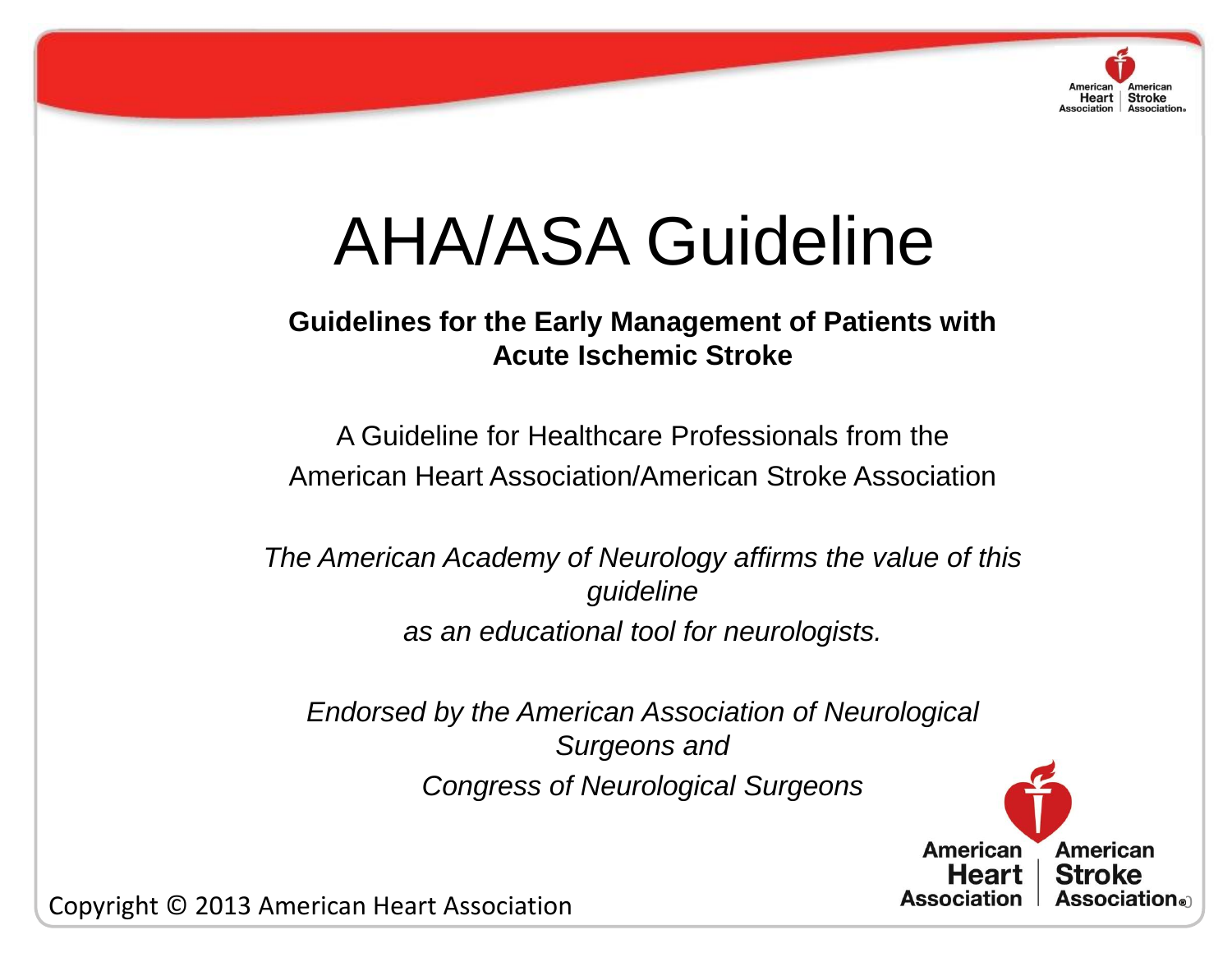on behalf of the American Heart Association Stroke Council, Council on Edward C. Jauch, MD, MS, FAHA, Chair; Jeffrey L. Saver, MD, FAHA, Vice-Chair; Harold P. Adams, Jr., MD, FAHA; Askiel Bruno, MD, MS; J. J. (Buddy) Connors, MD; Bart M. Demaerschalk, MD, MSc; Pooja Khatri, MD,MSc, FAHA; Paul W. McMullan, Jr., MD, FAHA; Adnan I. Qureshi, MD, FAHA; Kenneth Rosenfield, MD; Phillip A. Scott, MD, FAHA; Debbie R. Summers, RN, MSN, FAHA; David Z. Wang, DO, FAHA; Max Wintermark, MD; Howard Yonas, MD; Cardiovascular Nursing, Council on Peripheral Vascular Disease Council and Council on Clinical Cardiology

Copyright © 2013 American Heart Association

American

Heart | Stroke Association Association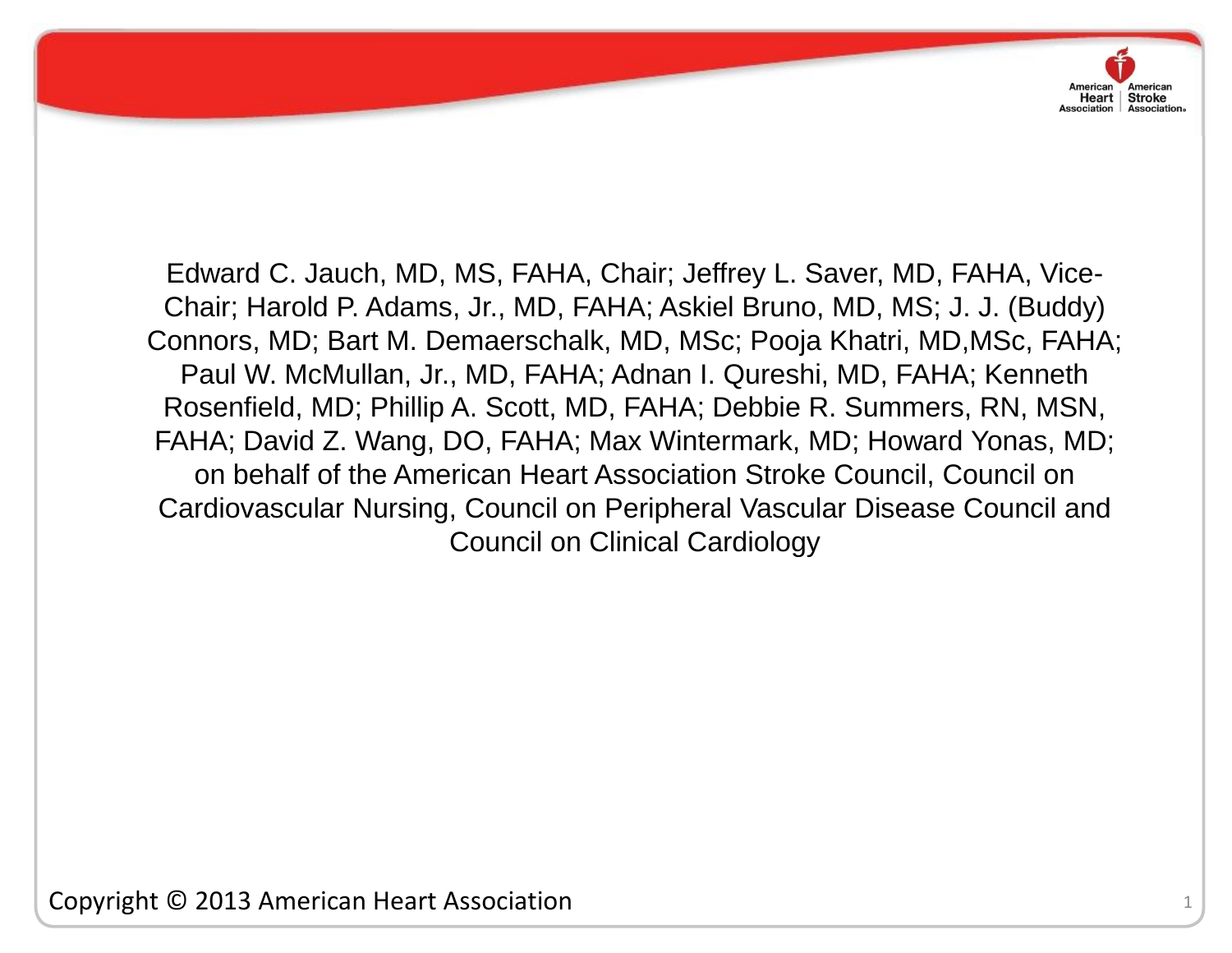

# Slide Set Prepared By Members of the Stroke Professional Educational Committee

Copyright © 2013 American Heart Association Opeolu Adeoye, MD MS Nicole Gonzales, MD Rishi Gupta, MD

Copyright © 2013 American Heart Association <sup>2</sup>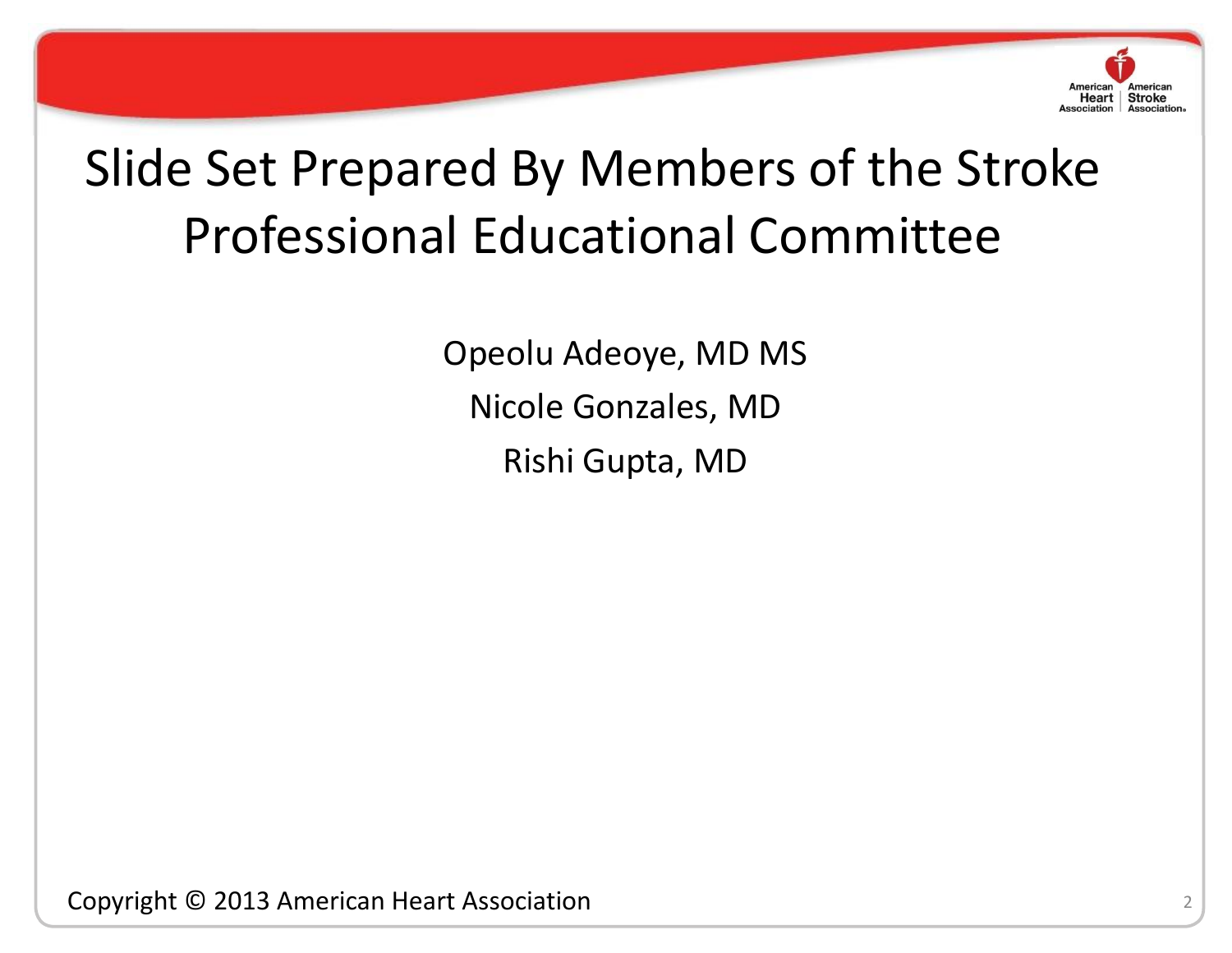

#### "Size of Treatment Effect"

|                                                         |                                                                                                                                                    | <b>Class I</b><br><b>Benefit &gt;&gt;&gt; Risk</b><br><b>Procedure/Treatment</b><br><b>SHOULD be</b>                                                                                    | <b>Class IIa</b><br><b>Benefit &gt;&gt; Risk</b><br><b>Additional studies with focused</b><br>objectives needed<br><b>IT IS REASONABLE to perform</b><br>procedure/administer treatment | <b>Class IIb</b><br><b>Benefit <math>\geq</math> Risk</b><br><b>Additional studies with broad</b><br>objectives needed; Additional<br>registry data would be helpful<br><b>Procedure/Treatment</b><br><b>MAY BE CONSIDERED</b> | <b>Class III</b><br>$Risk \geq Benefit$<br><b>No additional studies needed</b><br><b>Procedure/Treatment should</b><br><b>NOT</b> be performed/administered<br><b>SINCE IT IS NOT HELPFUL</b>                          |
|---------------------------------------------------------|----------------------------------------------------------------------------------------------------------------------------------------------------|-----------------------------------------------------------------------------------------------------------------------------------------------------------------------------------------|-----------------------------------------------------------------------------------------------------------------------------------------------------------------------------------------|--------------------------------------------------------------------------------------------------------------------------------------------------------------------------------------------------------------------------------|------------------------------------------------------------------------------------------------------------------------------------------------------------------------------------------------------------------------|
| "Estimate of Certainty (Precision) of Treatment Effect" | <b>Level A</b><br><b>Multiple (3-5) population risk</b><br>strata evaluated*<br><b>General consistency of direction</b><br>and magnitude of effect | performed/administered<br><b>• Recommendation that</b><br>procedure or treatment is<br>useful/effective<br>• Sufficient evidence from<br>multiple randomized trials or<br>meta-analyses | • Recommendation in favor of<br>treatment or procedure being<br>useful/effective<br><b>• Some conflicting evidence from</b><br>multiple randomized trials or<br>meta-analyses           | • Recommendation's<br>usefulness/efficacy less well<br>established<br><b>• Greater conflicting evidence</b><br>from multiple randomized trials<br>or meta-analyses                                                             | <b>AND MAY BE HARMFUL</b><br><b>Recommendation that</b><br>procedure or treatment not<br>useful/effective and may be<br>harmful<br><b>• Sufficient evidence from</b><br>multiple randomized trials or<br>meta-analyses |
|                                                         | <b>Level B</b><br>Limited (2-3) population risk<br>strata evaluated*                                                                               | <b>• Recommendation that</b><br>procedure or treatment is<br>useful/effective<br><b>• Limited evidence from single</b><br>randomized trial or non-<br>randomized studies                | • Recommendation in favor of<br>treatment or procedure being<br>useful/ effective<br><b>• Some conflicting evidence from</b><br>single randomized trial or non-<br>randomized studies   | <b>• Recommendation's</b><br>usefulness/efficacy less well<br>established<br><b>• Greater conflicting evidence</b><br>from single randomized trial or<br>non-randomized studies                                                | <b>• Recommendation that</b><br>procedure or treatment not<br>useful/effective and may be<br>harmful<br><b>• Limited evidence from single</b><br>randomized trial or non-<br><b>randomized studies</b>                 |
|                                                         | Level C<br>Very limited (1-2) population risk<br>strata evaluated <sup>®</sup>                                                                     | <b>• Recommendation that</b><br>procedure or treatment is<br><i>useful/effective</i><br>• Only expert opinion, case<br>studies, or standard-of-care                                     | • Recommendation in favor of<br>treatment or procedure being<br>useful/ effective<br>• Only diverging expert opinion,<br>case studies, or standard-of-<br>care                          | • Recommendation's<br>usefulness/efficacy less well<br>established<br>. Only diverging expert opinion,<br>case studies, or standard-of-care                                                                                    | <b>• Recommendation that</b><br>procedure or treatment not<br>useful/effective and may be<br>harmful<br>• Only expert opinion, case<br>studies, or standard-of-care                                                    |
|                                                         | <b>Suggested phrases for writing</b><br>recommendations $\dagger$                                                                                  | should<br>is recommended<br>is indicated<br>is useful/effective/beneficial                                                                                                              | is reasonable<br>can be useful/effective/ beneficial<br>is probably recommended or<br>indicated                                                                                         | may/might be considered<br>may/might be reasonable<br>usefulness/effectiveness is<br>unknown /unclear/uncertain or<br>not well established                                                                                     | is not recommended<br>is not indicated<br>should not<br>is not useful/effective/beneficial<br>may be harmful                                                                                                           |

\*Data available from clinical trials or registries about the usefulness/efficacy in different sub-populations, such as gender, age, history of diabetes, history of prior MI, history of heart failure, and prior aspirin use. with Level of Evidence B or C does not imply that the recommendation is weak. Many important clinical questions addressed in the guidelines do not lend themselves to clinical trials. Even though randomized trials are not a there may be a very clear clinical consensus that a particular test or therapy is useful or effective.

+In 2003, the ACC/AHA Task Force on Practice Guidelines developed a list of suggested phrases to use when writing recommendations. All recommendations in this guideline have been written in full sentences that express a co thought, such that a recommendation, even if separated and presented apart from the rest of the document (including headings above sets of recommendations), would still convey the full intent of the recommendation. It is h this will increase readers' comprehension of the guidelines and will allow queries at the individual recommendation level.

Figure. Applying classification of recommendations and level of evidence.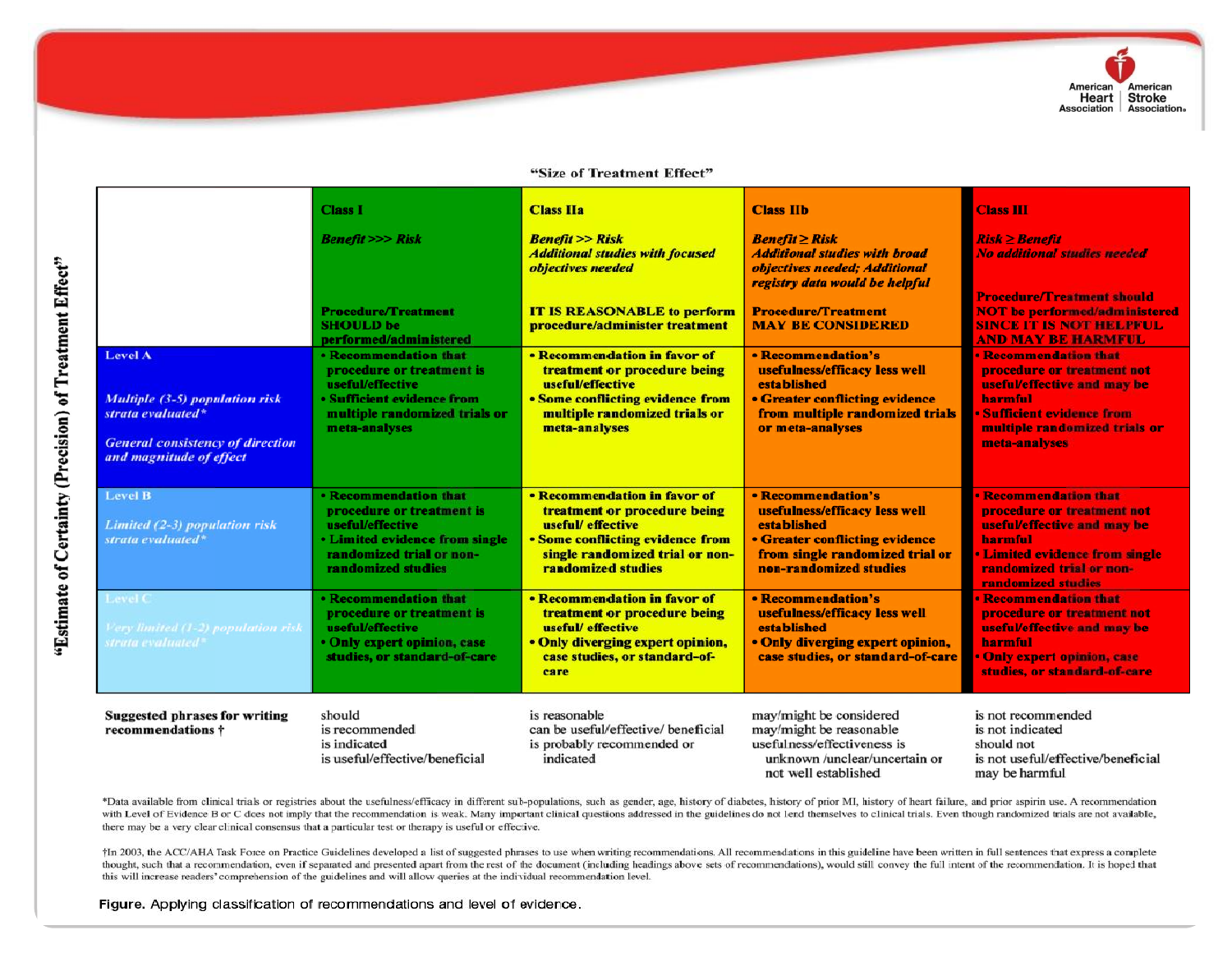# Heart | Stroke

# I. Introduction

- Despite the increase in the global burden of stroke, advances are being made
- In 2008, after years of being the third leading cause of death in the United States, stroke dropped to fourth
- This document addresses opportunities for optimal stroke care in the acute phase of the acute ischemic stroke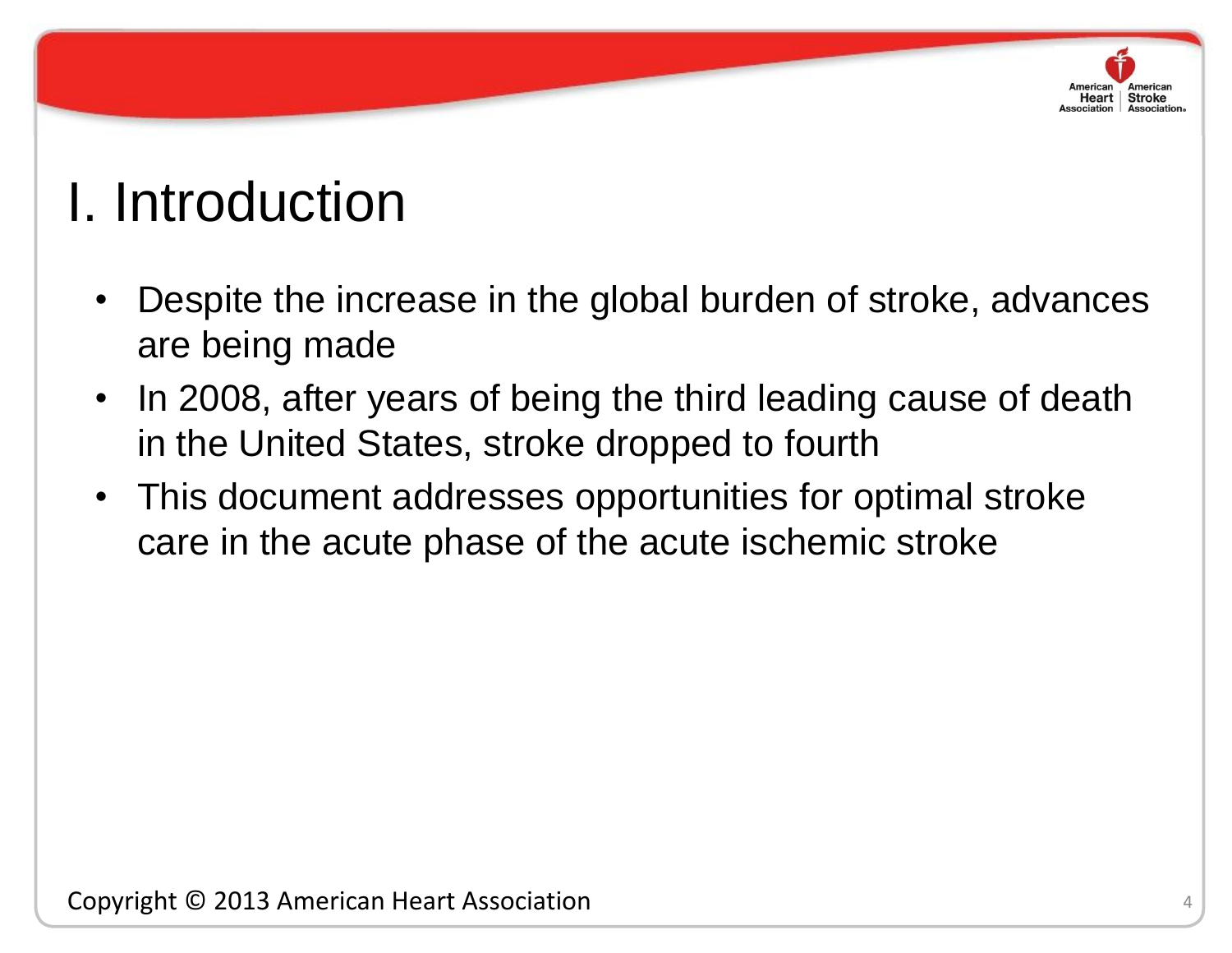

# II. Public Stroke Education

- The chain of events favoring good functional outcome from an acute ischemic stroke begins with the recognition of stroke when it occurs
- remains poor • Data show that the public's knowledge of stroke warning signs
	- Many studies have demonstrated that intense and ongoing public education about the signs and symptoms of stroke improves stroke recognition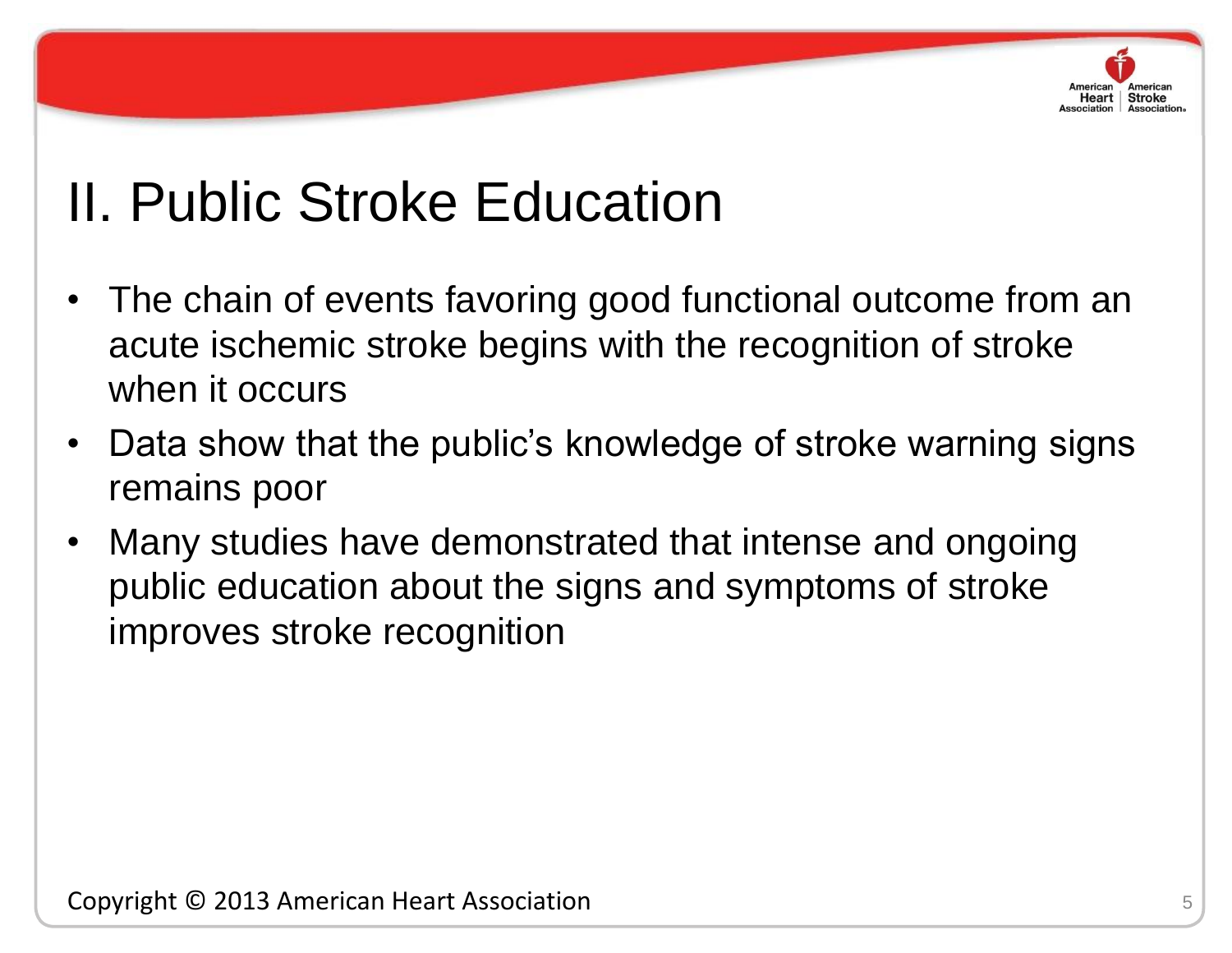

# III. Prehospital Stroke Management

- The Implementation Strategies for Emergency Medical Services within Stroke Systems of Care policy statement outlines specific parameters to measure the quality if EMSS including:
	- Stroke patients are dispatched at the highest level of care available in the shortest time possible.
- The time between the receipt of the call and the dispatch of the response team is less than 90 seconds.
	- EMSS response time is < 8 minutes (time lapsed from the time of the call by the dispatch entity to the arrival on the scene of a properly equipped ambulance and staffed ambulance)
	- Dispatch time is  $<$  1 minute
	- Turnout time (from the call is received to the unit in route) is < 1 minute)
	- The on-scene time is < 15 minutes (barring extenuating circumstances such as extrication difficulties)
	- Travel time is equivalent to trauma or myocardial infarction calls.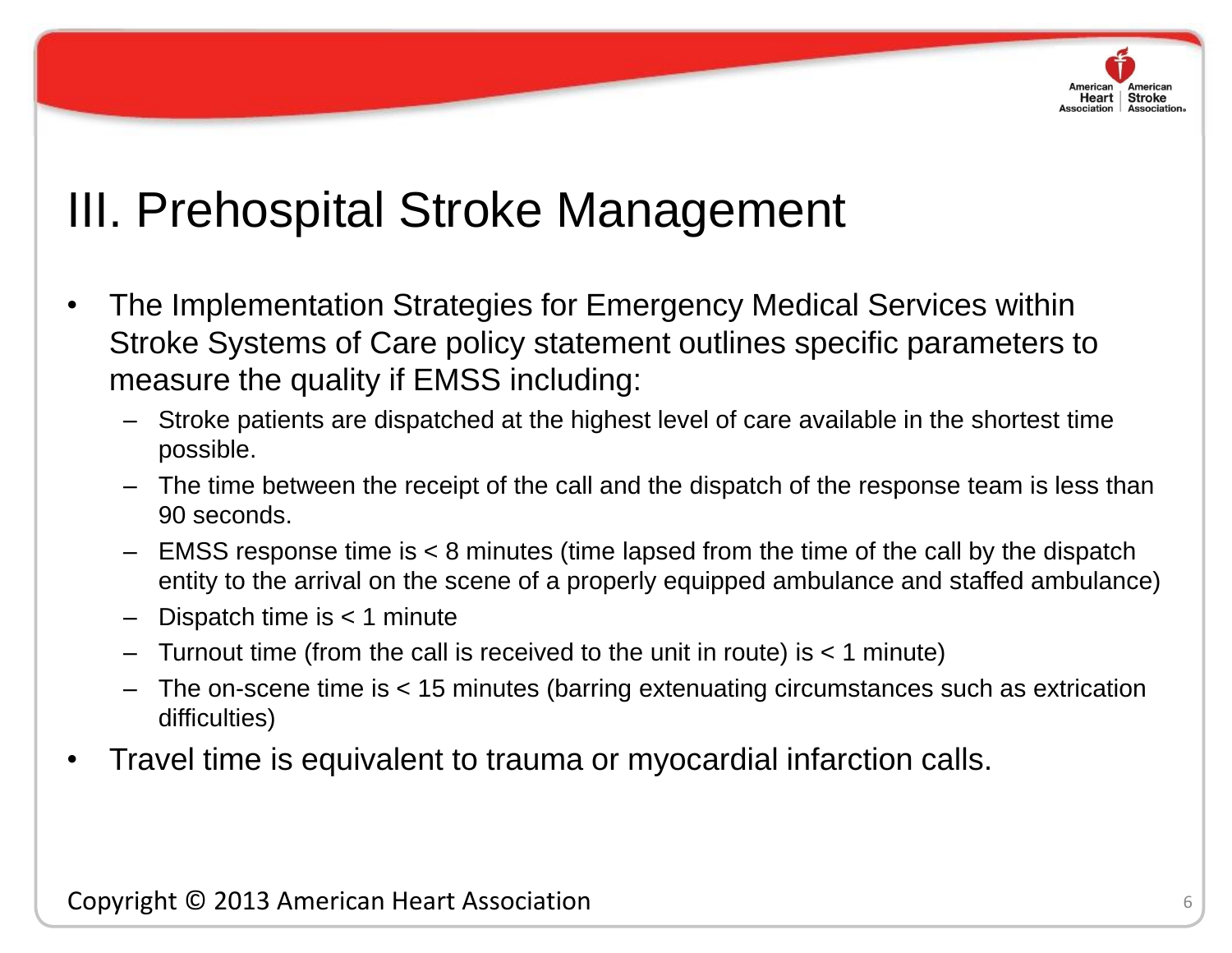

| <b>Class I Recommendations</b>                                                                                                                                                                                                                                                                                                                                                                    | Class,<br><b>Level of Evidence</b><br>(LOE) |
|---------------------------------------------------------------------------------------------------------------------------------------------------------------------------------------------------------------------------------------------------------------------------------------------------------------------------------------------------------------------------------------------------|---------------------------------------------|
| To increase both the number of patients who are treated and the quality of care, educational<br>stroke programs for physicians, hospital personnel, and EMS personnel are recommended.<br>(Unchanged from the previous guideline)                                                                                                                                                                 | Class I, LOE B                              |
| Activation of the 911 system by patients or other members of the public is strongly<br>recommended. 9-1-1 Dispatchers should make stroke a priority dispatch, and transport<br>times should be minimized. (Unchanged from the previous guideline)                                                                                                                                                 | Class I, LOE B                              |
| Prehospital care providers should use prehospital stroke assessment tools, such as the Los<br>Angeles Prehospital Stroke Screen or Cincinnati Prehospital Stroke Scale. (Unchanged<br>from the previous guideline)                                                                                                                                                                                | Class I, LOE B                              |
| EMS personnel should begin the initial management of stroke in the field, as outlined in<br>Table 4. Stroke protocol development to be used by EMS personnel is strongly encouraged.<br>(Unchanged from the previous guideline)                                                                                                                                                                   | Class I, LOE B                              |
| Patients should be transported rapidly to the closest available certified primary stroke center<br>or comprehensive stroke center, or if no such centers exist, the most appropriate institution<br>that provides emergency stroke care as described in the statement. In some instances, this<br>may involve air medical transport and hospital bypass. (Revised from the previous<br>guideline) | Class I, LOE A                              |
| EMS personnel should provide prehospital notification to the receiving hospital that a<br>potential stroke patient is en route so that the appropriate hospital resources may be<br>mobilized prior to patient arrival. (Revised from the previous guideline)                                                                                                                                     | Class I, LOE B                              |
| Copyright © 2013 American Heart Association                                                                                                                                                                                                                                                                                                                                                       | 7                                           |

**Contract Contract Contract Contract Contract Contract Contract Contract Contract Contract Contract Contract Contract Contract Contract Contract Contract Contract Contract Contract Contract Contract Contract Contract Contr**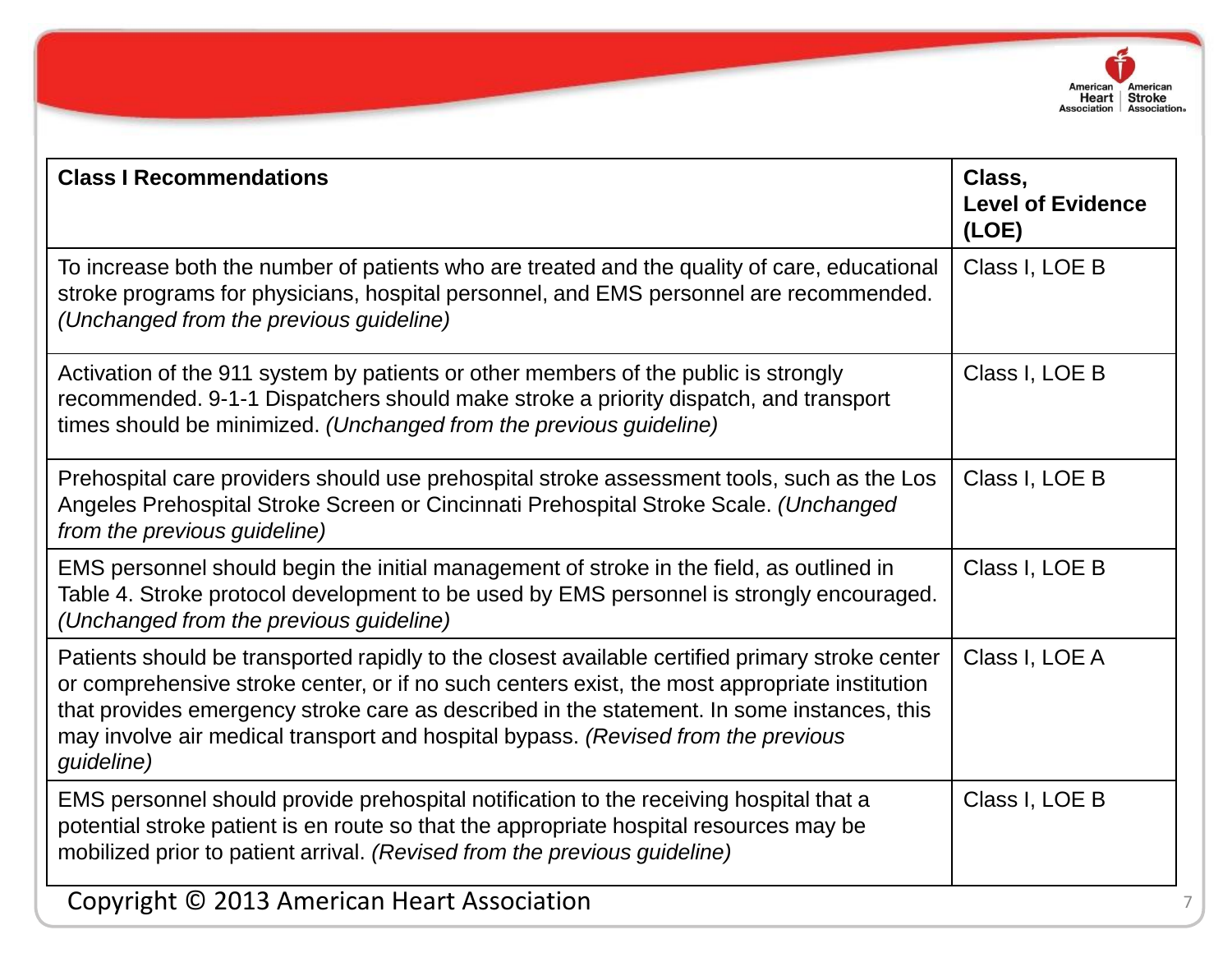

- The goals of creating stroke systems of care include stroke prevention, community stroke education, optimal use of EMS, effective acute and subacute stroke care, rehabilitation, and performance review of stroke care delivery
- demonstrated sustained improvements in multiple measures of stroke care • Hospitals that have implemented organized stroke care have quality, including increased use of IV rtPA, increased lipid profile testing, and improved deep vein thrombosis (DVT) prophylaxis
	- Neurocritical care units are essential elements of comprehensive stroke centers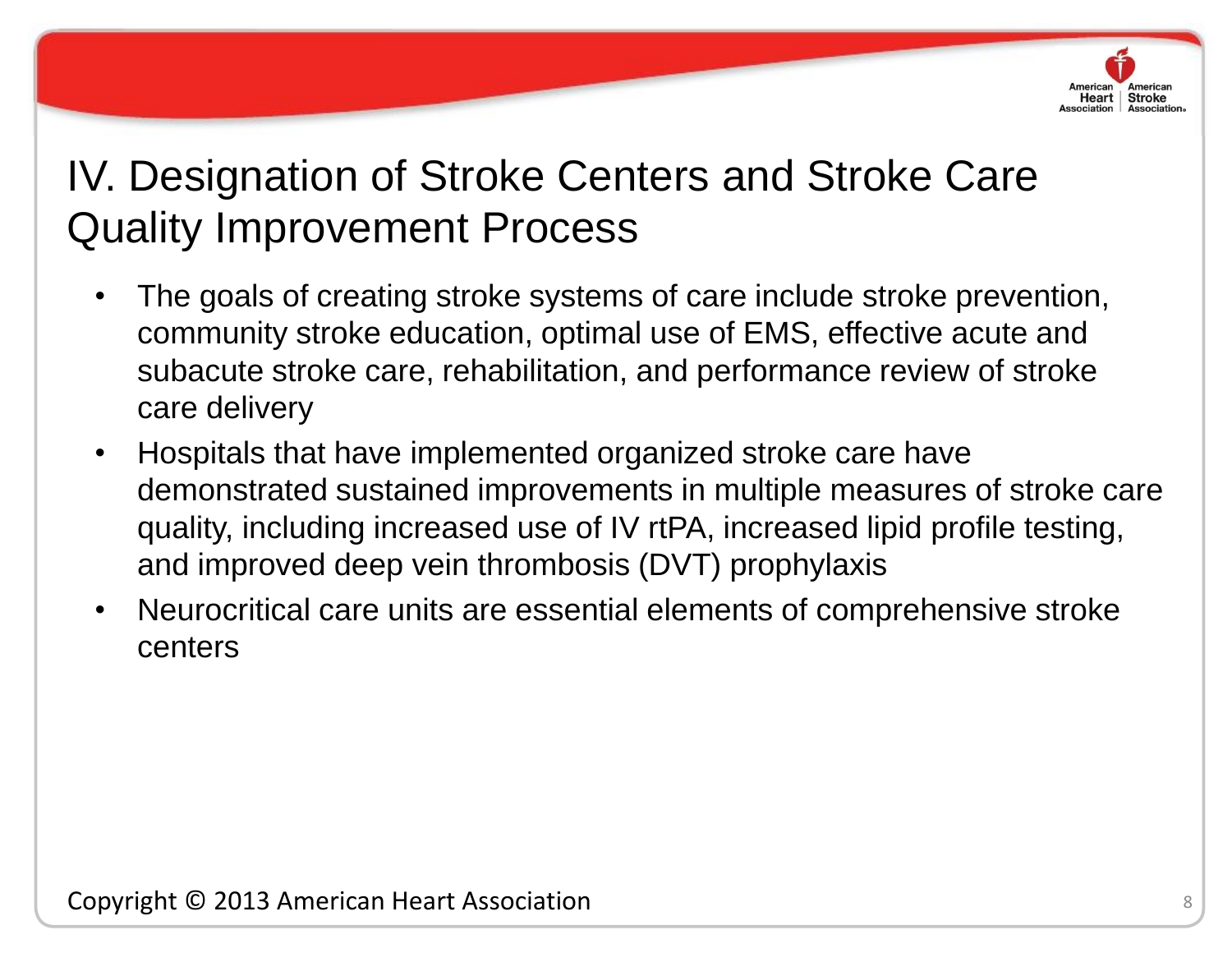

- Telemedicine (also called "telestroke") may help solve the shortage of neurologists and radiologists, allowing hospitals to become acute stroke ready
- development of stroke systems of care • All patients with stroke and at risk for stroke benefit from the
	- States and regions should be encouraged to engage all regional stakeholders to build stroke systems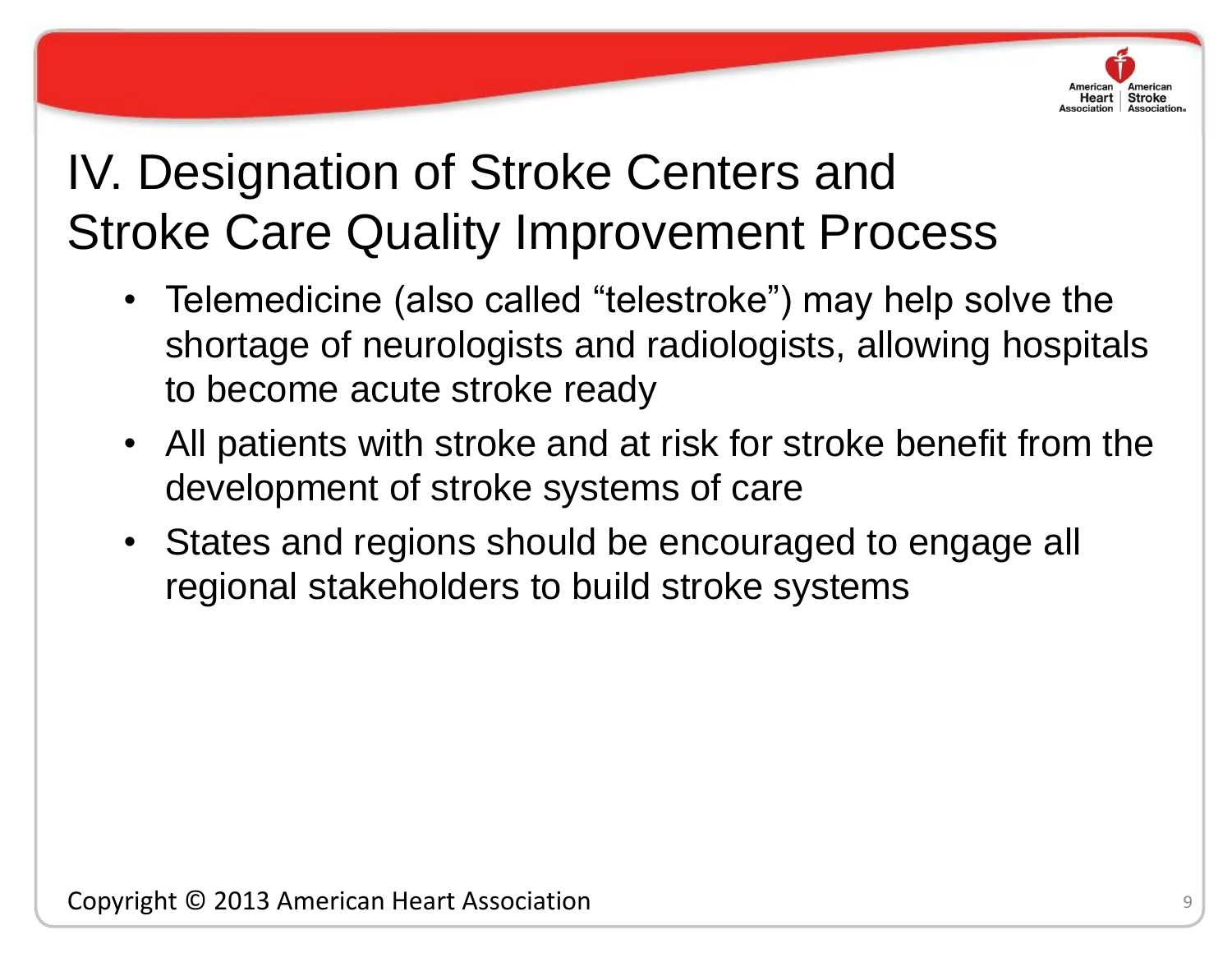

| <b>Class I Recommendations</b>                                                                                                                                                                                                                                                                                                                                                                                                                                                                                                                                                         | Class,<br><b>Level of</b><br><b>Evidence (LOE)</b> |
|----------------------------------------------------------------------------------------------------------------------------------------------------------------------------------------------------------------------------------------------------------------------------------------------------------------------------------------------------------------------------------------------------------------------------------------------------------------------------------------------------------------------------------------------------------------------------------------|----------------------------------------------------|
| The creation of PSCs is recommended. The organization of such resources will depend on local resources. The<br>stroke system design of regional ASRH and PSCs that provide emergency care and that are closely associated with a<br>CSC, which provides more extensive care, has considerable appeal. (Revised from the previous guideline)                                                                                                                                                                                                                                            | (Class I, LOE B                                    |
| Certification of stroke centers by an independent external body, such as<br>The Joint Commission or state health department, is recommended. Additional medical centers should seek such<br>certification. (Revised from the previous guideline)                                                                                                                                                                                                                                                                                                                                       | Class I, LOE B                                     |
| Healthcare institutions should organize a multidisciplinary quality improvement committee to review and monitor<br>stroke care quality benchmarks, indicators, evidence-based practices and outcomes. Forming a clinical process<br>improvement team and establishing a stroke care data bank is helpful for such quality of care assurances. The data<br>repository can be used to identify the gaps or disparities of quality stroke care. Once the gaps have been identified,<br>specific interventions can be initiated to address these gaps or disparities. (New recommendation) | Class I, LOE B                                     |
| For patients with suspected stroke, EMS should bypass hospitals that do not have resources to treat stroke and go to<br>the closest facility most capable of treating acute stroke. (Unchanged from the previous guideline)                                                                                                                                                                                                                                                                                                                                                            | Class I, LOE B                                     |
| For sites without in-house imaging interpretation expertise, teleradiology systems approved by the Food and Drug<br>Administration (FDA) (or equivalent organization) are recommended for timely review of brain CT and MRI scans in<br>patients with suspected acute stroke. (New recommendation)                                                                                                                                                                                                                                                                                     | Class I, LOE B                                     |
| When implemented within a telestroke network, teleradiology systems approved by the FDA (or equivalent<br>organization) are useful in supporting rapid imaging interpretation in time for fibrinolysis decision making. (New<br>recommendation)                                                                                                                                                                                                                                                                                                                                        | Class I, LOE B                                     |
| The development of CSCs is recommended. (Unchanged from the previous guideline)<br>Copyright © 2013 American Heart Association                                                                                                                                                                                                                                                                                                                                                                                                                                                         | 10<br>Class I, LOE C                               |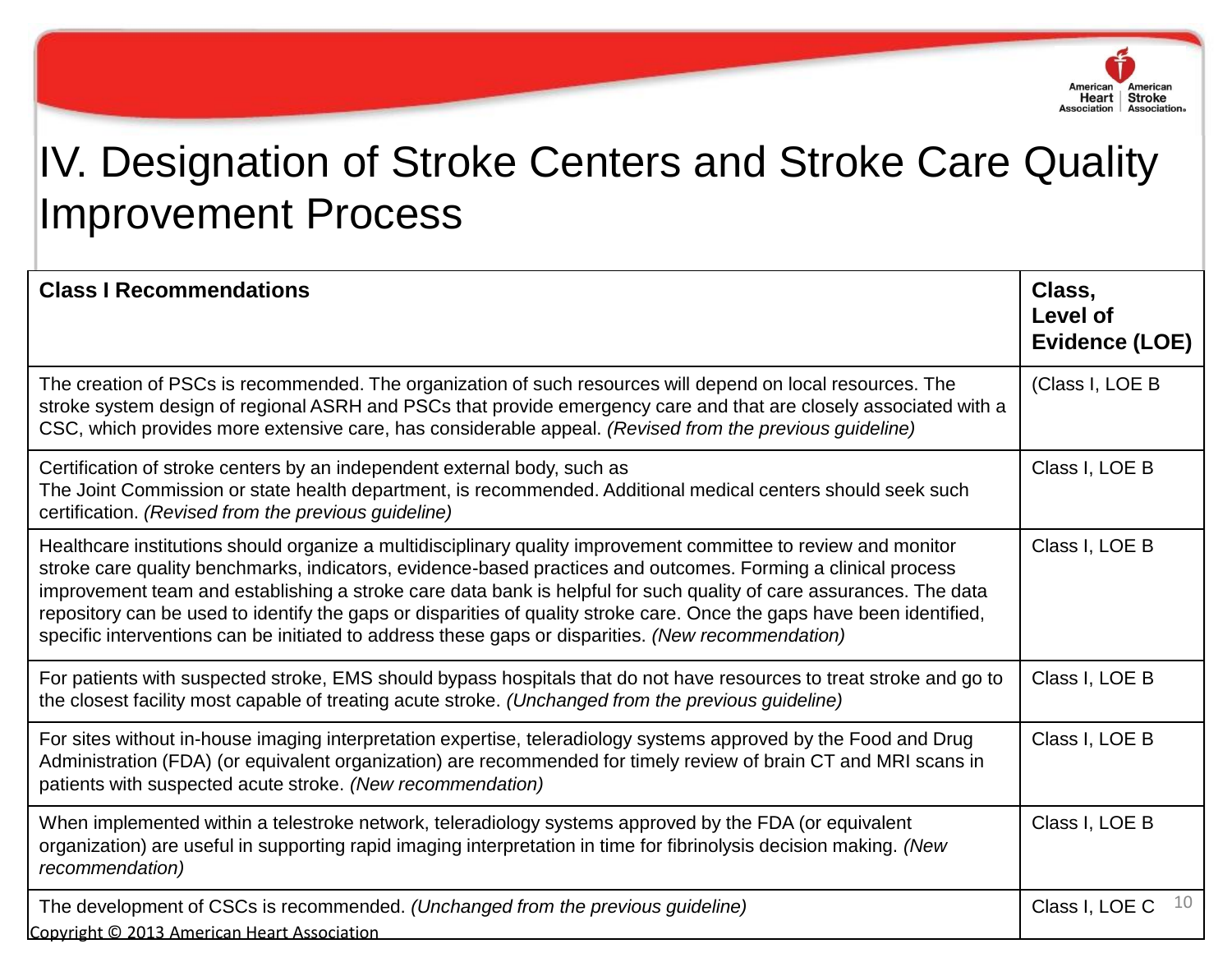

| <b>Class II Recommendations</b>                                                                                                                                                                                                                                                                                                                                        | Class,<br>Level of<br><b>Evidence (LOE)</b> |
|------------------------------------------------------------------------------------------------------------------------------------------------------------------------------------------------------------------------------------------------------------------------------------------------------------------------------------------------------------------------|---------------------------------------------|
| Implementation of telestroke consultation in conjunction with stroke education and training for<br>healthcare providers can be useful in increasing the use of IV rtPA at community hospitals<br>without access to adequate onsite stroke expertise. (New recommendation)                                                                                              | Class IIa, LOE B                            |
| The creation of Acute Stroke Ready Hospitals (ASRHs) can be useful. Like PSC, the<br>organization of such resources will depend on local resources. The stroke system design of<br>regional ASRH and PSCs that provide emergency care and that are closely associated with a<br>CSC, which provides more extensive care, has considerable appeal. (New recommendation) | Class IIa, LOE C<br>11                      |
| Copyright © 2013 American Heart Association                                                                                                                                                                                                                                                                                                                            |                                             |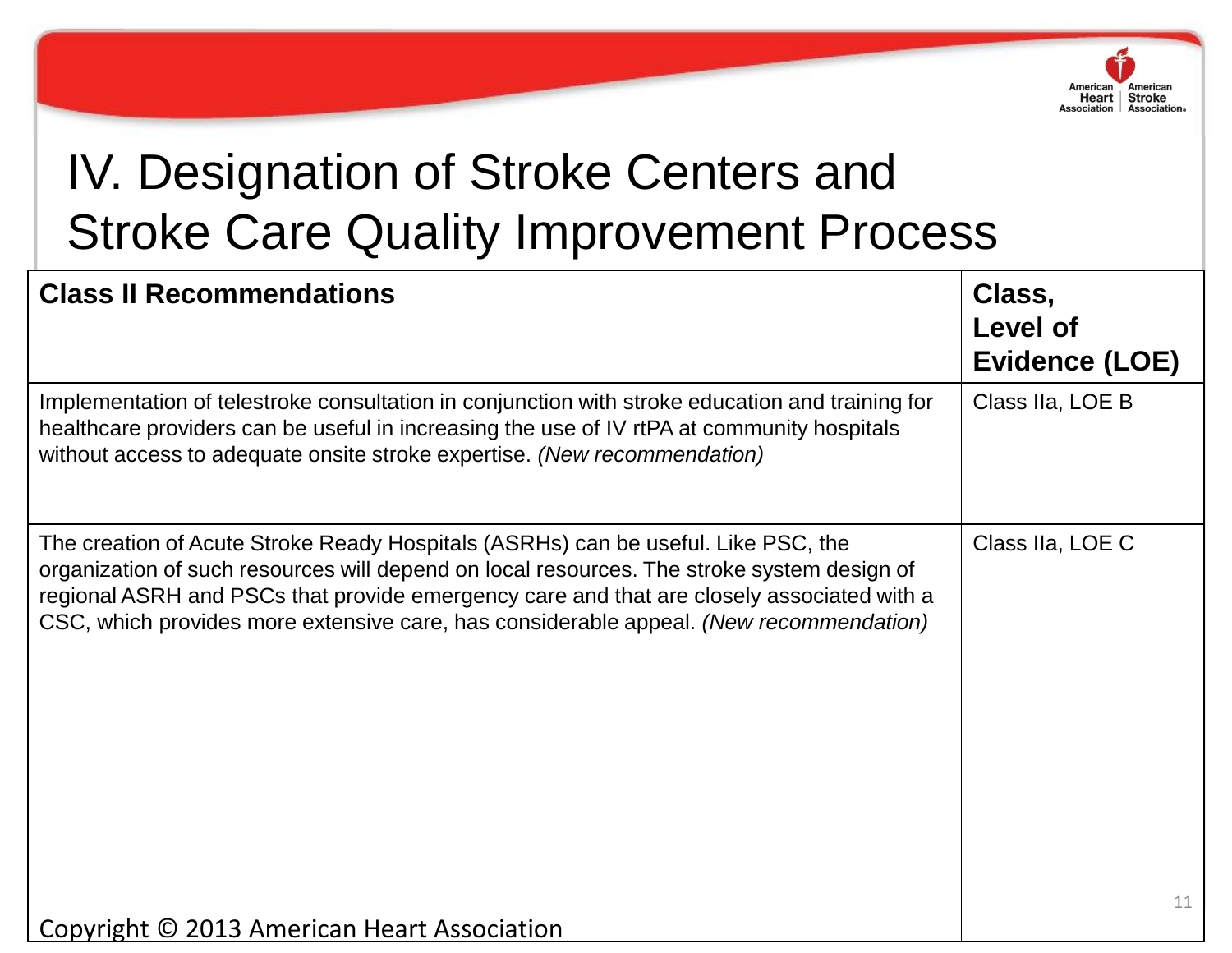

# V. Emergency Evaluation and Diagnosis of Acute Ischemic Stroke

- The evaluation and initial treatment of patients with stroke should be performed expeditiously
- Because time is critical, a limited number of essential diagnostic tests are recommended
- Stroke protocols and pathways should clearly define which tests must be performed prior to acute treatment decisions and which may be performed subsequent to acute stroke therapies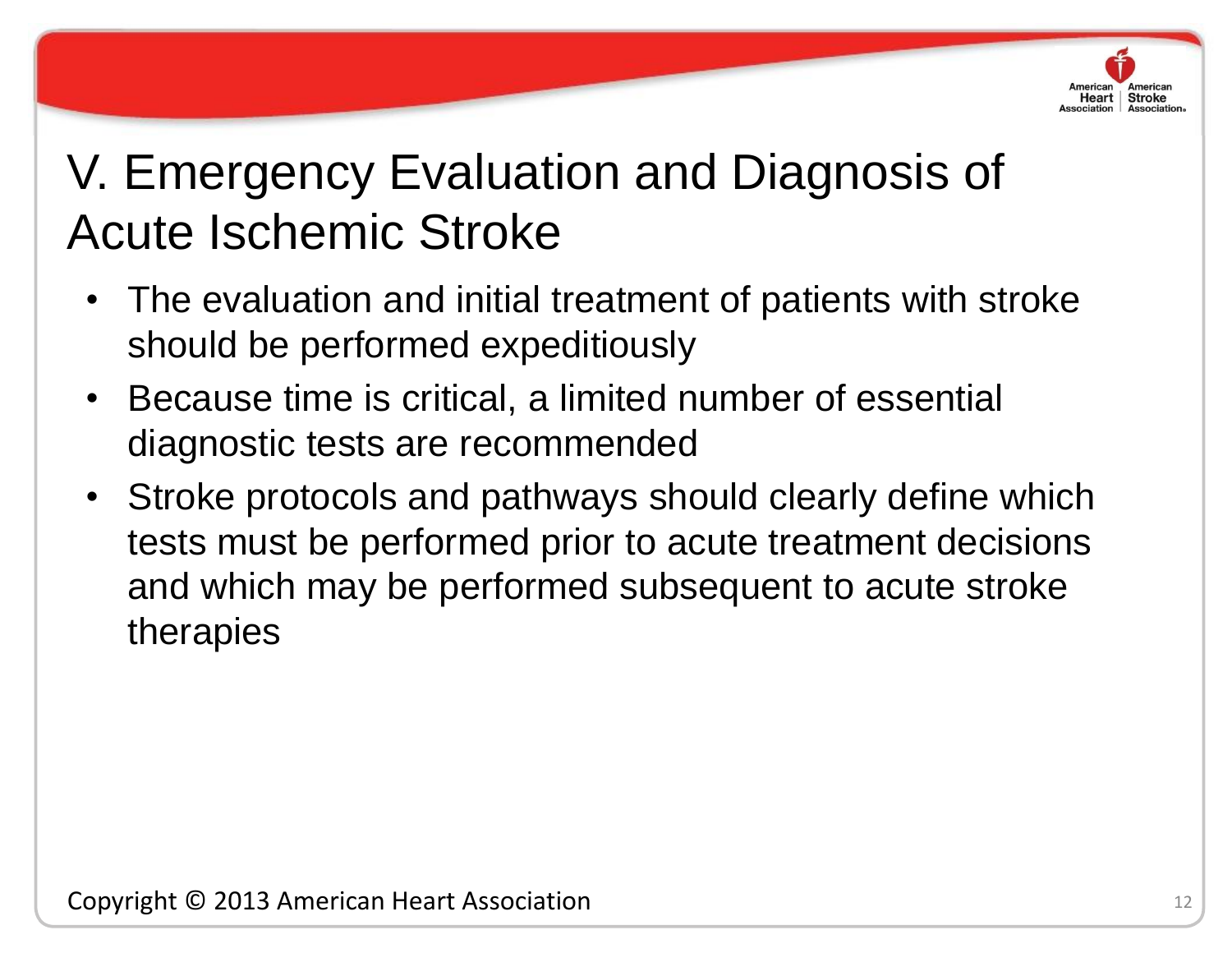

# V. Emergency Evaluation and Diagnosis of Acute Ischemic Stroke

| <b>Class I Recommendations</b>                                                                                                                                                                                                                                                                                                                                                                                                                                                                                      | Class,<br><b>Level of Evidence</b><br>(LOE) |    |
|---------------------------------------------------------------------------------------------------------------------------------------------------------------------------------------------------------------------------------------------------------------------------------------------------------------------------------------------------------------------------------------------------------------------------------------------------------------------------------------------------------------------|---------------------------------------------|----|
| An organized protocol for the emergency evaluation of patients with suspected stroke is recommended. The goal<br>is to complete an evaluation and to begin fibrinolytic treatment within 60 minutes of the patient's arrival in an ED.<br>Designation of an acute stroke team that includes physicians, nurses, and laboratory/radiology personnel is<br>encouraged. Patients with stroke should have a careful clinical assessment, including neurological examination.<br>(Unchanged from the previous guideline) | Class I, LOE B                              |    |
| The use of a stroke rating scale, preferably the NIHSS, is recommended. (Unchanged from the previous<br>guideline)                                                                                                                                                                                                                                                                                                                                                                                                  | Class I, LOE B                              |    |
| A limited number of hematologic, coagulation, and biochemistry tests are recommended during the initial<br>emergency evaluation, and only the assessment of blood glucose must precede the initiation of IV rtPA (Table 7).<br>(Revised from the previous guideline)                                                                                                                                                                                                                                                | Class I, LOE B                              |    |
| Baseline ECG assessment is recommended in patients presenting with acute ischemic stroke but should not<br>delay initiation of IV rtPA. (Revised from the previous guideline)                                                                                                                                                                                                                                                                                                                                       | Class I, LOE B                              |    |
| Baseline troponin assessment is recommended in patients presenting with acute ischemic stroke but should not<br>delay initiation of IV rtPA. (Revised from the previous guideline)                                                                                                                                                                                                                                                                                                                                  | Class I, LOE C                              | 13 |
| Copyright © 2013 American Heart Association                                                                                                                                                                                                                                                                                                                                                                                                                                                                         |                                             |    |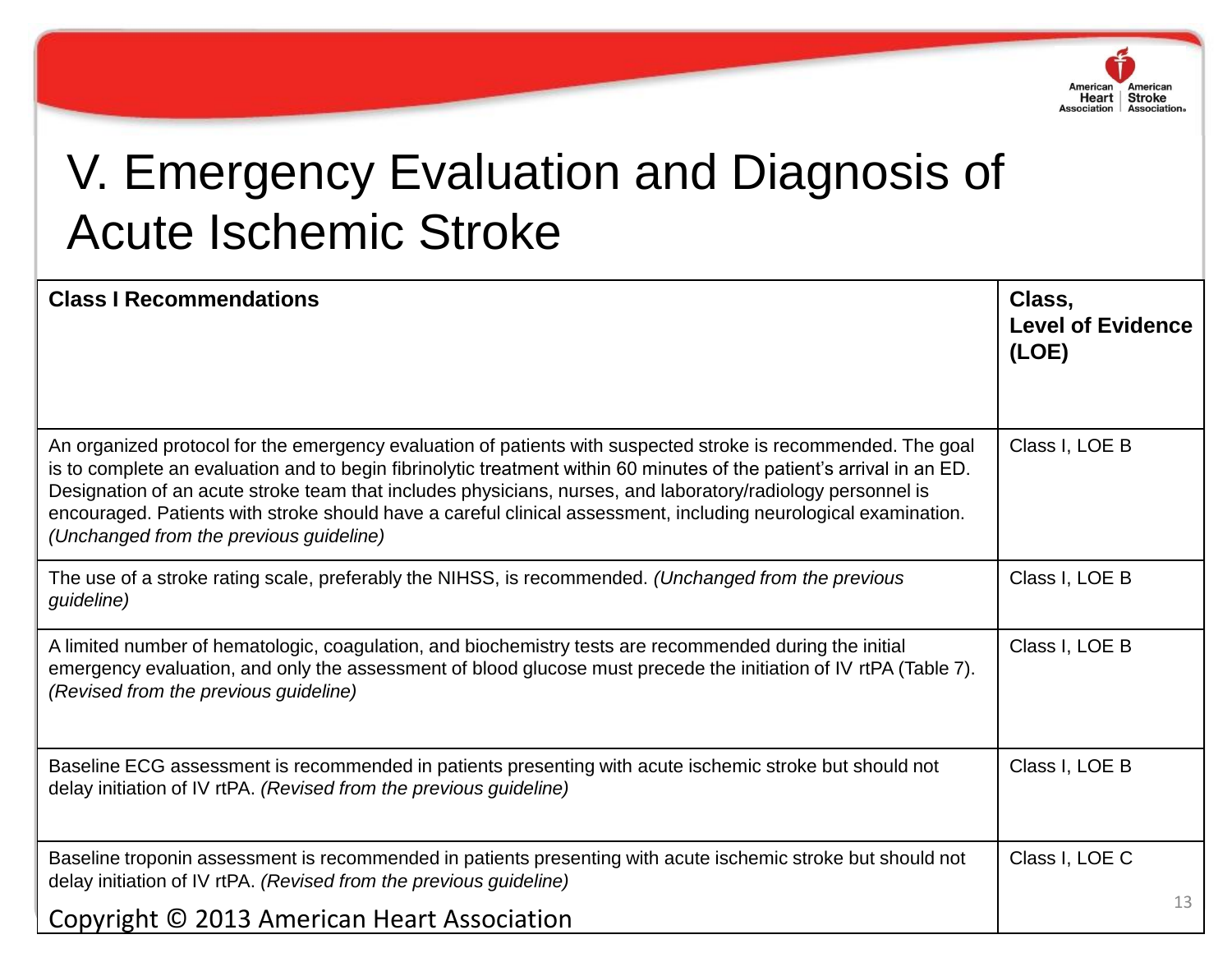

# V. Emergency Evaluation and Diagnosis of Acute Ischemic Stroke

| <b>Class II Recommendation</b>                                                                                                                                                                                                                                                                 | Class,<br><b>Level of Evidence</b><br>(LOE) |
|------------------------------------------------------------------------------------------------------------------------------------------------------------------------------------------------------------------------------------------------------------------------------------------------|---------------------------------------------|
| Usefulness of chest radiographs in the hyperacute stroke setting in the absence of evidence of acute<br>pulmonary, cardiac or pulmonary vascular disease is unclear. If obtained, they should not<br>unnecessarily delay administration of fibrinolysis. (Revised from the previous guideline) | Class IIb, LOE B                            |

Copyright © 2013 American Heart Association 14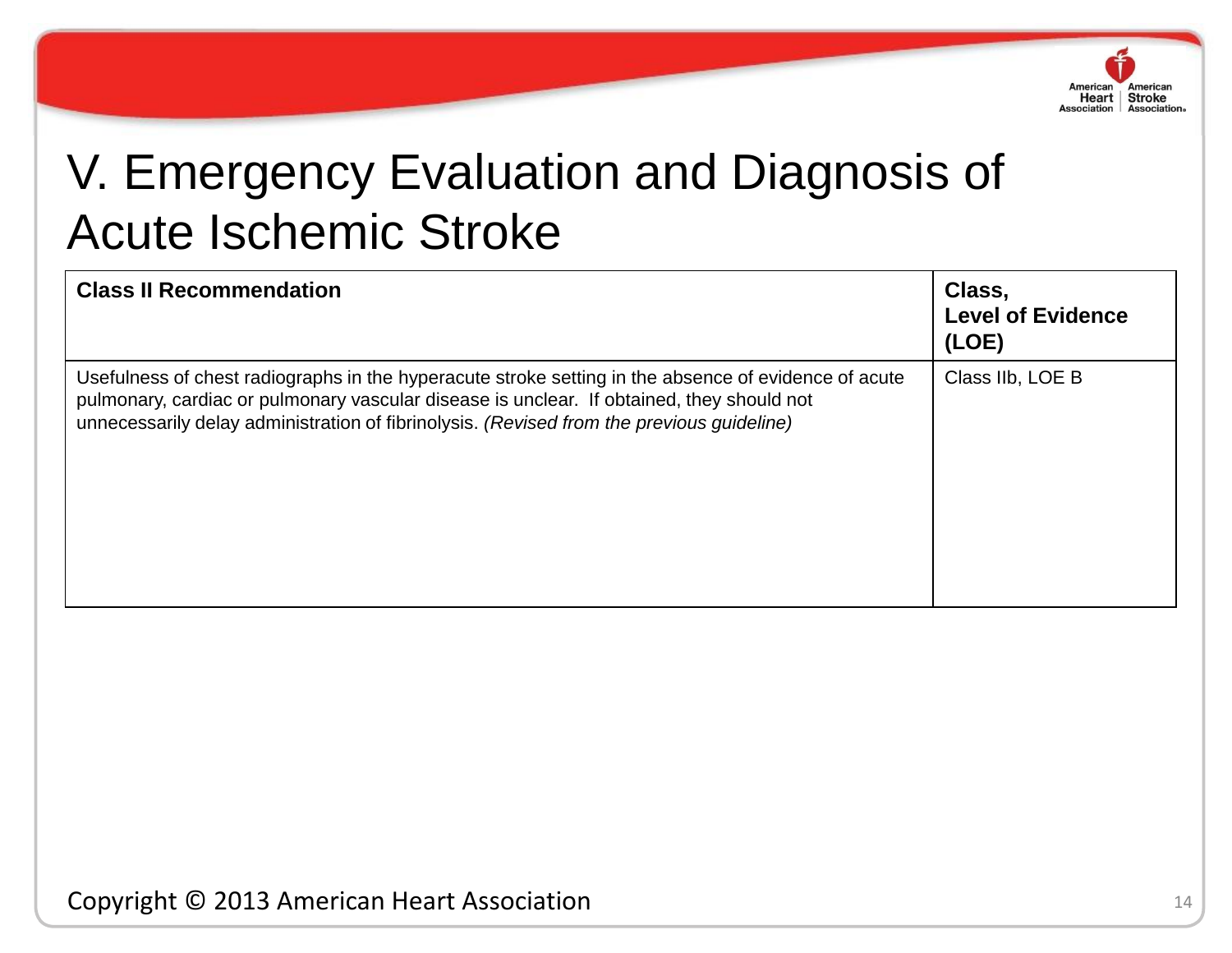

- Head CT
	- Noncontrast head CT (NECT) is excellent in discriminating the presence of an intracranial hemorrhage which will preclude patients from thrombolytics
- Copyright © 2013 American Heart Association – Detection of early ischemic changes on NECT is variable, but structured scales such as ASPECTS may assist
	- Presence of a hyperdense MCA sign is seen in roughly 1/3 of cases but correlates to large vessel occlusion
	- Presence of extensive early ischemic changes on NECT correlates to an 8-fold risk of symptomatic hemorrhage with IV tPA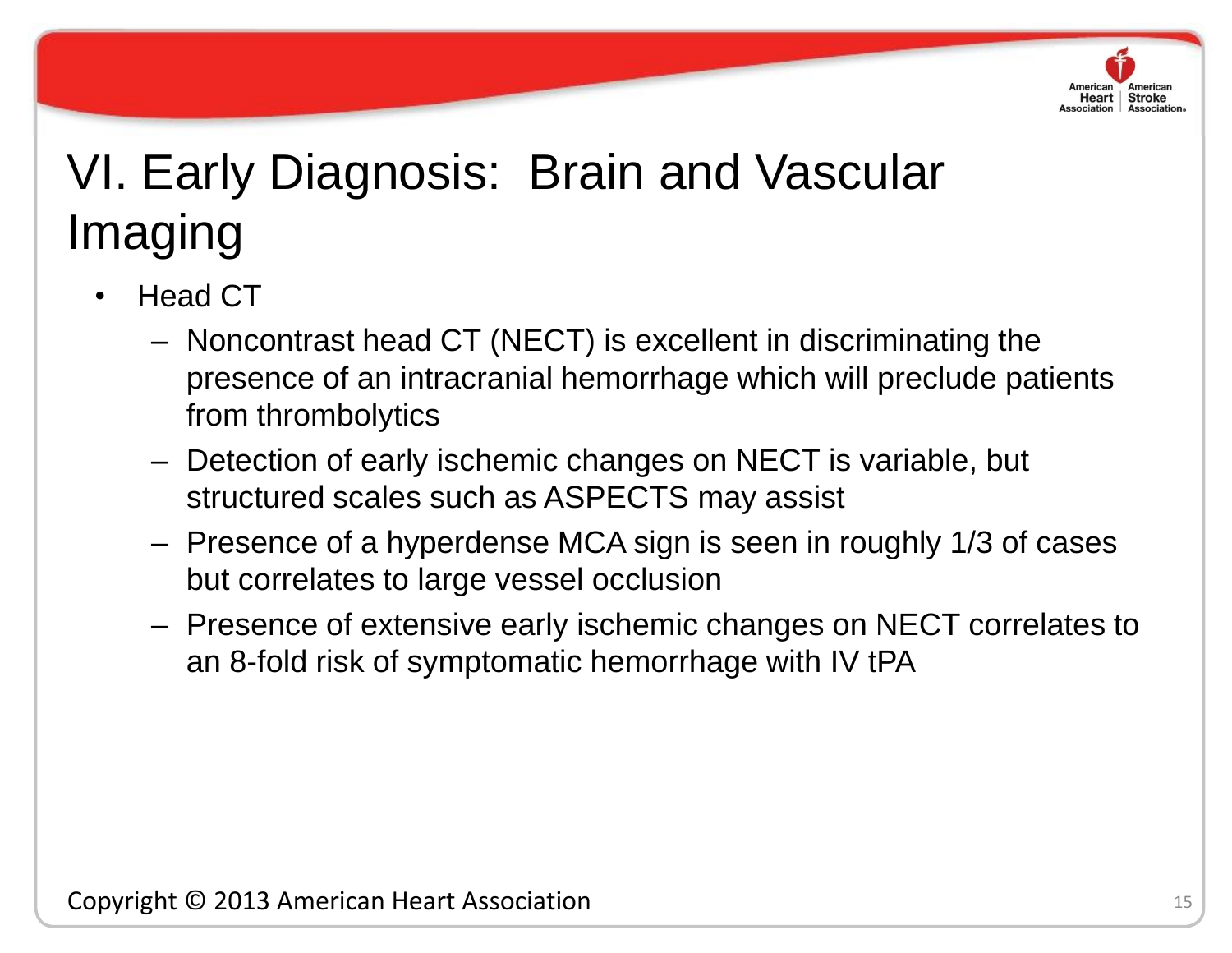

- MRI Brain
	- Diffusion weighted imaging highly specific and sensitive in detecting ischemia
- higher sensitivity compared to NECT – The GRE sequence may assist in detecting thrombus with
	- MR is sensitive at detecting acute hemorrhage and comparable to NECT and reasonable to use for early imaging
	- Limitation of MR is patient movement, pacemakers, metal implants or claustrophobia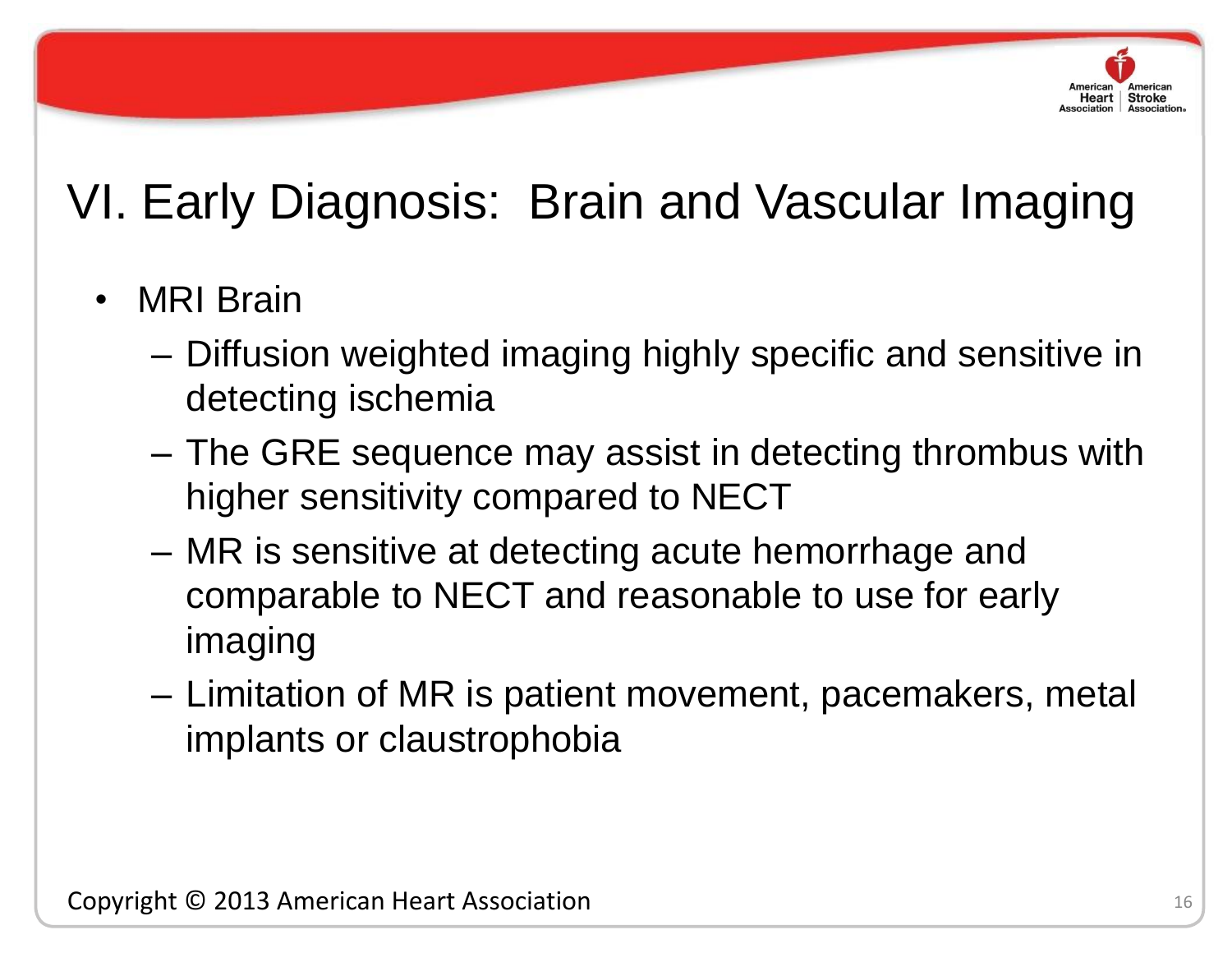

- CT Angiography
	- The accuracy of CTA for evaluation of large-vessel intracranial stenoses and occlusions is very high
- anatomy, it is inferior to DSA for the demonstration of – Because CTA provides a static image of vascular flow rates and direction
	- Direct comparisons of CTA source images (CTA-SI) and MRI/DWI have demonstrated very similar sensitivity of these two techniques for detecting ischemic regions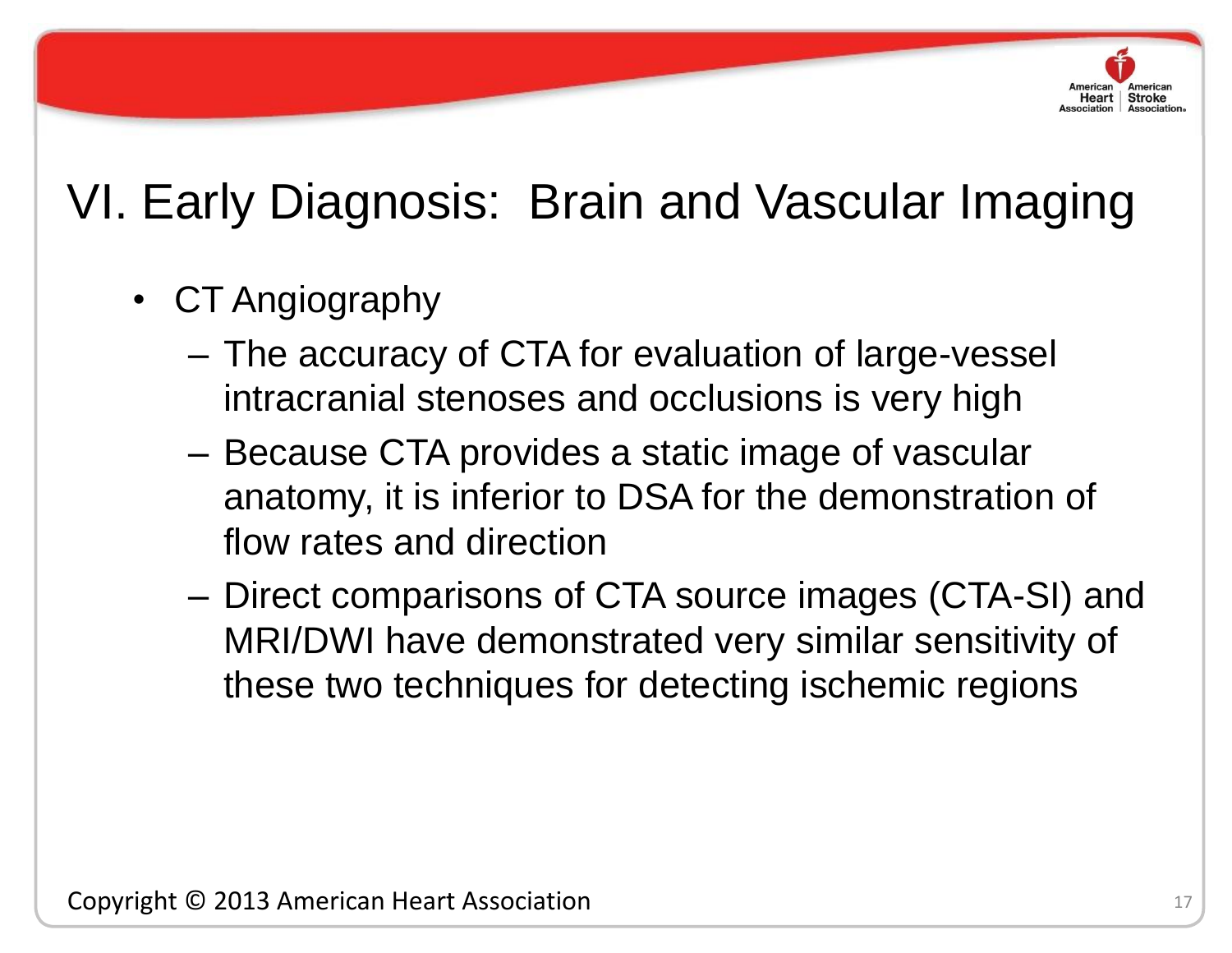

- MR Angiography
	- Time of flight MRA is useful in identifying acute proximal large-vessel occlusions but cannot reliably identify distal or branch occlusions
- Transcranial Doppler
	- TCD accuracy is less compared to CTA and MRA for steno-occlusive disease, with a sensitivity and specificity of TCD ranging from 55-90% and 90-95%, respectively
	- TCD usefulness is limited in patients with poor bony windows, and its overall accuracy is dependent on the experience of the technician, interpreter, and the patient's vascular anatomy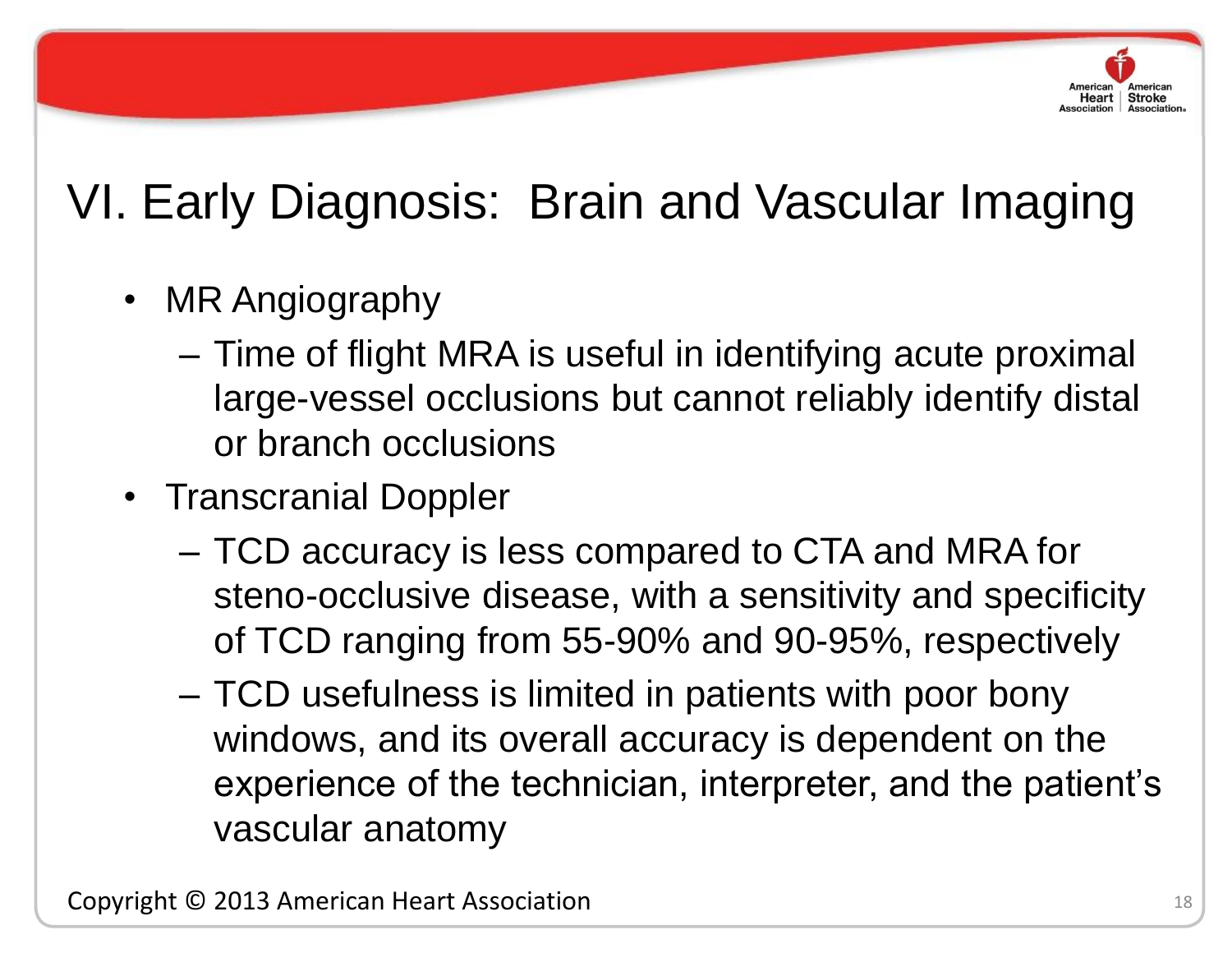

- Conventional Angiography
	- DSA remains the "gold standard" for the detection of many types of cerebrovascular lesions and diseases
- complications such as stroke and death – DSA is an invasive test and can cause serious
	- The largest series of cases to date reported a rate of stroke or death of less than 0.2%
	- A CTA or MRA may obviate the need for catheter angiography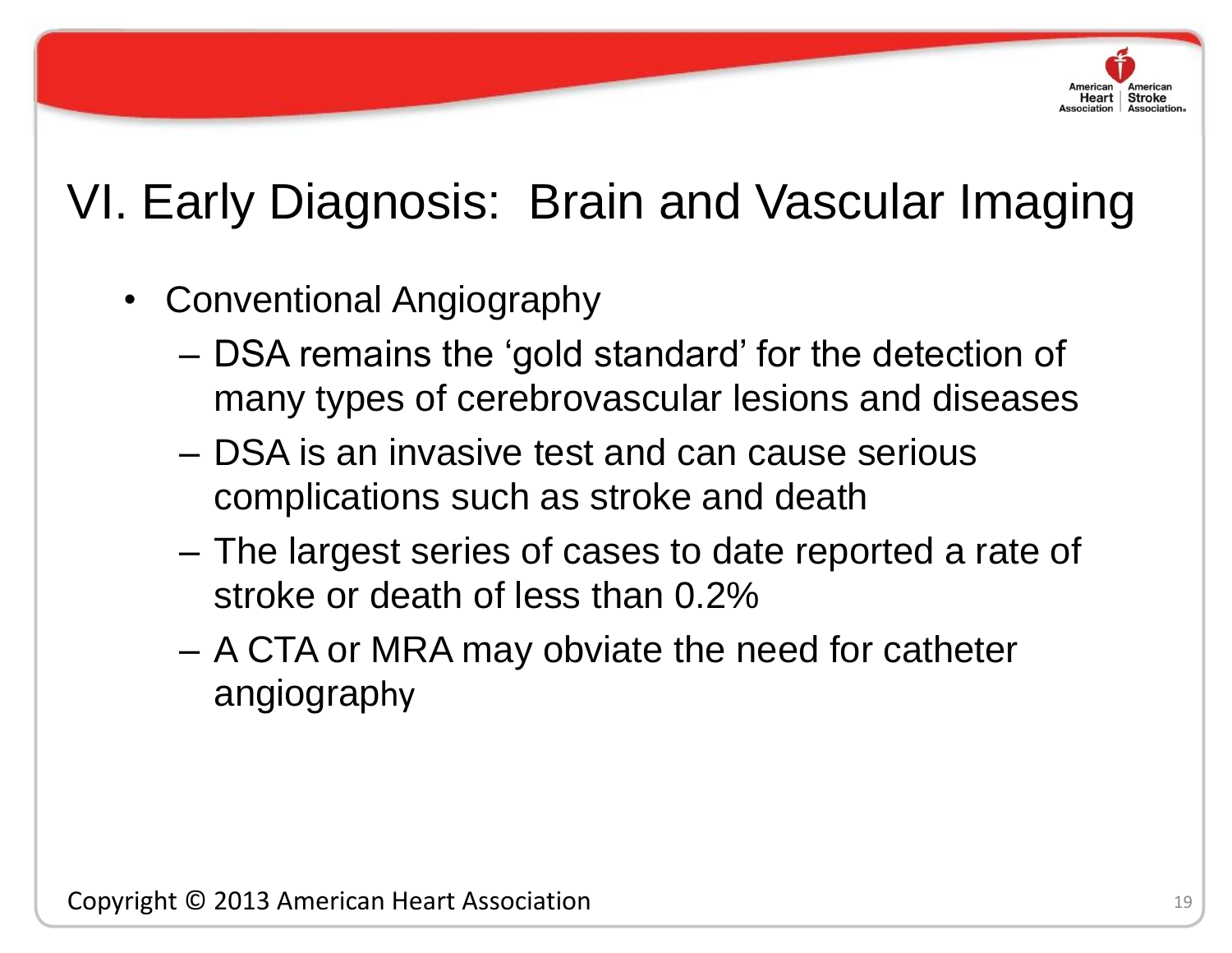

| <b>Class I Recommendations</b><br>(For patients with acute cerebral ischemic symptoms that have not yet<br>resolved)                                                                                                                                                                                                                     | Class,<br>Level of<br>Evidence (LOE) |    |
|------------------------------------------------------------------------------------------------------------------------------------------------------------------------------------------------------------------------------------------------------------------------------------------------------------------------------------------|--------------------------------------|----|
| Emergency imaging of the brain is recommended before initiating any specific therapy to treat<br>acute ischemic stroke. In most instances, NECT will provide the necessary information to make<br>decisions about emergency management. (Unchanged from the previous guideline)                                                          | Class I, LOE A                       |    |
| Either NECT or MRI is recommended before IV rtPA administration to exclude ICH (absolute<br>contraindication) and to determine whether CT hypodensity or MRI hyperintensity of ischemia is<br>present. (Revised from the 2009 imaging scientific statement)                                                                              | Class I, LOE A                       |    |
| IV fibrinolytic therapy is recommended in the setting of early ischemic changes (other than frank<br>hypodensity) on CT, regardless of their extent. (Revised from the 2009 imaging scientific<br>statement)                                                                                                                             | Class I, LOE A                       |    |
| A non-invasive intracranial vascular study is strongly recommended during the initial imaging<br>evaluation of the acute stroke patient if either IA fibrinolysis or mechanical thrombectomy is<br>contemplated for management but should not delay IV rtPA if indicated. (Revised from the 2009<br><i>imaging scientific statement)</i> | Class I, LOE A                       |    |
| In IV fibrinolysis candidates, the brain imaging study should be interpreted within 45 minutes of<br>patient arrival in the ED by a physician with expertise in reading CT and MRI studies of the brain<br>parenchyma. (Revised from the previous guideline)<br>Copyright © 2013 American Heart Association                              | Class I, LOE C                       | 20 |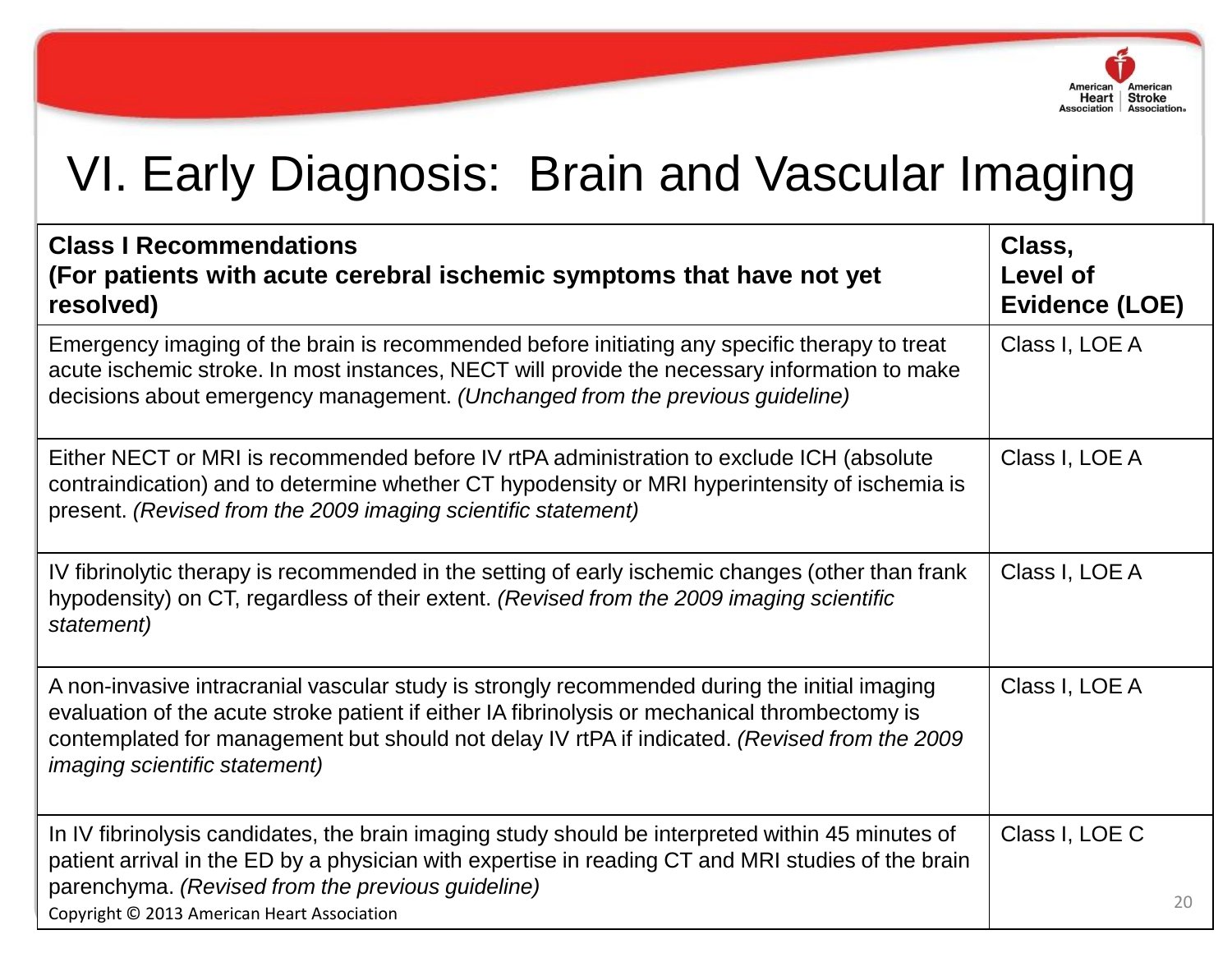

| <b>Class II Recommendation</b><br>(For patients with acute cerebral ischemic symptoms that have not yet resolved)                                                                                                                                                                                                                                                                                                                                               | Class,<br><b>Level of Evidence</b><br>(LOE) |
|-----------------------------------------------------------------------------------------------------------------------------------------------------------------------------------------------------------------------------------------------------------------------------------------------------------------------------------------------------------------------------------------------------------------------------------------------------------------|---------------------------------------------|
| CT perfusion and MRI perfusion and diffusion imaging, including measures of<br>infarct core and penumbra, may be considered for selecting patients for acute<br>reperfusion therapy beyond IV fibrinolytic time windows. These techniques<br>provide additional information that may improve diagnosis, mechanism, and<br>severity of ischemic stroke and allow more informed clinical decision-making.<br>(Revised from the 2009 imaging scientific statement) | Class IIb, LOE B                            |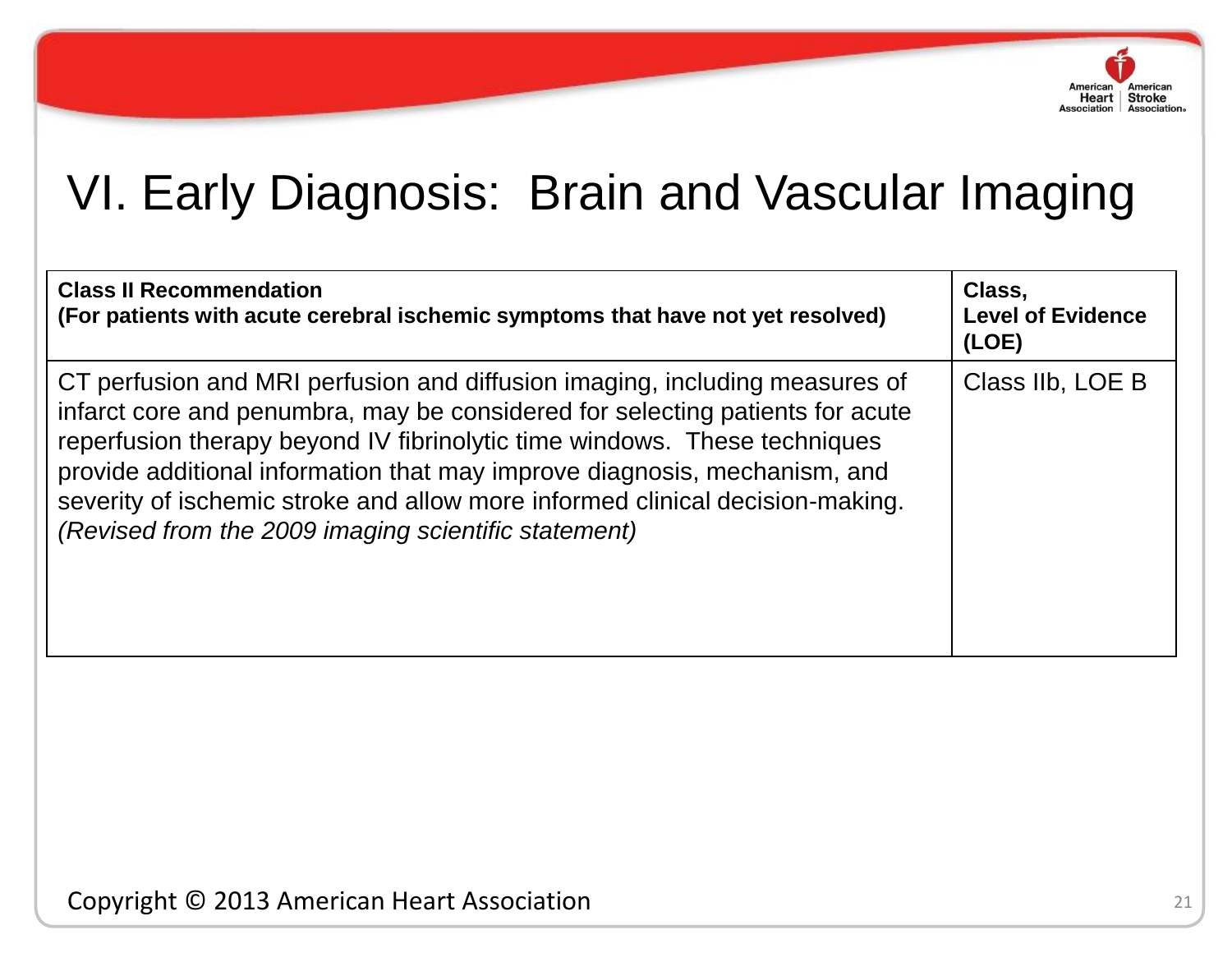

| <b>Class III Recommendation</b><br>(For patients with acute cerebral ischemic symptoms that have<br>not yet resolved)                                                                                                                                                                                        | Class,<br><b>Level of Evidence</b><br>(LOE) |
|--------------------------------------------------------------------------------------------------------------------------------------------------------------------------------------------------------------------------------------------------------------------------------------------------------------|---------------------------------------------|
| Frank hypodensity on NECT may increase the risk of hemorrhage with fibrinolysis and<br>should be considered in treatment decisions. If frank hypodensity involves more than<br>one third of the MCA territory, IV rtPA treatment should be withheld. (Revised from the<br>2009 imaging scientific statement) | Class III, LOE A                            |
|                                                                                                                                                                                                                                                                                                              |                                             |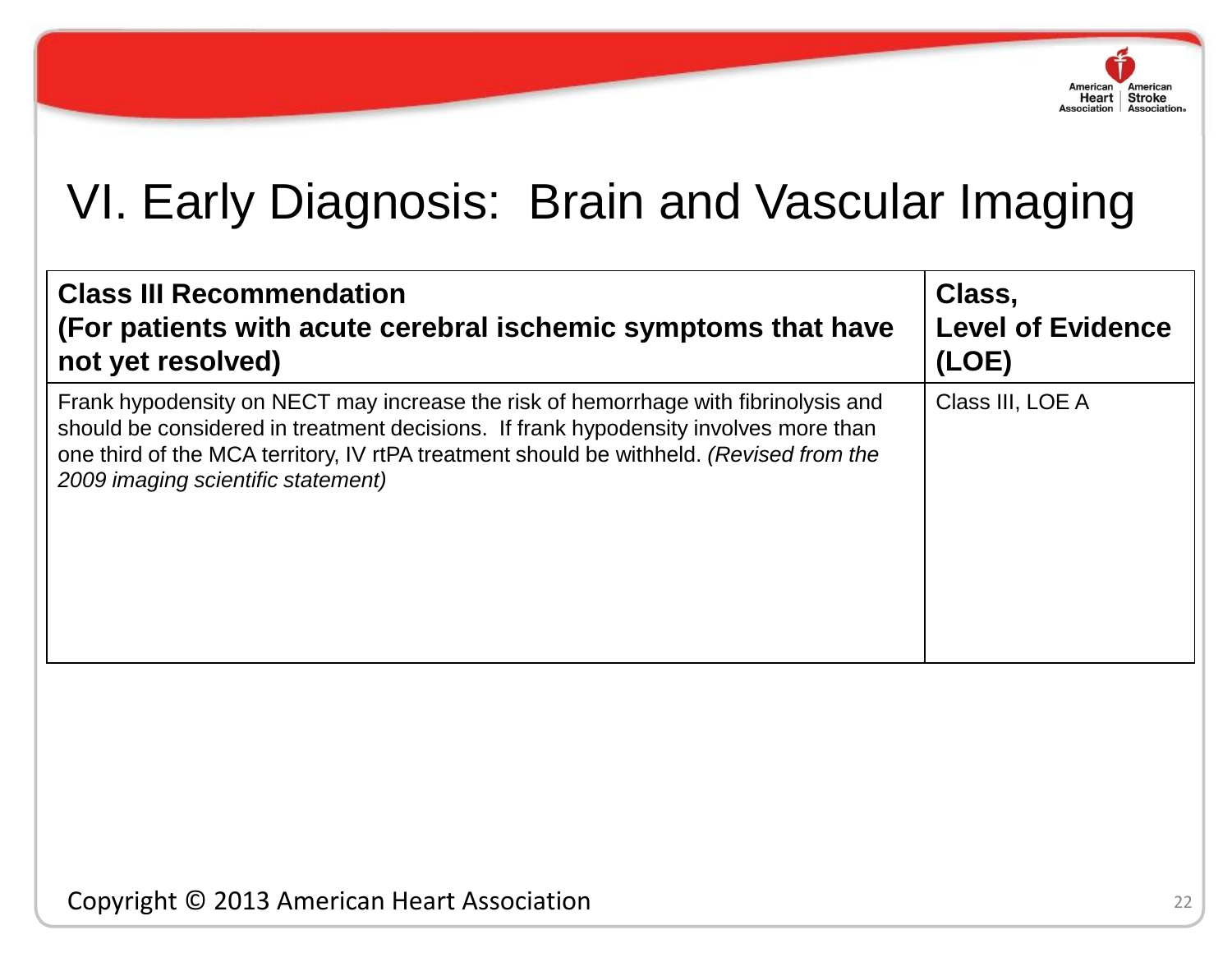

| <b>Class I Recommendations (For patients with cerebral</b><br>ischemic symptoms that have resolved)                                                                                                                                                                                                                                                                                                                                                                                                                              | Class,<br><b>Level of Evidence (LOE)</b> |
|----------------------------------------------------------------------------------------------------------------------------------------------------------------------------------------------------------------------------------------------------------------------------------------------------------------------------------------------------------------------------------------------------------------------------------------------------------------------------------------------------------------------------------|------------------------------------------|
| Noninvasive imaging of the cervical vessels should be performed routinely<br>as part of the evaluation of patients with suspected TIAs. (Unchanged from<br>the 2009 TIA scientific statement)                                                                                                                                                                                                                                                                                                                                    | Class I, LOE A                           |
| Noninvasive imaging by means of CTA or MRA of the intracranial vasculature<br>is recommended to exclude the presence of proximal intracranial stenosis<br>and/or occlusion and should be obtained when knowledge of intracranial<br>steno-occlusive disease will alter management. Reliable diagnosis of the<br>presence and degree of intracranial stenosis requires the performance of<br>catheter angiography to confirm abnormalities detected with noninvasive<br>testing. (Revised from the 2009 TIA scientific statement) | Class I, LOE A                           |
| Patients with transient ischemic neurologic symptoms should undergo<br>neuroimaging evaluation within 24 hours of symptom onset or as soon as<br>possible in patients with delayed presentations. MRI, including DWI, is the<br>preferred brain diagnostic imaging modality. If MRI is not available, head CT<br>should be performed. (Unchanged from the 2009 TIA scientific statement)                                                                                                                                         | Class I, LOE B                           |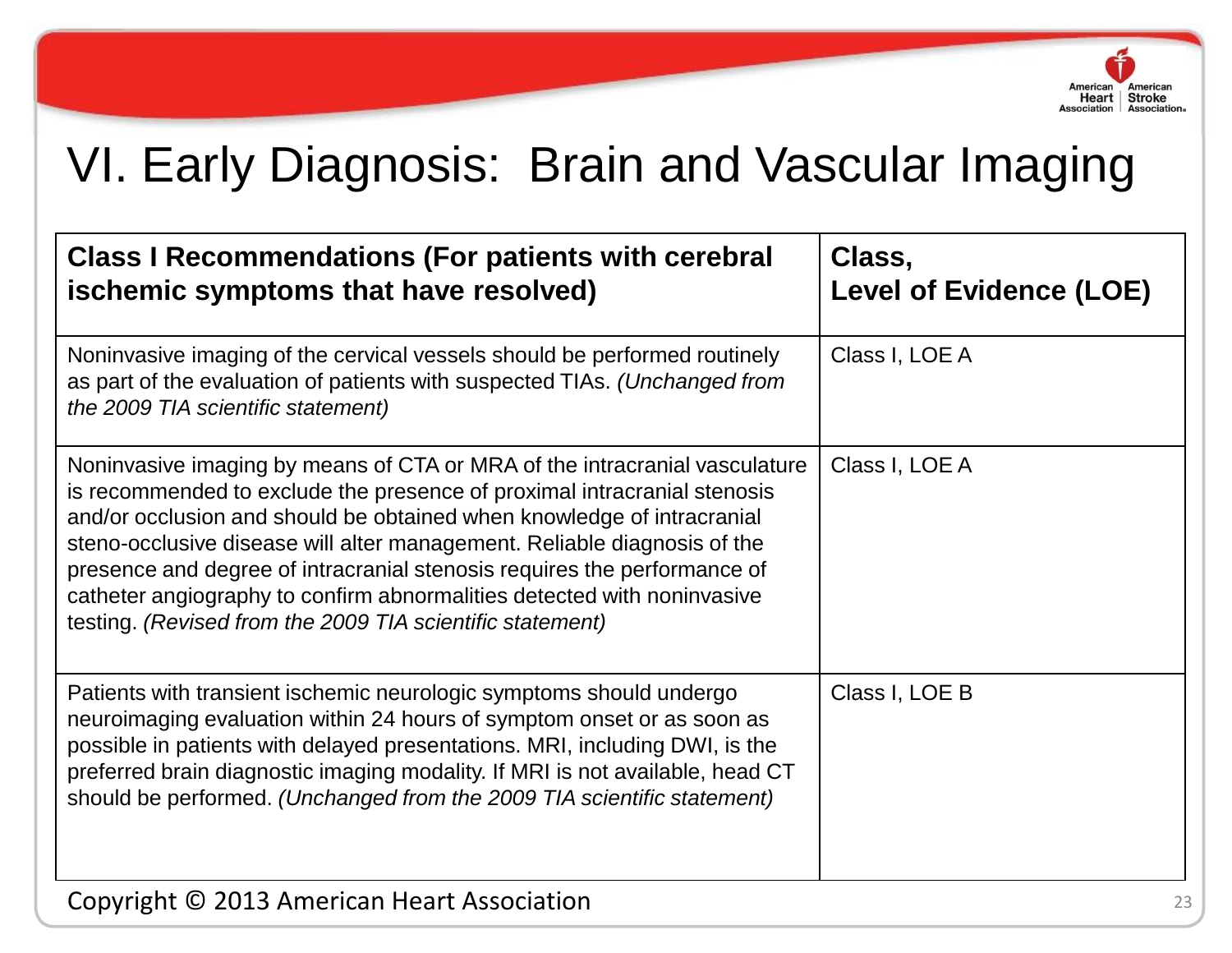

- Stroke is a primary failure of focal tissue oxygenation and energy supply
- Systemic hypoxemia and hypotension should be avoided and, if present, corrected to limit further cellular damage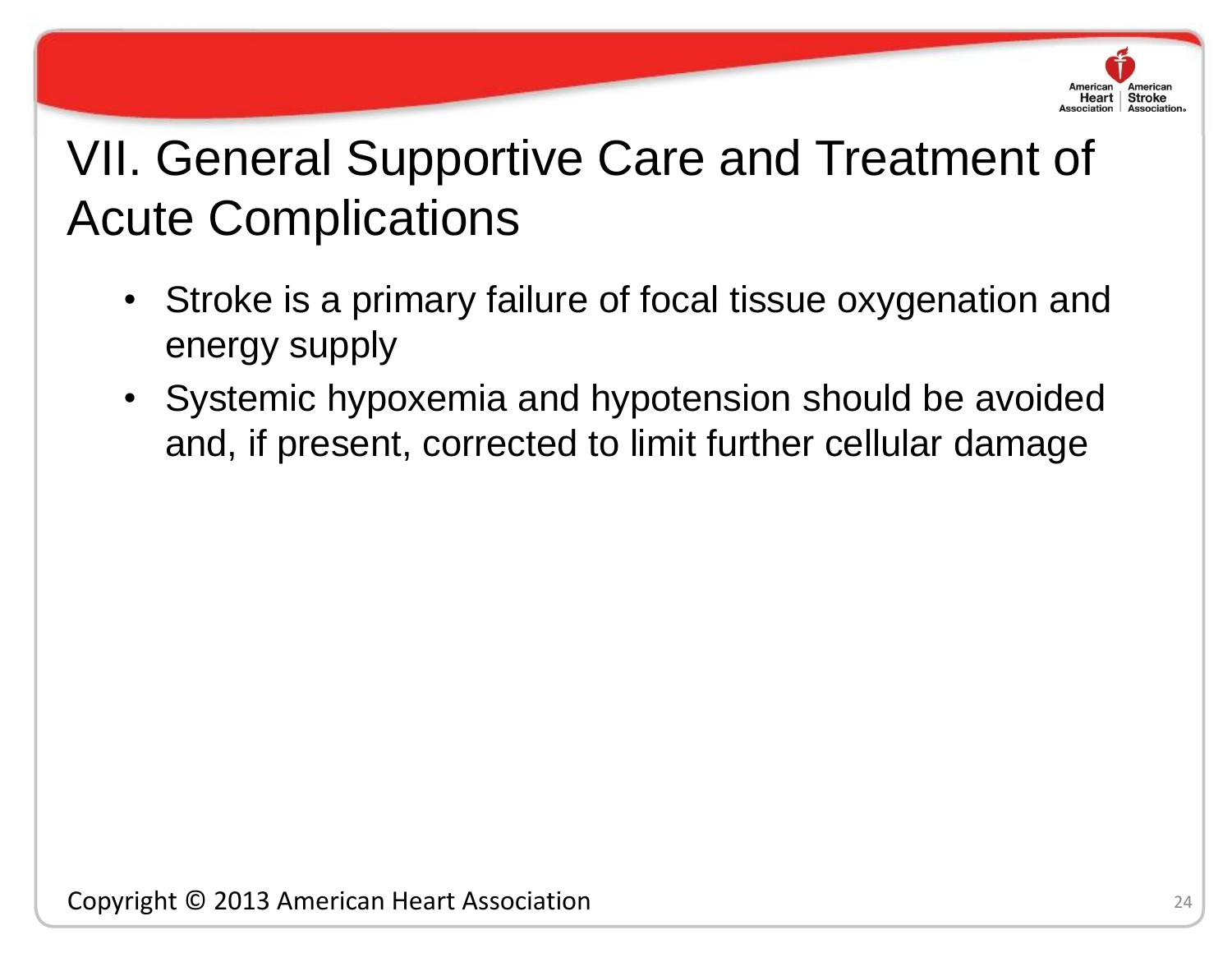

| <b>Class I Recommendations</b>                                                                                                                                                                                                                                                                                                                                                                                                                                                                                                                                                                                                         | Class,<br>Level of<br><b>Evidence</b><br>(LOE) |    |
|----------------------------------------------------------------------------------------------------------------------------------------------------------------------------------------------------------------------------------------------------------------------------------------------------------------------------------------------------------------------------------------------------------------------------------------------------------------------------------------------------------------------------------------------------------------------------------------------------------------------------------------|------------------------------------------------|----|
| Cardiac monitoring is recommended to screen for atrial fibrillation and other potentially serious cardiac arrhythmias<br>that would necessitate emergency cardiac interventions. Cardiac monitoring should be performed for at least the<br>first 24 hours. (Revised from the previous guideline)                                                                                                                                                                                                                                                                                                                                      | Class I, LOE B                                 |    |
| Patients who have elevated blood pressure and are otherwise eligible for treatment of with IV rtPA should have<br>their blood pressure carefully lowered (Table 9) so that their systolic blood pressure is <185 mm Hg and their<br>diastolic blood pressure is <110 mm Hg before fibrinolytic therapy is initiated. If medications are given to lower<br>blood pressure, the clinician should be sure that the blood pressure is stabilized at the lower level before treating<br>with IV rtPA and maintained below 180/105 mm Hg for at least the first 24 hours after IV rtPA treatment.<br>(Unchanged from the previous guideline) | Class I, LOE B                                 |    |
| Airway support and ventilatory assistance are recommended for the treatment of patients with acute stroke who<br>have decreased consciousness or who have bulbar dysfunction causing compromise of the airway. (Unchanged<br>from the previous guideline)                                                                                                                                                                                                                                                                                                                                                                              | Class I, LOE C                                 |    |
| Supplemental oxygen should be provided to maintain oxygen saturation > 94%. (Revised from the previous<br>guideline)                                                                                                                                                                                                                                                                                                                                                                                                                                                                                                                   | Class I, LOE C                                 |    |
| Sources of hyperthermia (temperature >38°C) should be identified and treated, and antipyretic medications should<br>be administered to lower temperature in hyperthermic patients with stroke. (Unchanged from the previous<br>guideline)                                                                                                                                                                                                                                                                                                                                                                                              | Class I, LOE C                                 |    |
| Copyright © 2013 American Heart Association                                                                                                                                                                                                                                                                                                                                                                                                                                                                                                                                                                                            |                                                | 25 |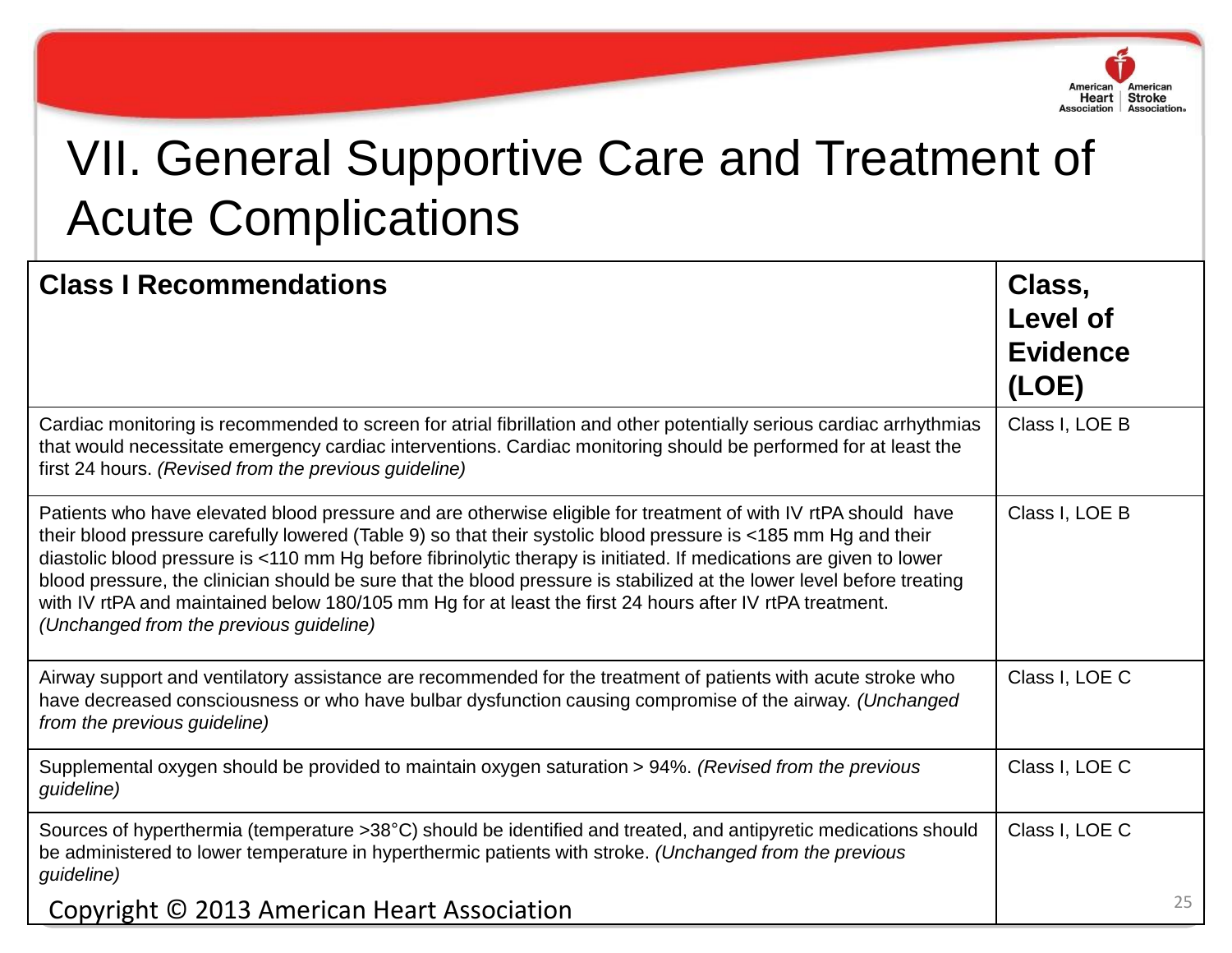

| <b>Class I Recommendations</b>                                                                                                                                                                                                                                                                                                                                                                                                                                                | Class,<br>Level of<br><b>Evidence</b><br>(LOE) |
|-------------------------------------------------------------------------------------------------------------------------------------------------------------------------------------------------------------------------------------------------------------------------------------------------------------------------------------------------------------------------------------------------------------------------------------------------------------------------------|------------------------------------------------|
| Until other data become available, consensus exists that the previously described blood<br>pressure recommendations should be followed in patients undergoing other acute interventions<br>to recanalize occluded vessels, including IA fibrinolysis. (Unchanged from the previous guideline)                                                                                                                                                                                 | Class I, LOE C                                 |
| In patients with markedly elevated blood pressure who do not receive fibrinolysis a reasonable<br>goal is to lower blood pressure by 15% during the first 24 hours after onset of stroke. The level<br>of blood pressure that would mandate such treatment is not known, but consensus exists that<br>medications should be withheld unless the systolic blood pressure is >220 mm Hg or the<br>diastolic blood pressure is >120 mm Hg. (Revised from the previous guideline) | Class I, LOE C                                 |
| Hypovolemia should be corrected with IV normal saline, and cardiac arrhythmias that might be<br>reducing cardiac output should be corrected. (Revised from the previous guideline)                                                                                                                                                                                                                                                                                            | Class I, LOE C                                 |
| Hypoglycemia (blood glucose $<$ 60 mg/dL) should be treated in patients with acute ischemic<br>stroke. The goal is to achieve normoglycemia. (Revised from the previous quideline)                                                                                                                                                                                                                                                                                            | Class I, LOE C                                 |
| Copyright © 2013 American Heart Association                                                                                                                                                                                                                                                                                                                                                                                                                                   | 26                                             |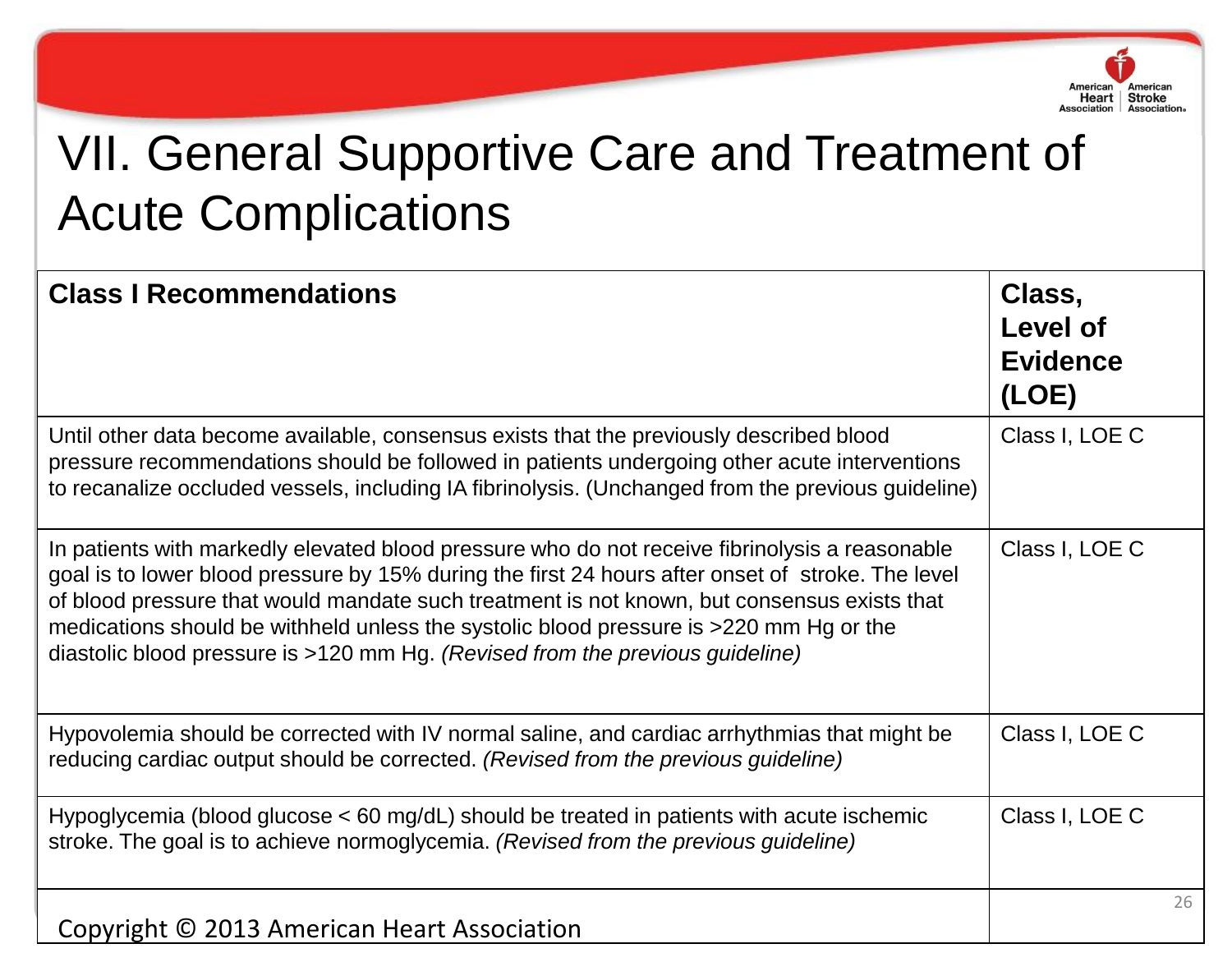

| <b>Class II Recommendations</b>                                                                                                                                                                                                                                                                                                                                                                                                                                                                                                                                                                                                                                      | Class,<br>Level of<br><b>Evidence</b><br>(LOE) |  |
|----------------------------------------------------------------------------------------------------------------------------------------------------------------------------------------------------------------------------------------------------------------------------------------------------------------------------------------------------------------------------------------------------------------------------------------------------------------------------------------------------------------------------------------------------------------------------------------------------------------------------------------------------------------------|------------------------------------------------|--|
| Evidence from one clinical trial indicates that initiation of antihypertensive therapy within 24 hours of stroke is<br>relatively safe. Restarting antihypertensive medications is reasonable after the first 24 hours for patients who have<br>preexisting hypertension and are neurologically stable unless a specific contraindication to restarting treatment is<br>known. (Revised from the previous guideline)                                                                                                                                                                                                                                                 | Class IIa, LOE B                               |  |
| No data are available to guide selection of medications for the lowering of blood pressure in the setting of acute<br>ischemic stroke. The antihypertensive medications and doses included in Table 8 are reasonable choices based<br>on general consensus. (Revised from the previous guideline)                                                                                                                                                                                                                                                                                                                                                                    | Class IIa, LOE C                               |  |
| Evidence indicates that persistent in-hospital hyperglycemia during the first 24 hours after stroke is associated<br>with worse outcomes than normoglycemia, and thus it is reasonable to treat hyperglycemia to achieve blood<br>glucose levels in a range of 140-180 mg/dL, and to closely monitor to prevent hypoglycemia in patients with acute<br>ischemic stroke. (Revised from the previous guideline)                                                                                                                                                                                                                                                        | Class IIa, LOE C                               |  |
| The management of arterial hypertension in patients not undergoing reperfusion strategies remains challenging.<br>Data to guide recommendations for treatment are inconclusive or conflicting. Many patients have spontaneous<br>declines in blood pressure during the first 24 hours after onset of stroke. Until more definitive data are available,<br>the benefit of treating arterial hypertension in the setting of acute ischemic stroke is not well established. Patients<br>who have malignant hypertension or other medical indications for aggressive treatment of blood pressure should<br>be treated accordingly. (Revised from the previous guideline) | Class IIb, LOE C                               |  |
|                                                                                                                                                                                                                                                                                                                                                                                                                                                                                                                                                                                                                                                                      | 27                                             |  |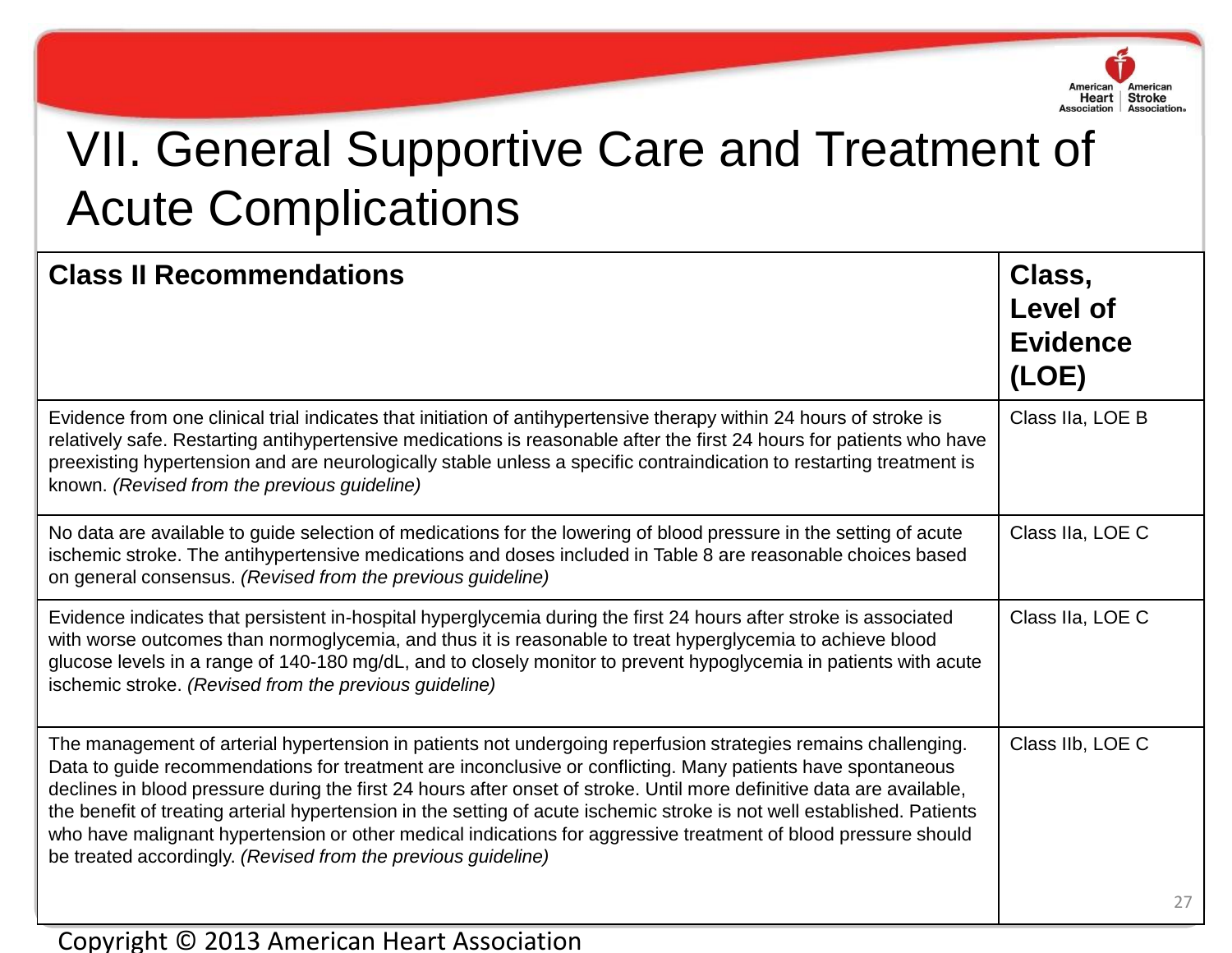

| <b>Class III Recommendation</b>                                                                                                      | Class,<br><b>Level of Evidence</b><br>(LOE) |
|--------------------------------------------------------------------------------------------------------------------------------------|---------------------------------------------|
| Supplemental oxygen is not recommended in nonhypoxic patients<br>with acute ischemic stroke. (Unchanged from the previous guideline) | Class III, LOE B                            |

Copyright © 2013 American Heart Association 28 28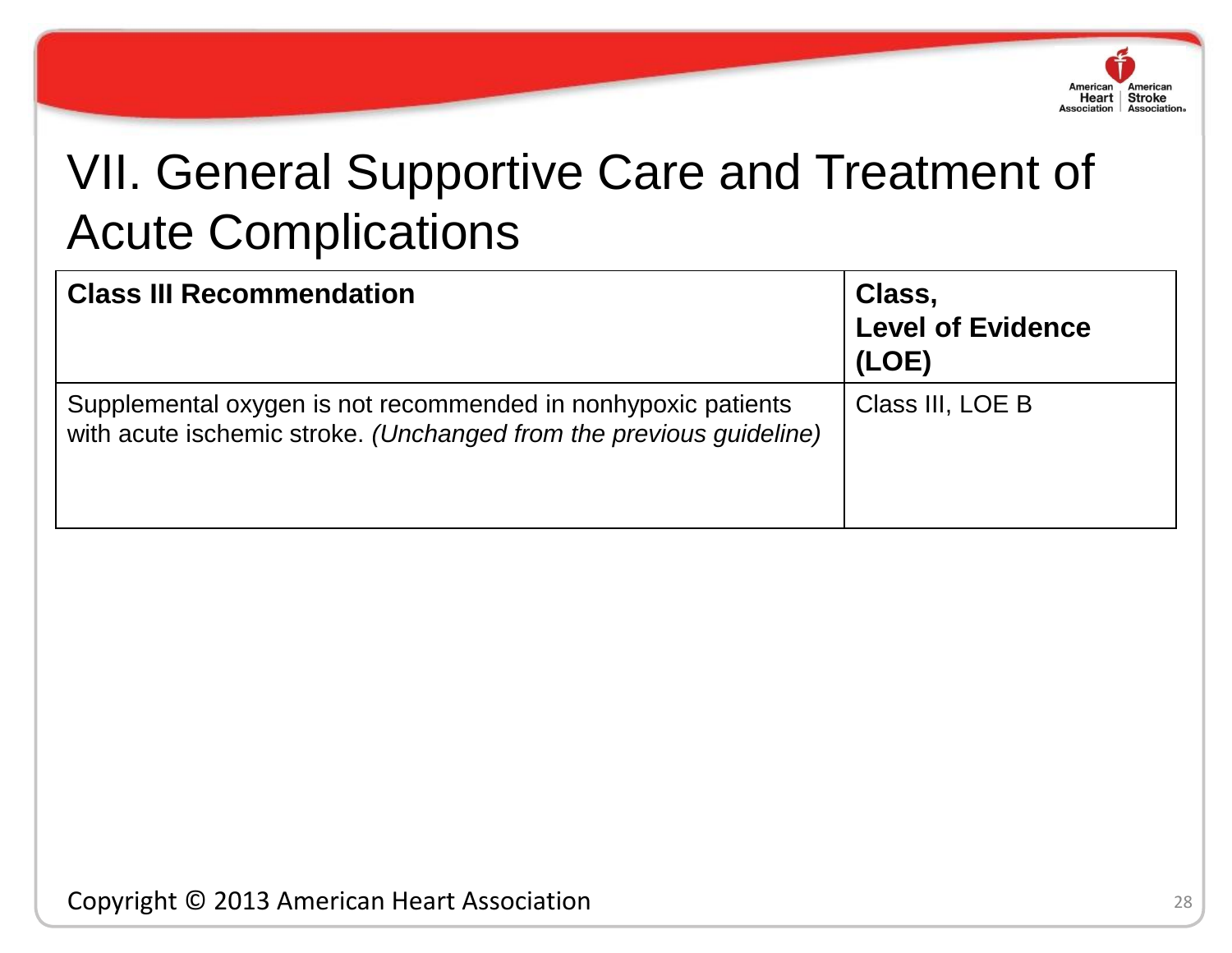# Heart | Stroke

- In the NINDS rtPA Stroke Trial, treatment with IV rtPA was associated with an increase in the odds of a favorable outcome (OR 1.9; 95% CI 1.2-2-9); the benefit was similar 1 year after stroke.
- The earlier that treatment is initiated, the better the result.
- associated with any intractant nemic • Early minimal neurologic symptoms or neurologic deterioration temporally associated with any intracranial hemorrhage occurred in 6.4% of patients treated with IV rtPA and 0.6% of patients given placebo; however, mortality in the 2 treatment groups was similar at 3 months (17% versus 20%)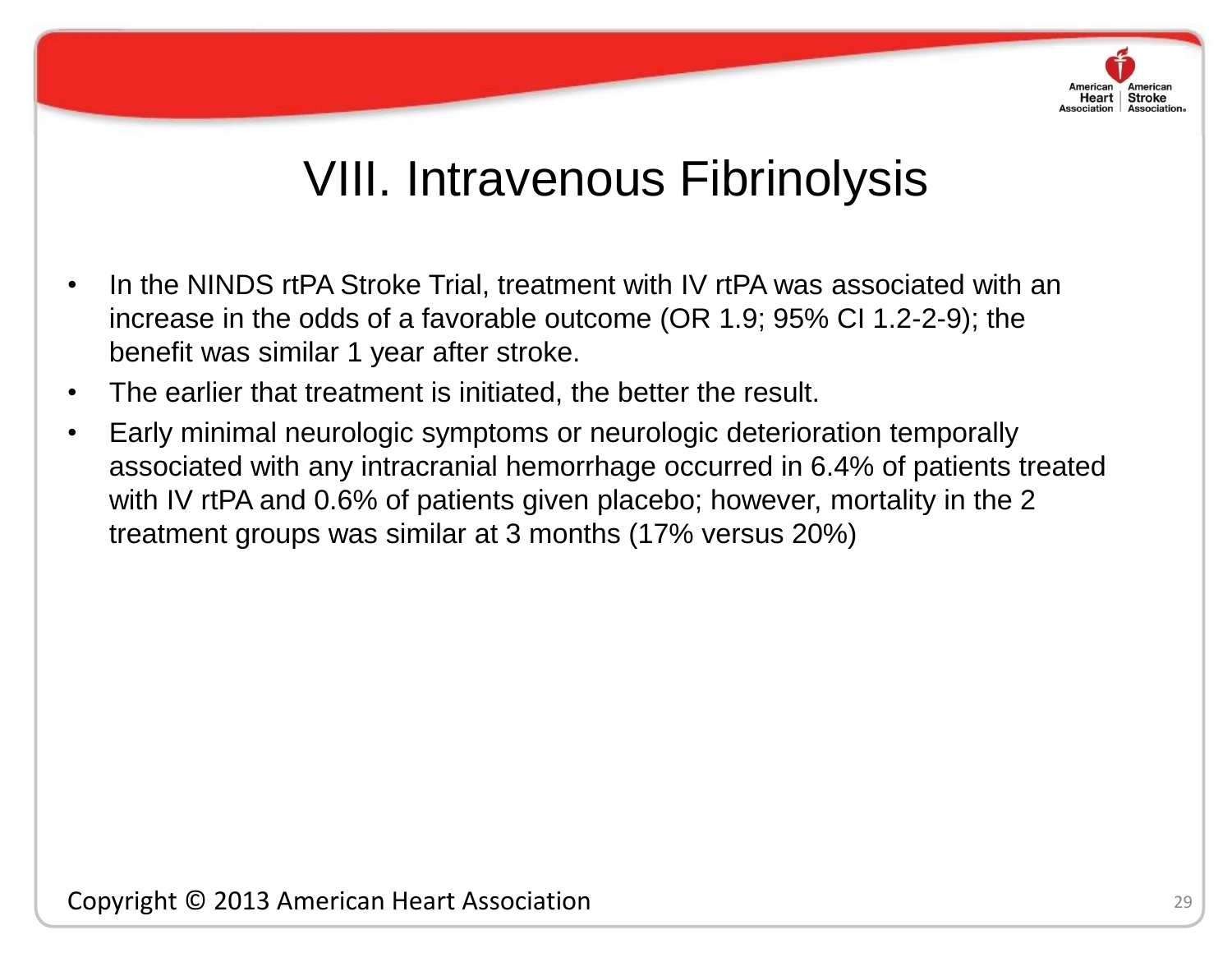

### *Extended IV rtPA window*

- ECASS III results indicated that IV rtPA can improve outcomes for, carefully selected patients treated 3 – 4.5 hours after stroke.
- administered within 6 hours from symptom onset (OR 1.17, 95% CI 1.06 • A meta-analysis of 12 IV rtPA trials confirmed the benefits of IV rtPA 1.29; *p*=0·001) and reinforced the importance of timely treatment because the benefit of IV rtPA is greatest in patients treated within 3 hrs from symptom onset.
	- Health systems should set a goal of increasing their percentage of stroke patients treated within 60 minutes of presentation to hospital (door to needle time of 60 minutes) to at least 80%.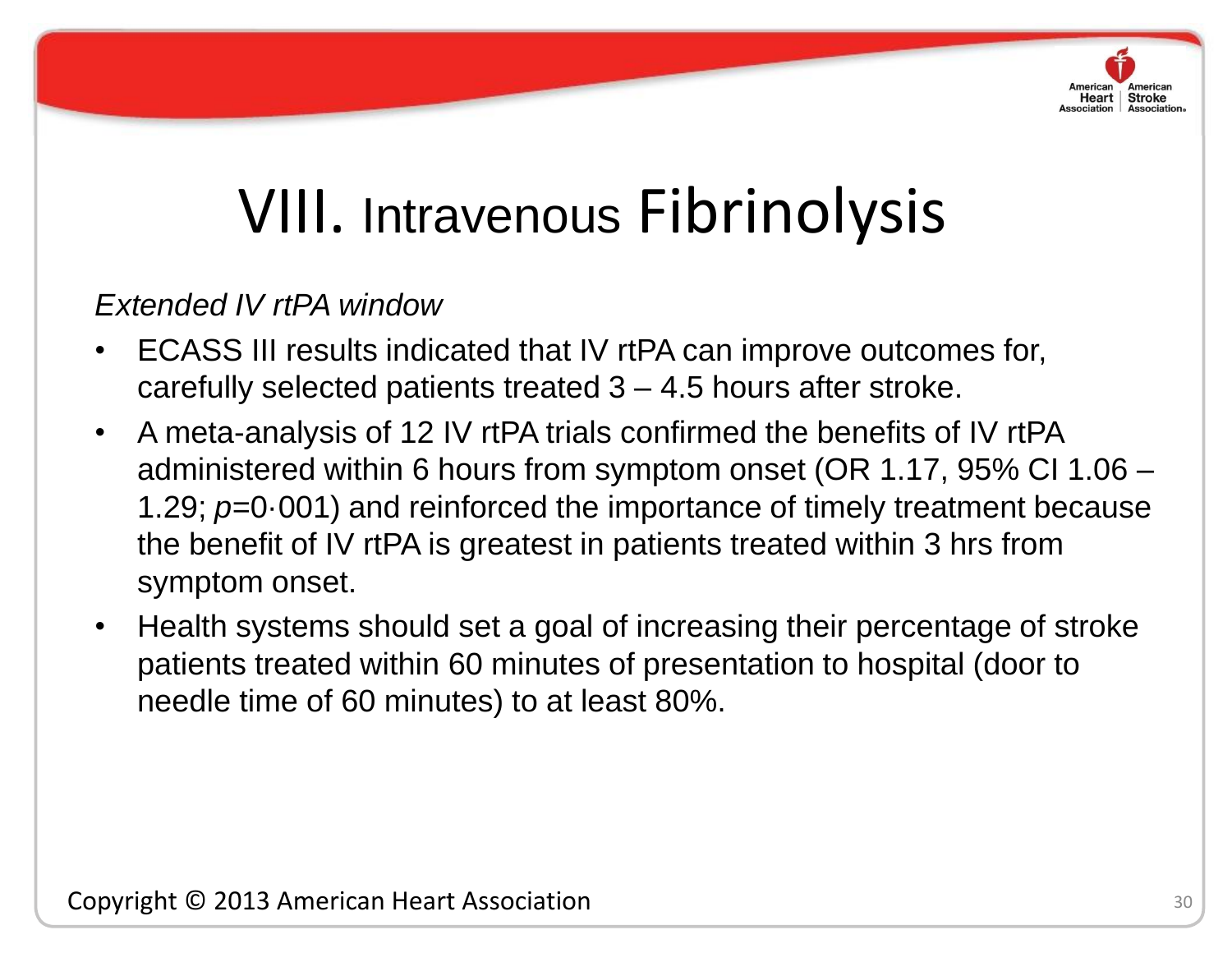

*Minor and isolated or rapidly improving neurological signs* 

Jaomynighannoi olaaj • the practice of withholding IV fibrinolytic therapy because of mild or rapidly improving symptoms has been questioned, justifying further study

*Patients taking direct thrombin inhibitors and direct factor Xa inhibitors*

• In patients known to have taken one of these agents in the past, but for whom history and/or readily available assay suggest no current substantial anticoagulant effects of the agent, cautious treatment may be pursued.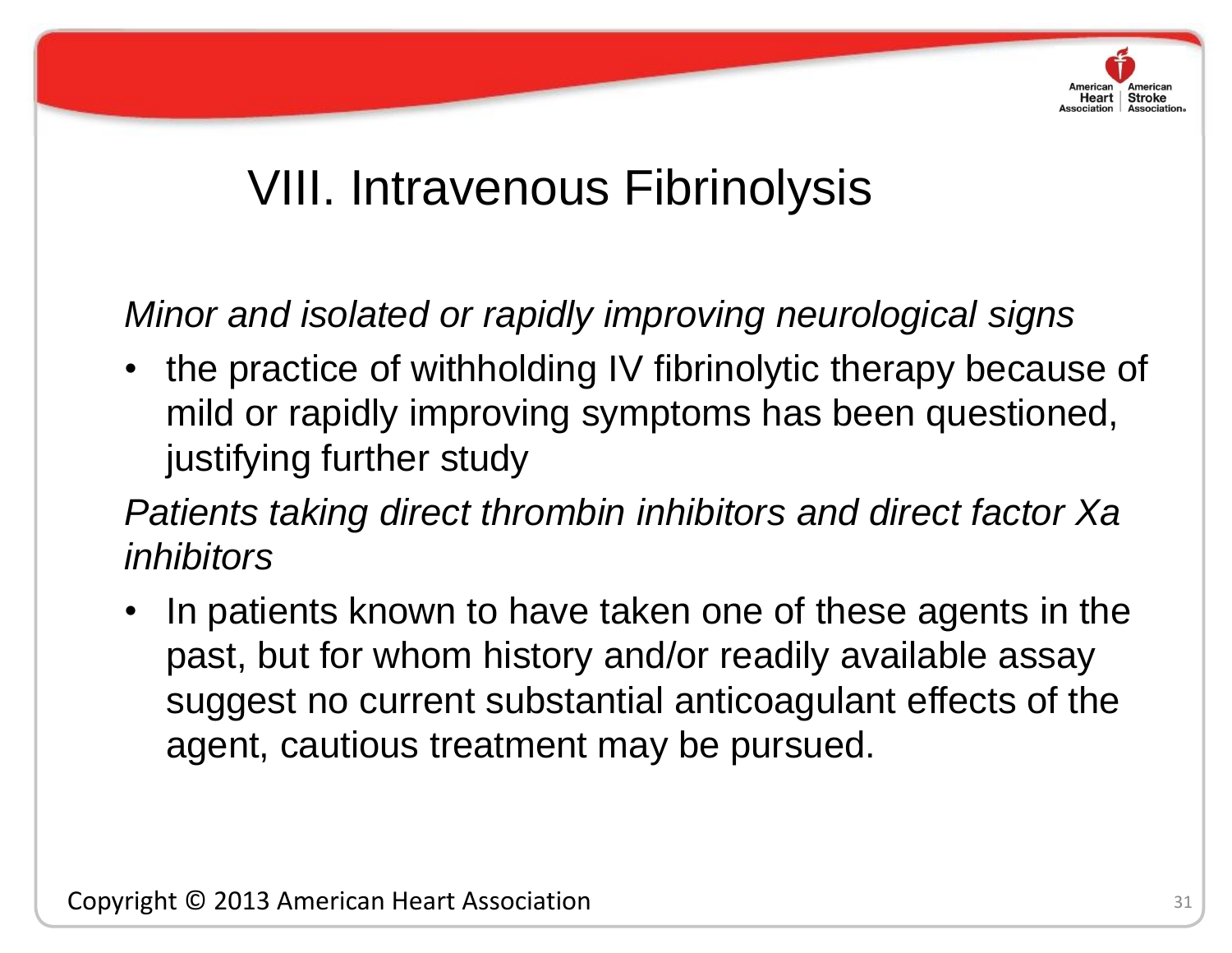

| <b>Class I Recommendations</b>                                                                                                                                                                                                                                                                                                                                                                                                                                                                                                                                                                                                                                                                                                                    | Class,<br><b>Level of</b><br><b>Evidence</b><br>(LOE) |
|---------------------------------------------------------------------------------------------------------------------------------------------------------------------------------------------------------------------------------------------------------------------------------------------------------------------------------------------------------------------------------------------------------------------------------------------------------------------------------------------------------------------------------------------------------------------------------------------------------------------------------------------------------------------------------------------------------------------------------------------------|-------------------------------------------------------|
| IV rtPA (0.9 mg/kg, maximum dose 90 mg) is recommended for selected patients who may be treated within 3<br>hours of onset of ischemic stroke. (Unchanged from the previous guideline).                                                                                                                                                                                                                                                                                                                                                                                                                                                                                                                                                           | Class I.<br>Level of Evidence A                       |
| In patients eligible for IV rtPA, benefit of therapy is time-dependent, and treatment should be initiated as quickly<br>as possible. The Door to Needle time (time of bolus administration) should be within 60 minutes from hospital<br>arrival. (New recommendation).                                                                                                                                                                                                                                                                                                                                                                                                                                                                           | Class I,<br>Level of Evidence A                       |
| IV rtPA (0.9 mg/kg, maximum dose 90 mg) is recommended for administration to eligible patients who can be<br>treated in the time period of $3 - 4.5$ hours after stroke onset. The eligibility criteria for treatment in this time<br>period are similar to those for persons treated at earlier time periods within 3 hours, with the following additional<br>exclusion criteria: patients older than 80 years, those taking oral anticoagulants regardless of INR, those with a<br>baseline NIHSS score > 25, those with imaging evidence of ischemic injury involving more than one-third of the<br>middle cerebral artery territory, or those with both a history of stroke and diabetes. (Revised from the 2009 IV<br>rtPA Science Advisory) | Class I.<br>Level of Evidence B                       |
| IV rtPA is reasonable in patients whose blood pressure can be lowered safely (to below 185 / 110 mm Hg) with<br>antihypertensive agents, with the physician assessing the stability of the blood pressure before starting IV rtPA.<br>(Unchanged from the previous guideline)                                                                                                                                                                                                                                                                                                                                                                                                                                                                     | Class I.<br>Level of Evidence B                       |
| In patients undergoing fibrinolytic therapy, physicians should be aware of and prepared to emergently treat<br>potential side effects including bleeding complications and angioedema that may cause partial airway<br>obstruction. (Revised from the previous guideline)<br>Copyright © 2013 American Heart Association                                                                                                                                                                                                                                                                                                                                                                                                                          | Class I.<br>Level of Evidence B                       |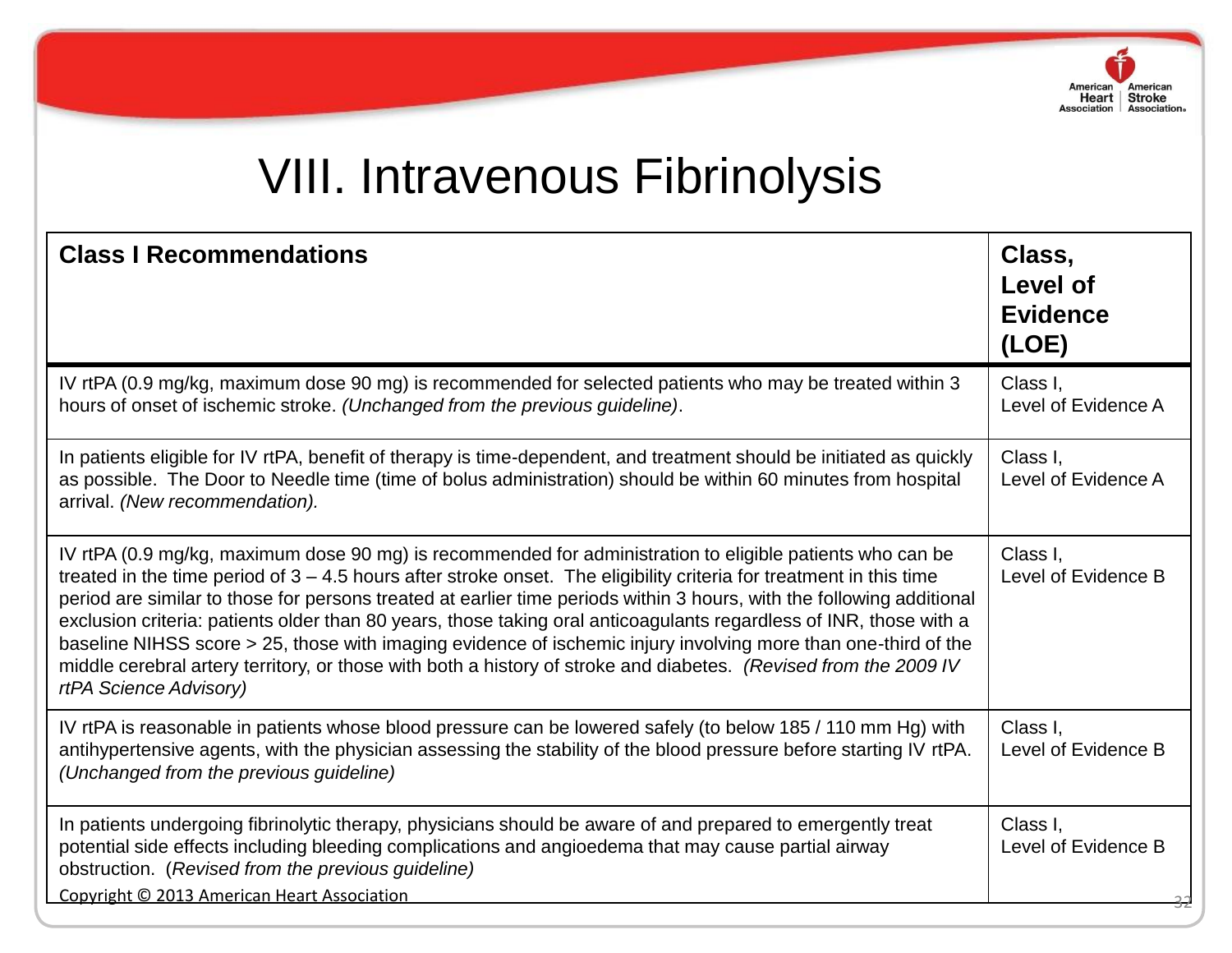

| <b>Class II Recommendations</b>                                                                                                                                                                                                                                                                                                                                                                                                                                                                              | Class,<br><b>Level of Evidence</b><br>(LOE) |    |
|--------------------------------------------------------------------------------------------------------------------------------------------------------------------------------------------------------------------------------------------------------------------------------------------------------------------------------------------------------------------------------------------------------------------------------------------------------------------------------------------------------------|---------------------------------------------|----|
| IV rtPA is reasonable in patients with a seizure at the time of onset of stroke if evidence suggests that residual<br>impairments are secondary to stroke and not a postictal phenomenon. (Unchanged from the previous<br>guideline)                                                                                                                                                                                                                                                                         | Class IIa,<br>Level of Evidence C           |    |
| The effectiveness of sonothrombolysis for treatment of patients with acute stroke is not well established. (New<br>recommendation)                                                                                                                                                                                                                                                                                                                                                                           | Class IIb,<br>Level of Evidence B           |    |
| The usefulness of IV administration of tenecteplase, reteplase, desmoteplase, urokinase, or other fibrinolytic<br>agents, and the IV administration of ancrod or other defibrinogenating agents is not well established and<br>should only be used in the setting of a clinical trial. (Revised from the previous guideline)                                                                                                                                                                                 | Class IIb,<br>Level of Evidence B           |    |
| For patients who can be treated in the time period of $3 - 4.5$ hours after stroke but have one or more of the<br>following exclusion criteria: 1) patients older than 80 years, 2) those taking oral anticoagulants, even with INR<br>$\leq$ 1.7, 3) those with a baseline NIHSS > 25, or 4) those with both a history of both stroke and diabetes, the<br>effectiveness of IV treatment with rtPA is not well-established, and requires further study. (Revised from the<br>2009 IV rtPA Science Advisory) | Class IIb,<br>Level of Evidence C           |    |
| Use of IV fibrinolysis in patients with conditions of mild stroke deficits, rapidly improving stroke symptoms,<br>major surgery in the preceding 3 months, and recent myocardial infarction may be considered, and potential<br>increased risk should be weighed against the anticipated benefits. These circumstances require further study.<br>(New recommendation)                                                                                                                                        | Class Ilb.<br>Level of Evidence C           | 33 |
| Copyright © 2013 American Heart Association                                                                                                                                                                                                                                                                                                                                                                                                                                                                  |                                             |    |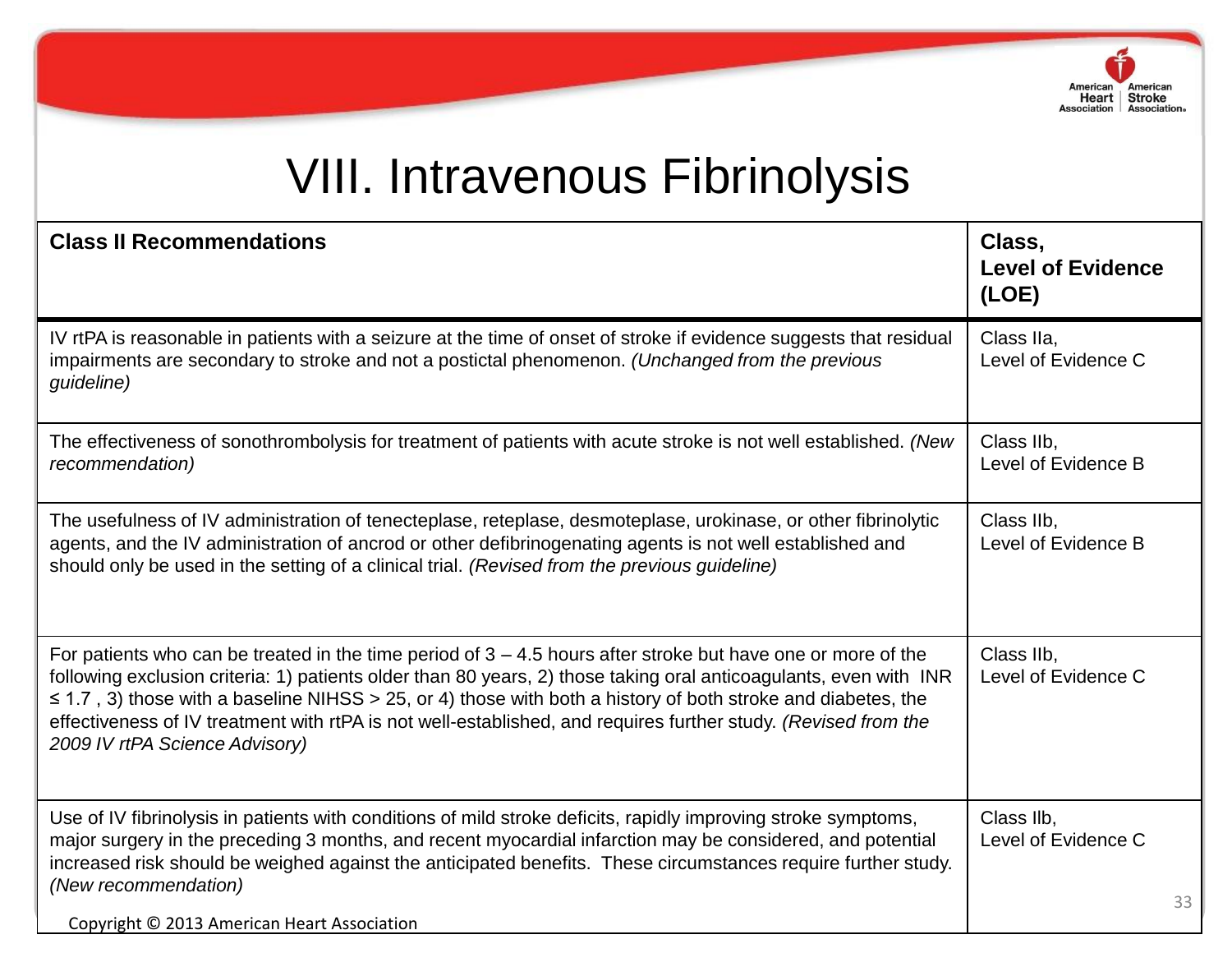

| <b>Class III Recommendations</b>                                                                                                                                                                                                                                                                                                                                                                                                                                                                                                                                            | Class,<br>Level of<br><b>Evidence</b><br>(LOE) |
|-----------------------------------------------------------------------------------------------------------------------------------------------------------------------------------------------------------------------------------------------------------------------------------------------------------------------------------------------------------------------------------------------------------------------------------------------------------------------------------------------------------------------------------------------------------------------------|------------------------------------------------|
| The IV administration of streptokinase for treatment of stroke is not recommended.<br>(Revised from the previous guideline)                                                                                                                                                                                                                                                                                                                                                                                                                                                 | Class III,<br>Level of<br>Evidence A           |
| The use of IV rtPA in patients taking direct thrombin inhibitors or direct factor Xa<br>inhibitors may be harmful and is not recommended unless sensitive laboratory tests<br>such as aPTT, INR, platelet count, and ECT, or TT, or appropriate direct factor Xa<br>activity assays are normal, or the patient has not received a dose of these agents for<br>more than 2 days (assuming normal renal metabolizing function). Similar<br>consideration should be given to patients being considered for IA rtPA. (New<br><i>recommendation</i> ) Further study is required. | Class III,<br>Level of<br>Evidence C           |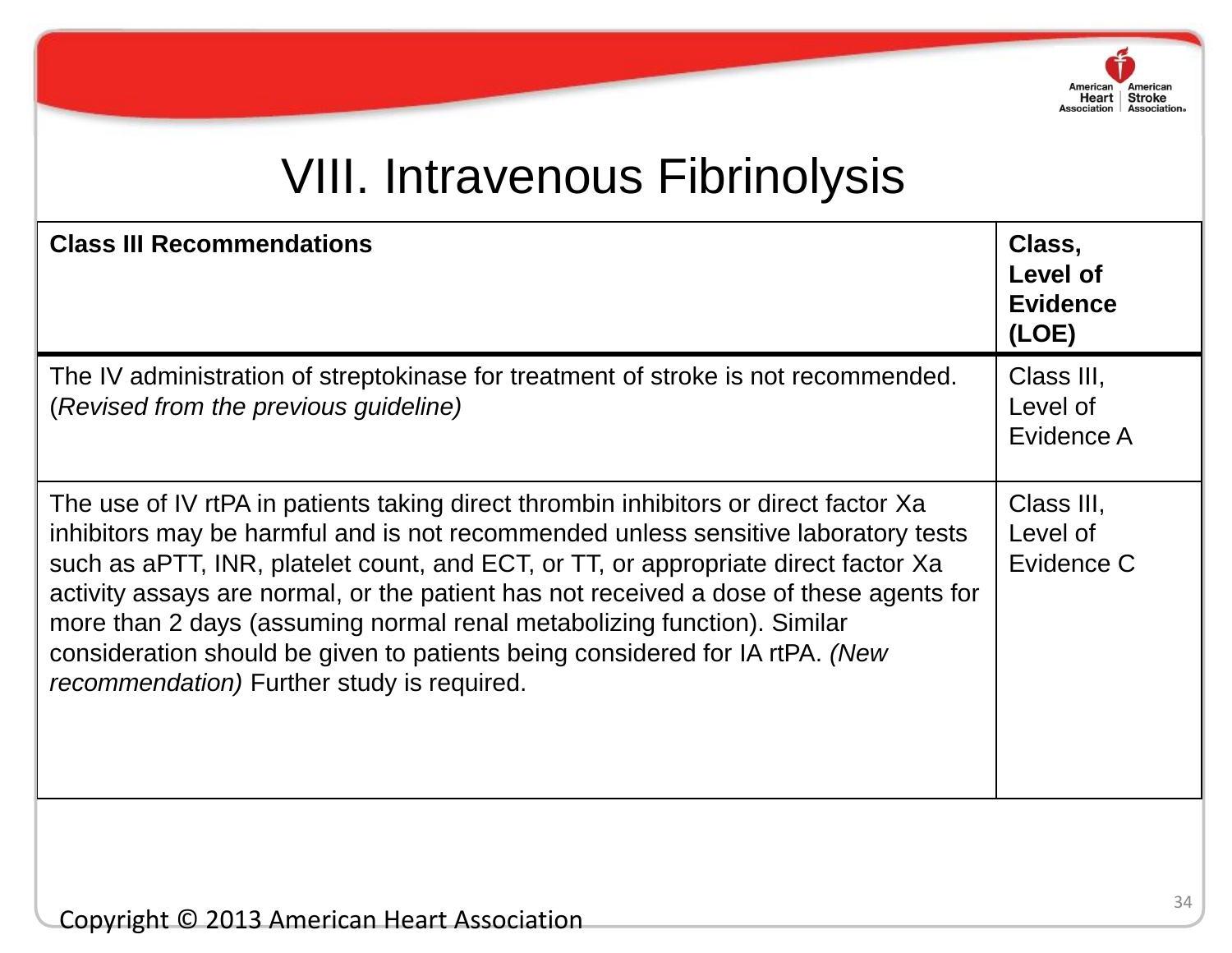# **IX. Endovascular Interventions**

- Intra-Arterial (IA) Fibrinolysis
	- PROACT II study showed a 15% absolute difference in good outcome favoring IA pro-urokinase (p<0.04)
- outcomes compared to control – MELT terminated early but showed for mRS 0-1 better
	- Results of IA fibrinolysis are likely dependent on efficient and timely systems based approach similar to IV tPA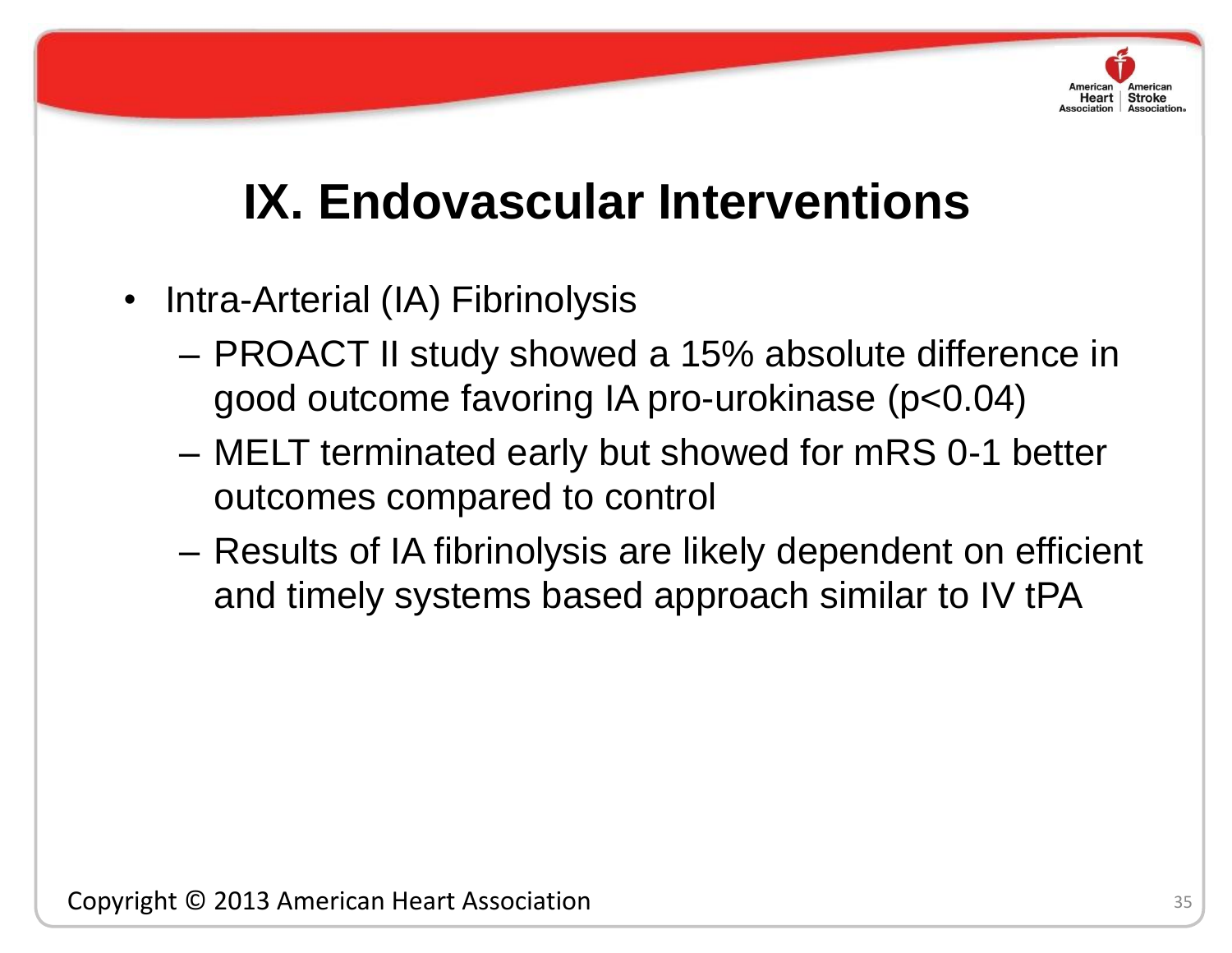# **IX. Endovascular Interventions**

- Combination Intravenous and Intra-arterial Fibrinolysis
	- A series of pilot trials have evaluated the combined IV/IA fibrinolytic approach using low-dose rtPA
- $Cov(1)$  and  $Cov(2) = 10$  and  $Cov(2)$ – The phase III IMS III trial, with a planned enrollment of 900 patients with NIHSS ≥10 treated within three hours of stroke symptom onset was recently stopped for reported futility; further results from the study are pending
	- As with IV fibrinolysis, reducing the time to reperfusion with endovascular therapies is likely pivotal in achieving the best clinical outcomes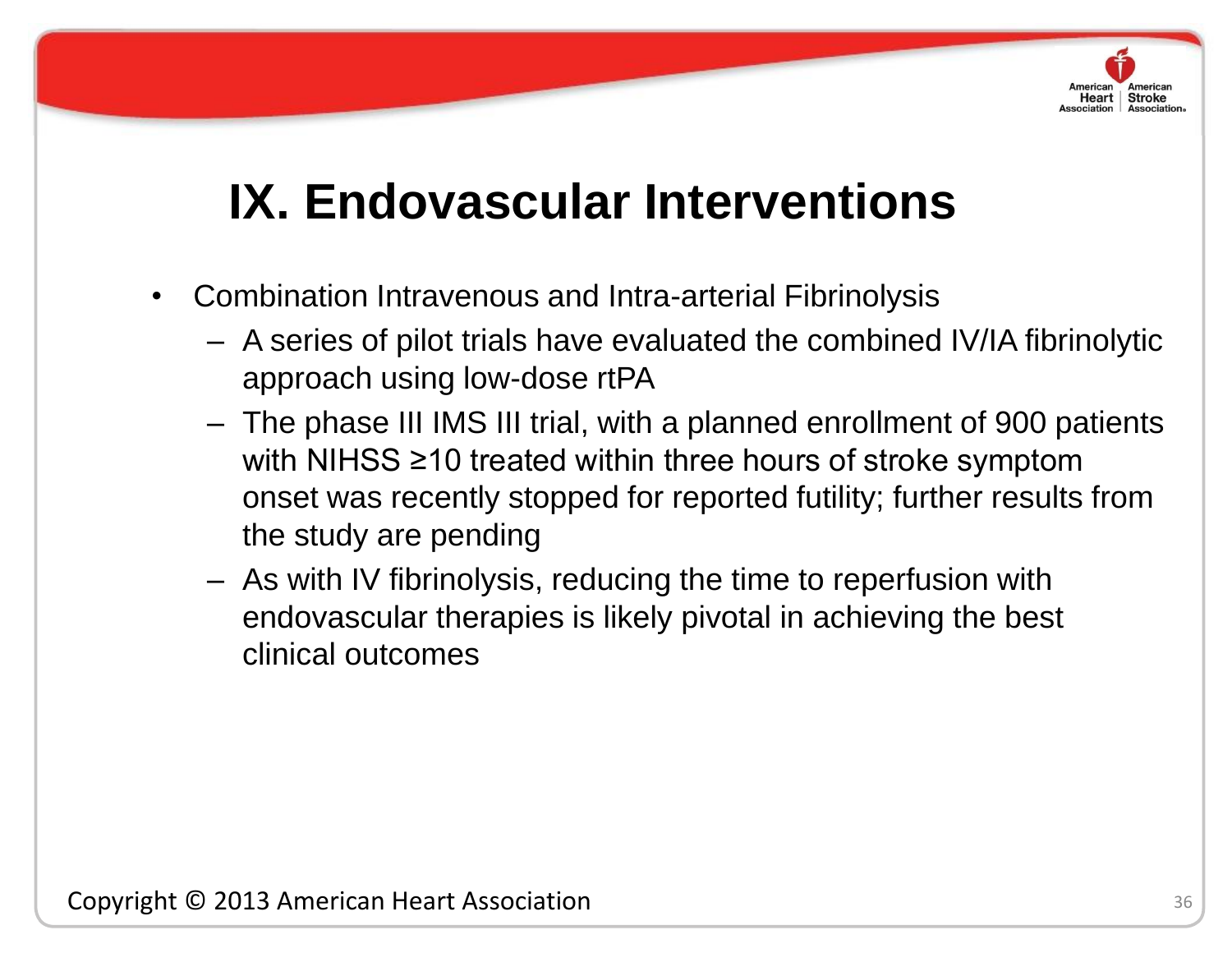# **IX. Endovascular Interventions**

- Mechanical Clot Disruption/Extraction
- penetration – Recanalization by mechanical thrombectomy may occur due to a combination of thrombus fragmentation, thrombus retrieval, and enhancement of fibrinolytic
	- There are currently four devices cleared by the FDA for recanalization of arterial occlusion in patients with ischemic stroke (Merci, Penumbra, Solitaire, Trevo)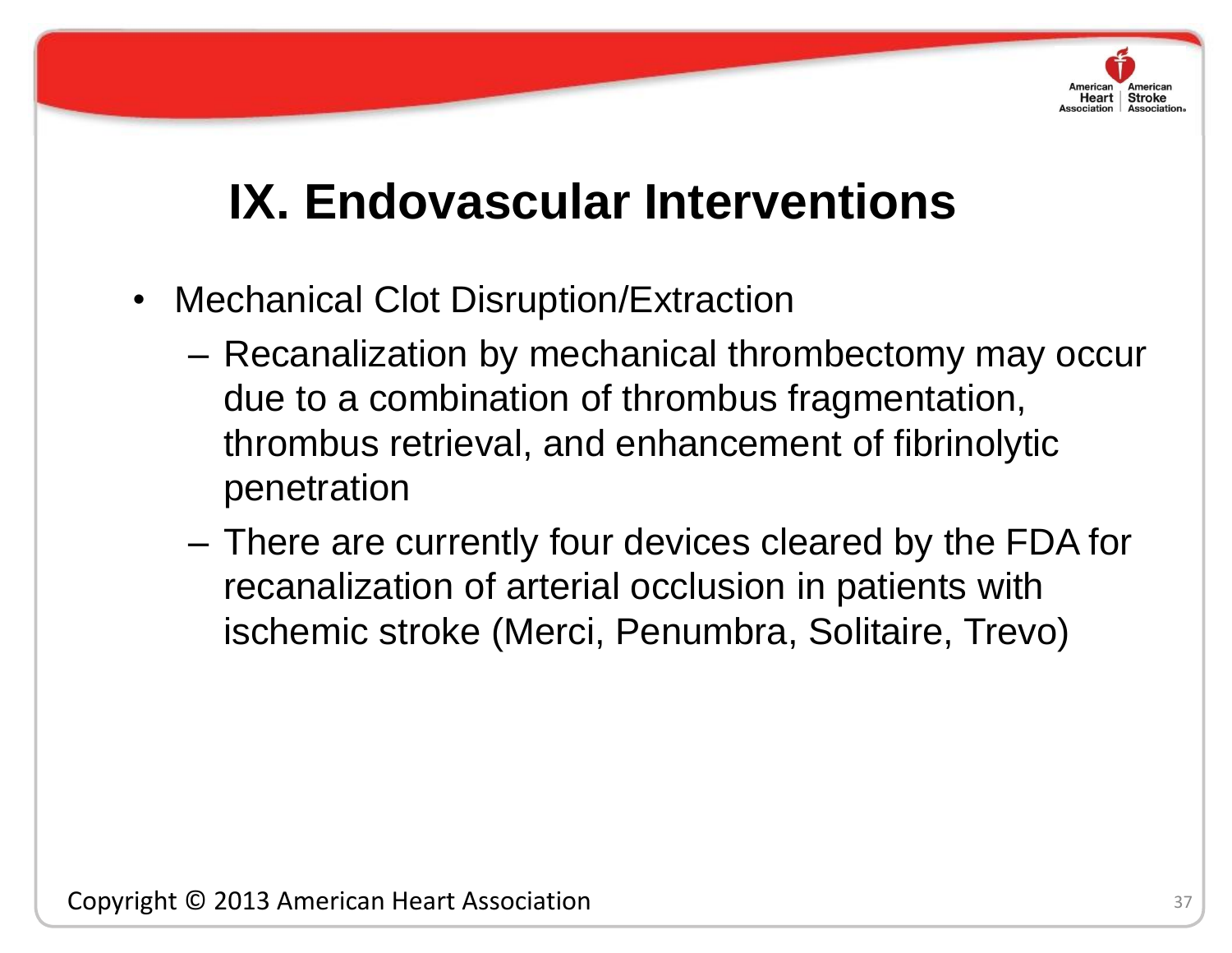

# **Endovascular Interventions**

| <b>Class I Recommendations</b>                                                                                                                                                                                                                                                                                                                                                                                                           | Class,<br>Level of<br><b>Evidence</b><br>(LOE) |
|------------------------------------------------------------------------------------------------------------------------------------------------------------------------------------------------------------------------------------------------------------------------------------------------------------------------------------------------------------------------------------------------------------------------------------------|------------------------------------------------|
| Patients eligible for IV rtPA should receive IV rtPA even if IA treatments are being considered (Unchanged from<br>the previous guideline)                                                                                                                                                                                                                                                                                               | Class I, Level of<br>Evidence A                |
| IA fibrinolysis is beneficial for treatment of carefully selected patients with major ischemic strokes of < 6 hours<br>duration due to occlusions of the MCA, who are not otherwise candidates for IV rtPA. The optimal dose of IA rtPA<br>remains is not well established and does not have FDA approval for IA use. (Revised from the previous guideline)                                                                              | Class I, Level of<br>Evidence B                |
| As with IV fibrinolytic therapy, reduced time from symptom onset to reperfusion with intra-arterial therapies is<br>highly correlated with better clinical outcomes, and all efforts must be undertaken to minimize delays to definitive<br>therapy. New recommendation                                                                                                                                                                  | Class I, Level of<br>Evidence B                |
| IA treatment requires the patient to be at an experienced stroke center with rapid access to cerebral angiography<br>and qualified interventionalists. An emphasis on expeditious assessment and treatment should be made.<br>Facilities are encouraged to define criteria to credential individuals who can perform IA revascularization<br>procedures. Outcomes on all patients should be tracked. Revised from the previous guideline | Class I, Level of<br>Evidence C                |
| When mechanical thrombectomy is pursued, stent retrievers, such as Solitaire FR and Trevo, are generally<br>preferred to coil retrievers such as Merci. The relative effectiveness of the Penumbra System vs stent retrievers<br>is not yet characterized. (New recommendation)<br>Copyright © 2013 American Heart Association                                                                                                           | Class I, Level of<br>Evidence A                |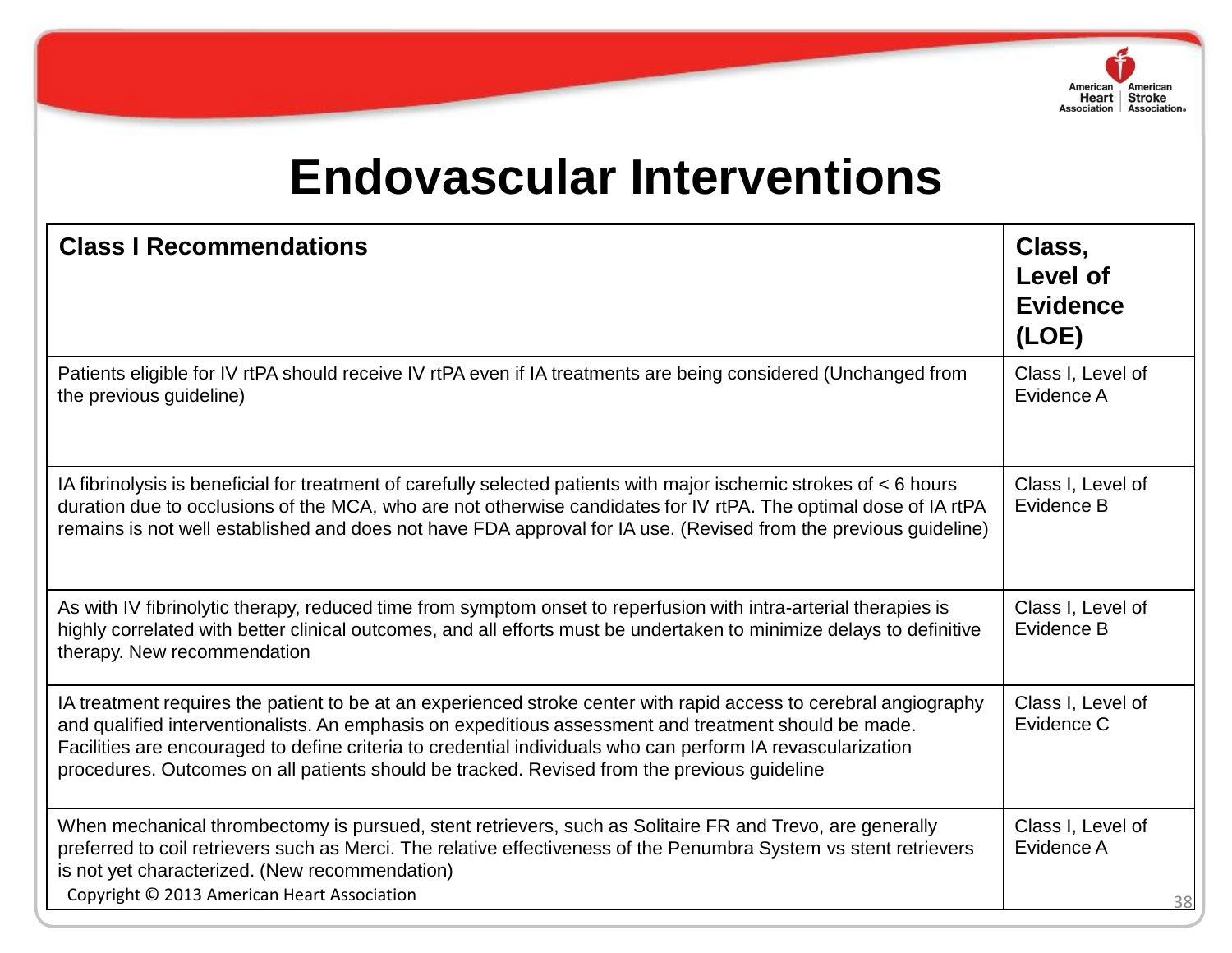

# **Endovascular Interventions**

| <b>Class II Recommendations</b>                                                                                                                                                                                                                                                                                                                                                                                                                                                           | Class,<br><b>Level of</b><br><b>Evidence</b><br>(LOE) |
|-------------------------------------------------------------------------------------------------------------------------------------------------------------------------------------------------------------------------------------------------------------------------------------------------------------------------------------------------------------------------------------------------------------------------------------------------------------------------------------------|-------------------------------------------------------|
| The Merci, Penumbra System, Solitaire FR, and Trevo thrombectomy devices can be useful in achieving recanalization alone or in<br>combination with pharmacological fibrinolysis in carefully selected patients. Their ability to improve patient outcomes has not yet<br>been established. These devices should continue to be studied in randomized controlled trials to determine the efficacy of such<br>treatments in improving patient outcomes. Revised from the previous guideline | Class IIa, Level of<br>Evidence B                     |
| IA fibrinolysis or mechanical thrombectomy are reasonable in patients who have contraindications to the use of IV fibrinolysis.                                                                                                                                                                                                                                                                                                                                                           | Class IIa, Level of                                   |
| Revised from the previous guideline                                                                                                                                                                                                                                                                                                                                                                                                                                                       | Evidence C                                            |
| Rescue IA fibrinolysis or mechanical thrombectomy may be reasonable approaches to recanalization in patients with large artery                                                                                                                                                                                                                                                                                                                                                            | Class IIb, Level of                                   |
| occlusion who have not responded to IV fibrinolysis. Additional randomized trial data are needed. New recommendation                                                                                                                                                                                                                                                                                                                                                                      | Evidence B                                            |
| The usefulness of mechanical thrombectomy devices other than the Merci retriever, the Penumbra System, Solitaire FR, and                                                                                                                                                                                                                                                                                                                                                                  | Class IIb, Level of                                   |
| Trevo is not well established. These devices should be used in the setting of clinical trials. Revised from the previous guideline                                                                                                                                                                                                                                                                                                                                                        | Evidence C                                            |
| The usefulness of emergent intracranial angioplasty and/or stenting is not well established. These devices should be used in the                                                                                                                                                                                                                                                                                                                                                          | Class IIb, Level of                                   |
| setting of clinical trials. New recommendation                                                                                                                                                                                                                                                                                                                                                                                                                                            | Evidence C                                            |
| The usefulness of emergent angioplasty and/or stenting of the extracranial carotid or vertebral arteries in unselected patients is not                                                                                                                                                                                                                                                                                                                                                    | Class IIb, Level of                                   |
| well established.                                                                                                                                                                                                                                                                                                                                                                                                                                                                         | Evidence C                                            |
| Use of these techniques may be considered in certain circumstances, such as in the treatment of acute ischemic stroke from                                                                                                                                                                                                                                                                                                                                                                | Class IIb, Level of                                   |
| cervical atherosclerosis or dissection. () Additional randomized trial data are needed. (New recommendation)                                                                                                                                                                                                                                                                                                                                                                              | Evidence C                                            |
| Copyright © 2013 American Heart Association                                                                                                                                                                                                                                                                                                                                                                                                                                               | 39                                                    |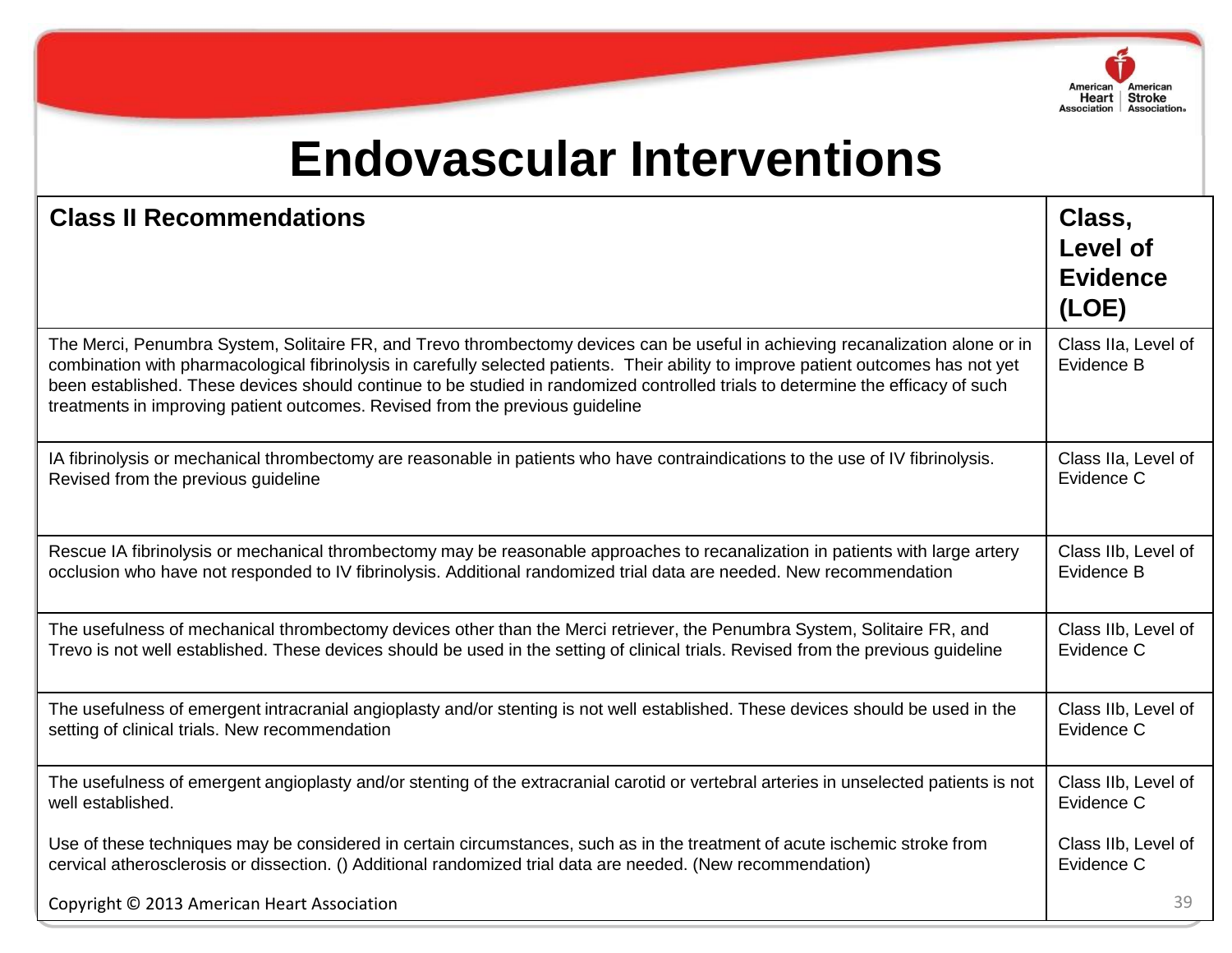# *Anticoagulants*

- The results of several clinical trials demonstrate an increased risk of bleeding complications with early administration of either UFH or LMWH
- early recurrent stroke, including among persons with cardioembolic • Early administration of UFH or LMWH does not lower the risk of sources.
	- The role of anticoagulants as an adjunct in addition to mechanical or pharmacological fibrinolysis has not been established.
	- The PREVAIL study gives the strongest evidence of the superiority of LMWH in prevention of venous thromboembolism following ischemic stroke.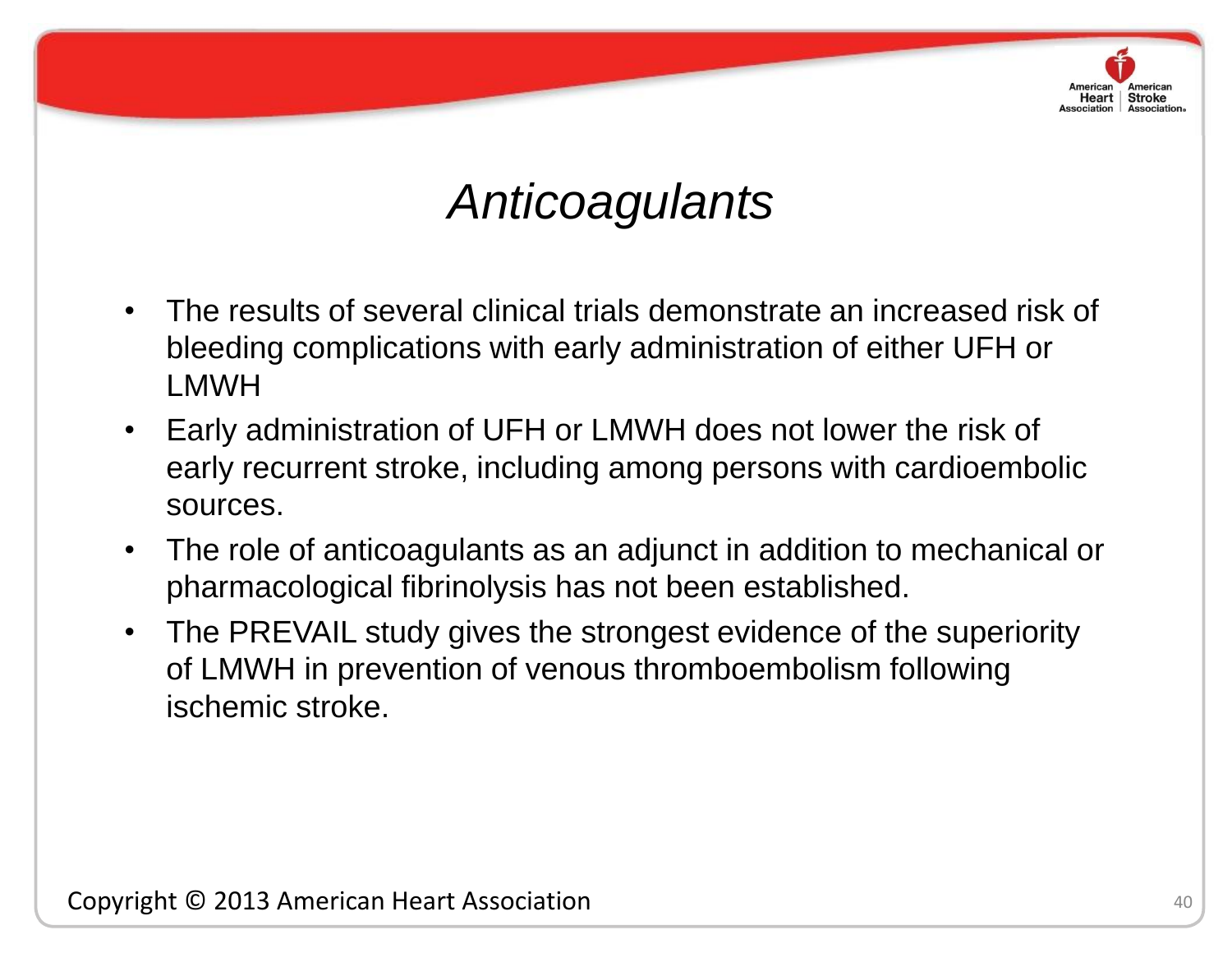# Anticoagulants

| <b>Class II Recommendations</b>                                                                                                                                                                                                                  | Class,<br><b>Level of</b><br><b>Evidence</b><br>(LOE) |
|--------------------------------------------------------------------------------------------------------------------------------------------------------------------------------------------------------------------------------------------------|-------------------------------------------------------|
| At present, the usefulness of argatroban or other thrombin inhibitors for<br>treatment of patients with acute ischemic stroke is not well established.<br>These agents should be used in the setting of clinical trials. (New<br>recommendation) | Class IIb, Level<br>of Evidence B                     |
| The usefulness of urgent anticoagulation in patients with severe stenosis<br>of an ICA ipsilateral to an ischemic stroke is not well established. (New<br>recommendation)                                                                        | Class IIb,<br>Level of<br>Evidence B                  |

American American<br>
Heart Stroke<br>
Association Association.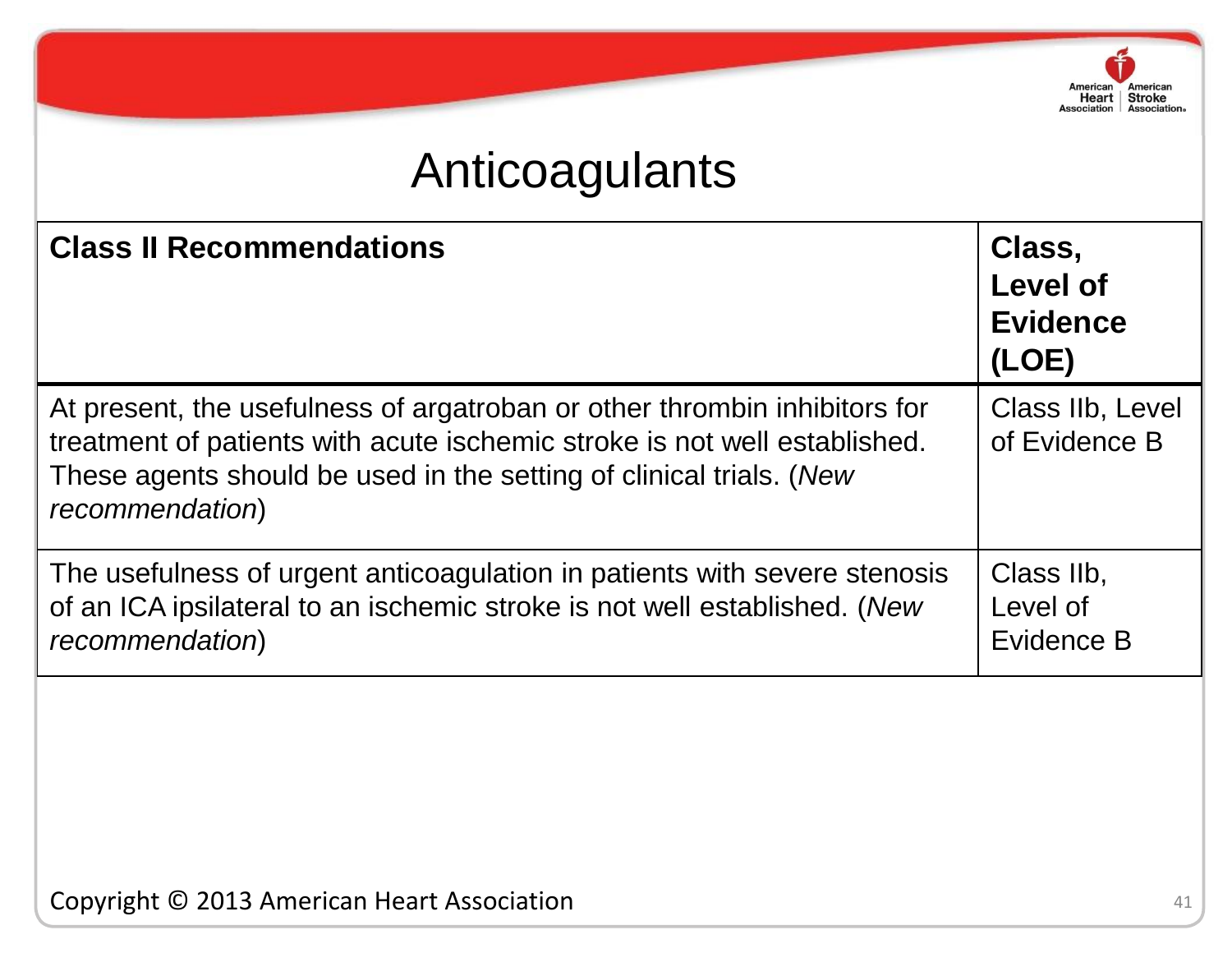# X. Anticoagulants

| <b>Class III Recommendations</b>                                                                                                                                                                                                                                                     | Class,<br>Level of<br><b>Evidence</b><br>(LOE) |
|--------------------------------------------------------------------------------------------------------------------------------------------------------------------------------------------------------------------------------------------------------------------------------------|------------------------------------------------|
| Urgent anticoagulation, with the goal of preventing early recurrent stroke,<br>halting neurological worsening, or improving outcomes after acute<br>ischemic stroke, is not recommended for treatment of patients with acute<br>ischemic stroke. (Unchanged from previous guideline) | Class III,<br>Level of<br>Evidence A           |
| Urgent anticoagulation for the management of noncerebrovascular<br>conditions is not recommended for patients with moderate-to-severe<br>strokes because of an increased risk of serious intracranial hemorrhagic<br>complications. (Unchanged from previous guideline)              | Class III,<br>Level of<br>Evidence A           |
| Initiation of anticoagulant therapy within 24 hours of treatment with IV rtPA<br>is not recommended. (Unchanged from previous guideline)                                                                                                                                             | Class III,<br>Level of<br>Evidence B           |

American American<br>
Heart Stroke<br>
Association Association.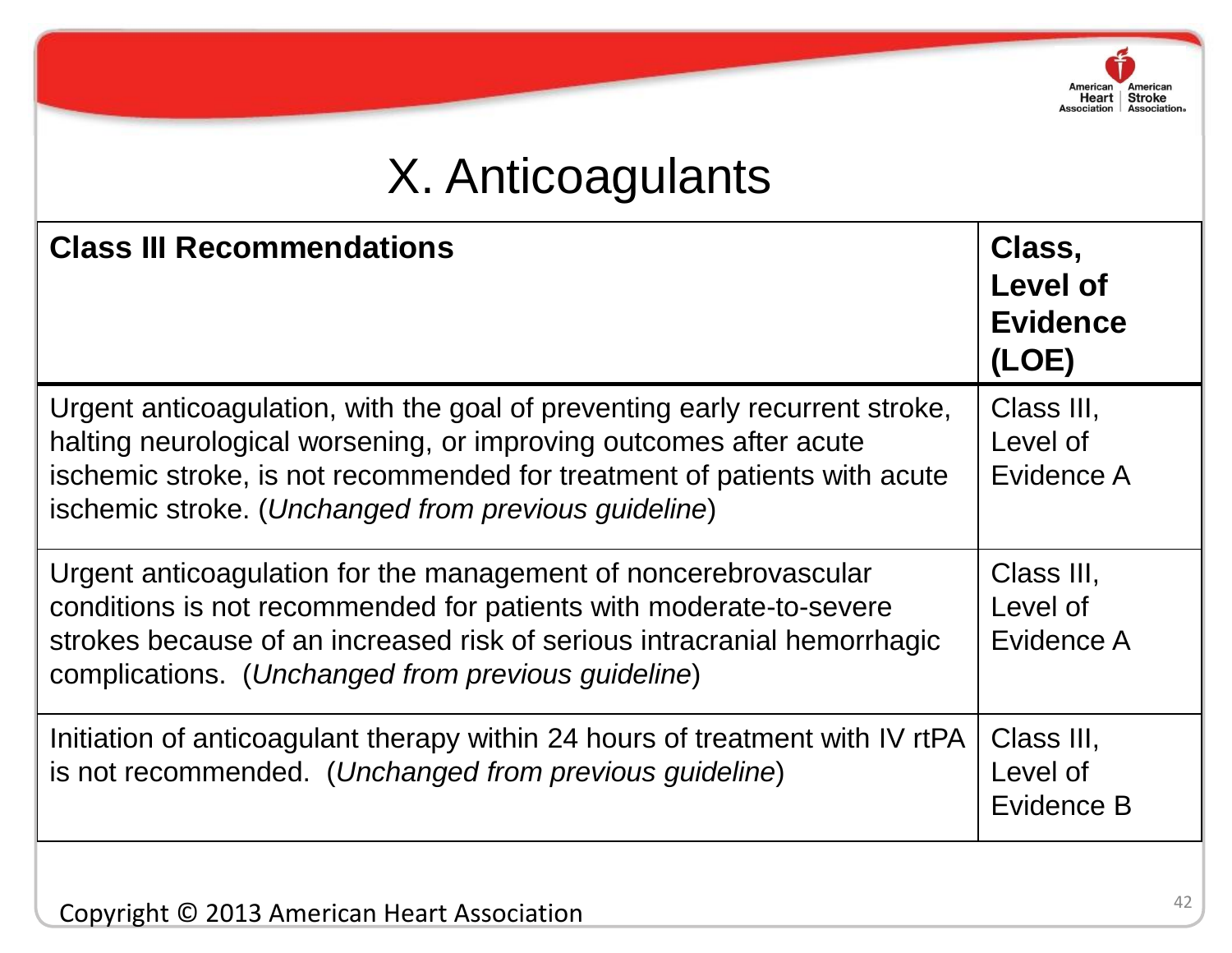

# **XI. Antiplatelet Agents**

- Currently available data demonstrate a small but statistically significant decline in mortality and unfavorable outcomes with the administration of aspirin within 48 hours following stroke
- acute ischemic stroke are limited • Data regarding the utility of other antiplatelet agents, including clopidogrel alone or in combination with aspirin, for the treatment of
	- Research of intravenously administered antiplatelet agents is ongoing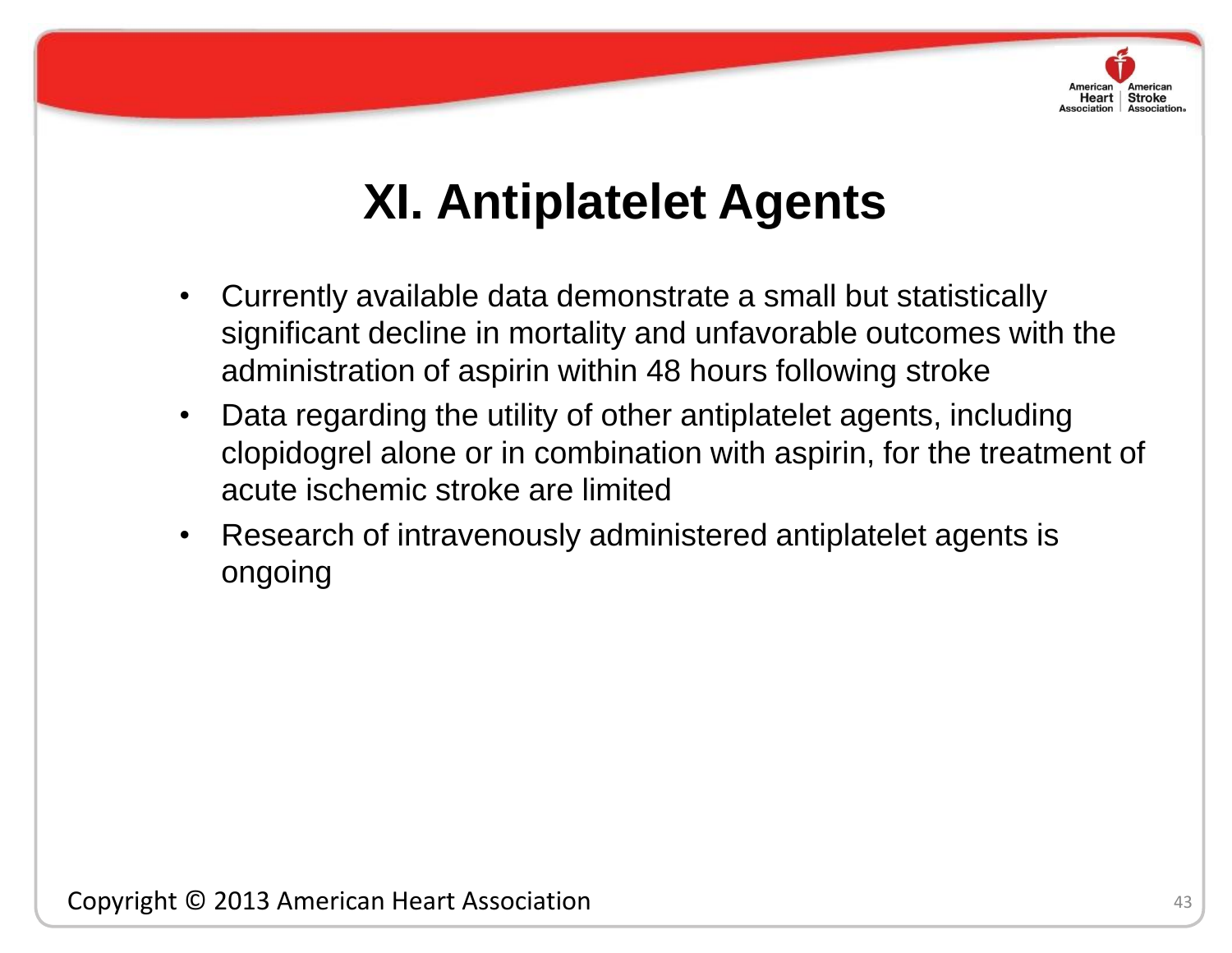

# **Antiplatelet Agents**

| <b>Class I Recommendations</b>                                                                                                                                                              | Class,<br><b>Level of</b><br><b>Evidence</b><br>(LOE) |
|---------------------------------------------------------------------------------------------------------------------------------------------------------------------------------------------|-------------------------------------------------------|
| Oral administration of aspirin (initial dose is 325 mg) within 24 to 48 hours after stroke<br>onset is recommended for treatment of most patients. Unchanged from the previous<br>guideline | Class I, Level<br>of Evidence A                       |
|                                                                                                                                                                                             |                                                       |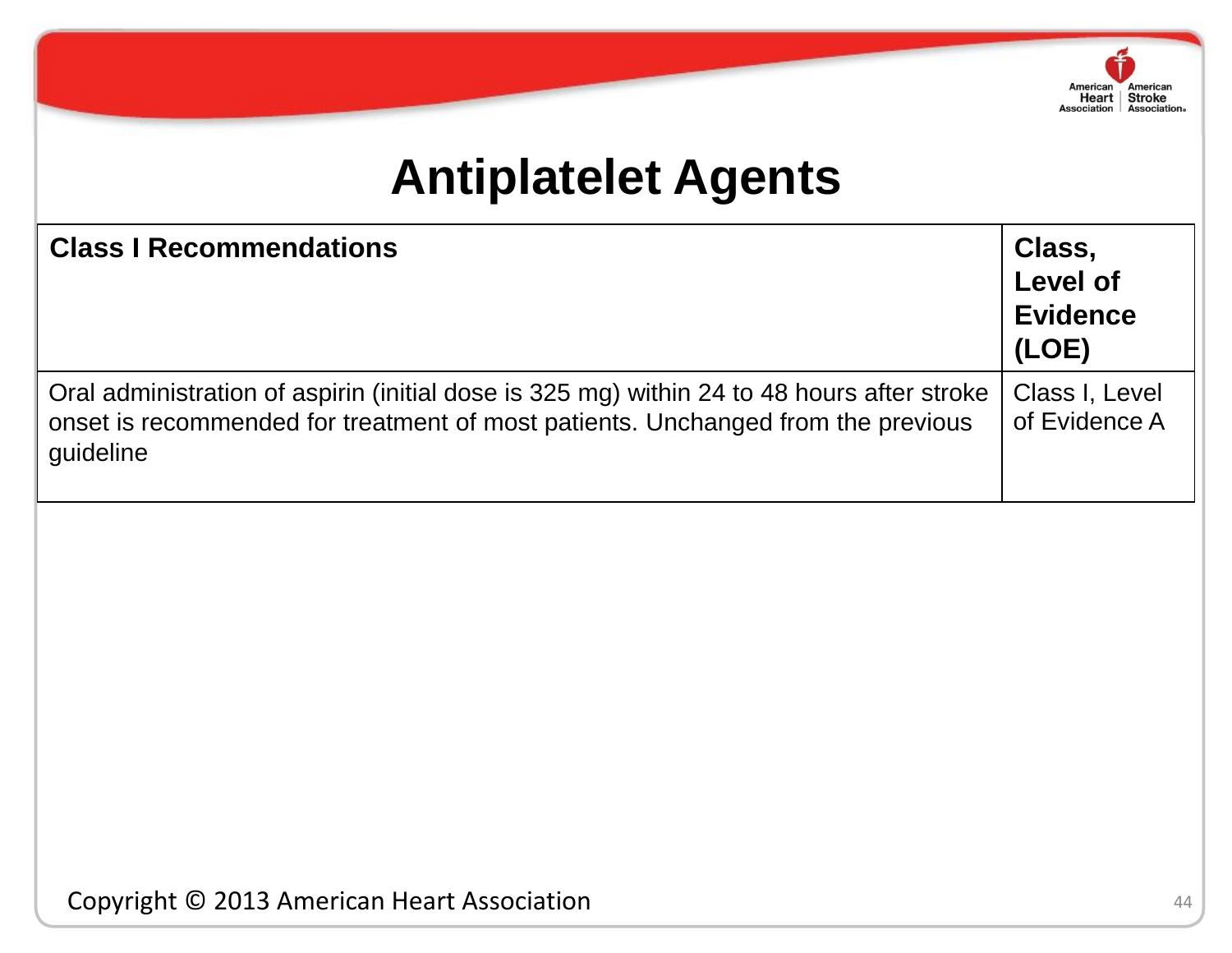

# **Antiplatelet Agents**

| <b>Class II Recommendations</b>                                                                                                                                                                                                                                                                   | Class,<br>Level of<br><b>Evidence</b><br>(LOE) |
|---------------------------------------------------------------------------------------------------------------------------------------------------------------------------------------------------------------------------------------------------------------------------------------------------|------------------------------------------------|
| The usefulness of clopidogrel for the treatment of acute ischemic stroke is<br>not well established. Further research testing the usefulness of the<br>emergency administration of clopidogrel in the treatment of patients with<br>acute stroke is required. Revised from the previous quideline | Class IIb, Level<br>of Evidence C              |
| The efficacy of intravenous tirofiban and eptifibatide are not well<br>established and should be used in the setting of clinical trials. New<br>recommendation                                                                                                                                    | Class IIb, Level<br>of Evidence C              |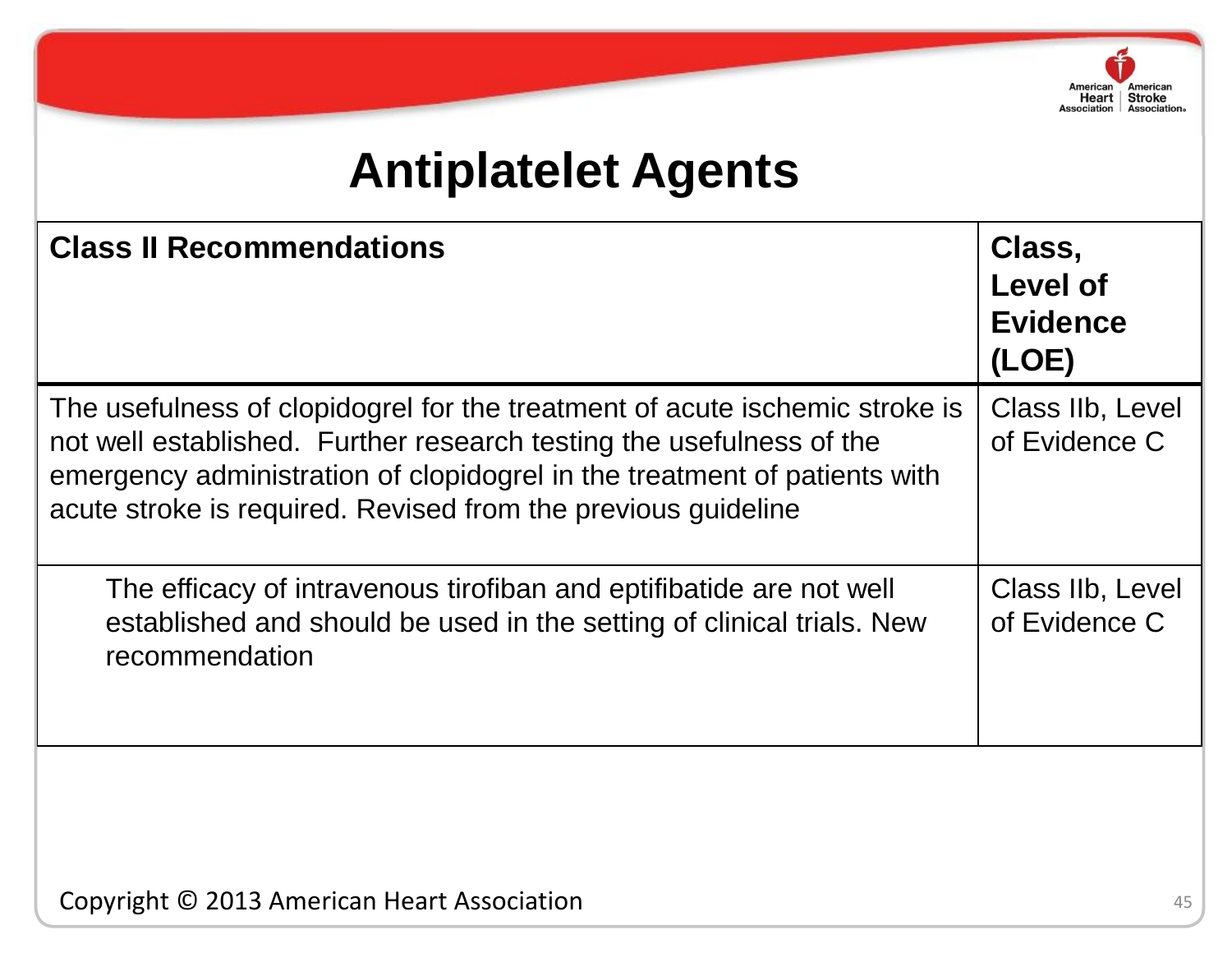

# **Antiplatelet Agents**

| <b>Class III Recommendations</b>                                                                                                                                                                                                                                                                                                           | Class,<br>Level of<br><b>Evidence</b><br>(LOE) |
|--------------------------------------------------------------------------------------------------------------------------------------------------------------------------------------------------------------------------------------------------------------------------------------------------------------------------------------------|------------------------------------------------|
| Aspirin is not recommended as a substitute for other acute interventions for                                                                                                                                                                                                                                                               | Class III,                                     |
| treatment of stroke, including IV rtPA. Unchanged from the previous                                                                                                                                                                                                                                                                        | Level of                                       |
| guideline                                                                                                                                                                                                                                                                                                                                  | Evidence B                                     |
| The administration of other IV antiplatelet agents that inhibit the glycoprotein<br>Ilb/IIIa receptor is not recommended. Further research testing the usefulness<br>of emergency administration of these medications as a treatment option in<br>patients with acute ischemic stroke is required. Revised from the previous<br>guideline. | Class III,<br>Level of<br>Evidence B           |
| The administration of aspirin (or other antiplatelet agents) as an adjunctive                                                                                                                                                                                                                                                              | Class III,                                     |
| therapy within 24 hours of IV fibrinolysis is not recommended. Revised from                                                                                                                                                                                                                                                                | Level of                                       |
| the previous guideline                                                                                                                                                                                                                                                                                                                     | Evidence C                                     |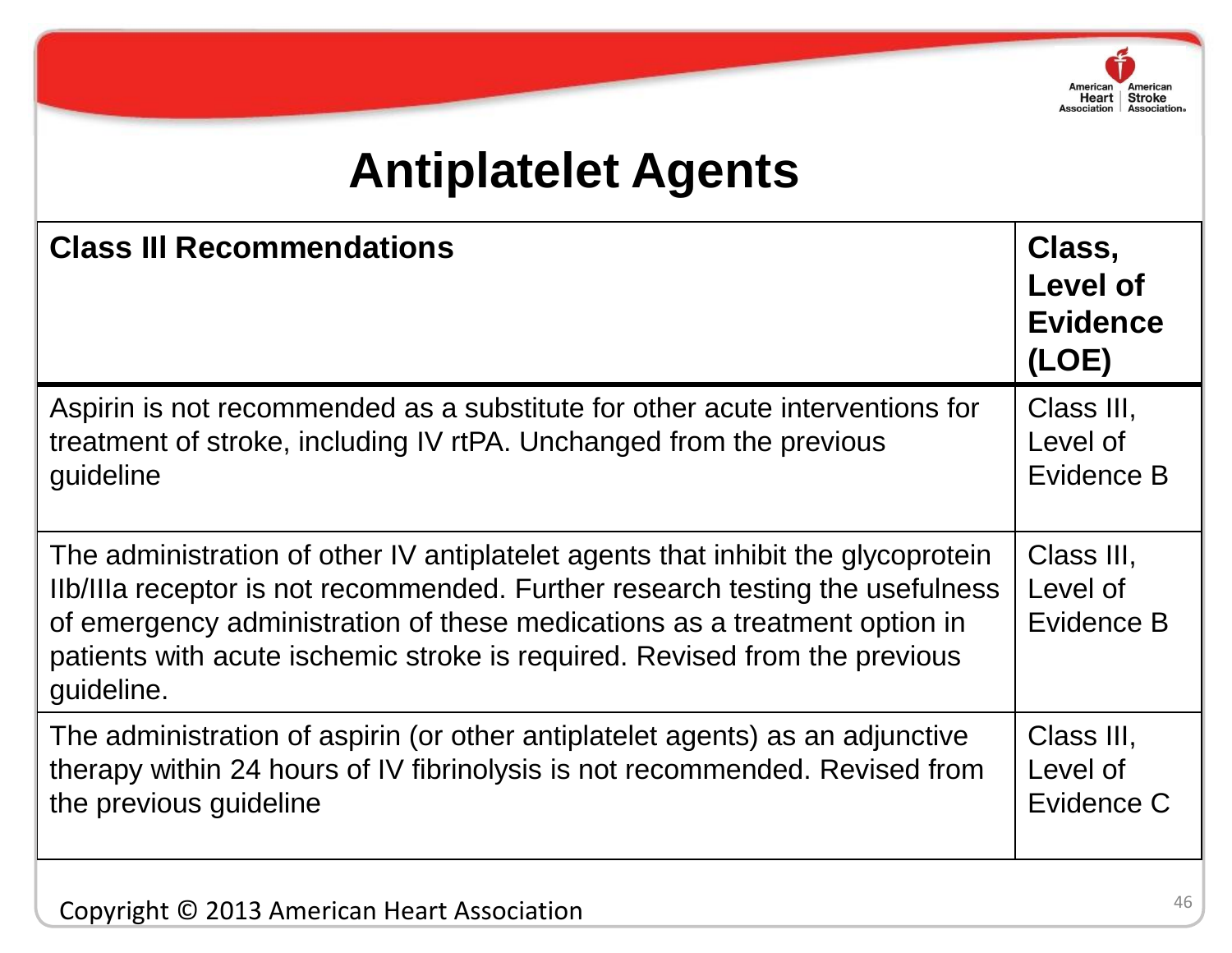

# **XII. Volume Expansion, Vasodilators, and Induced Hypertension**

- For over 3 decades, investigators have studied interventions aimed at increasing cerebral perfusion in acute ischemic stroke
- rheology, expansion of blood volume, and increased global • These approaches have targeted acute alterations of blood or local blood pressure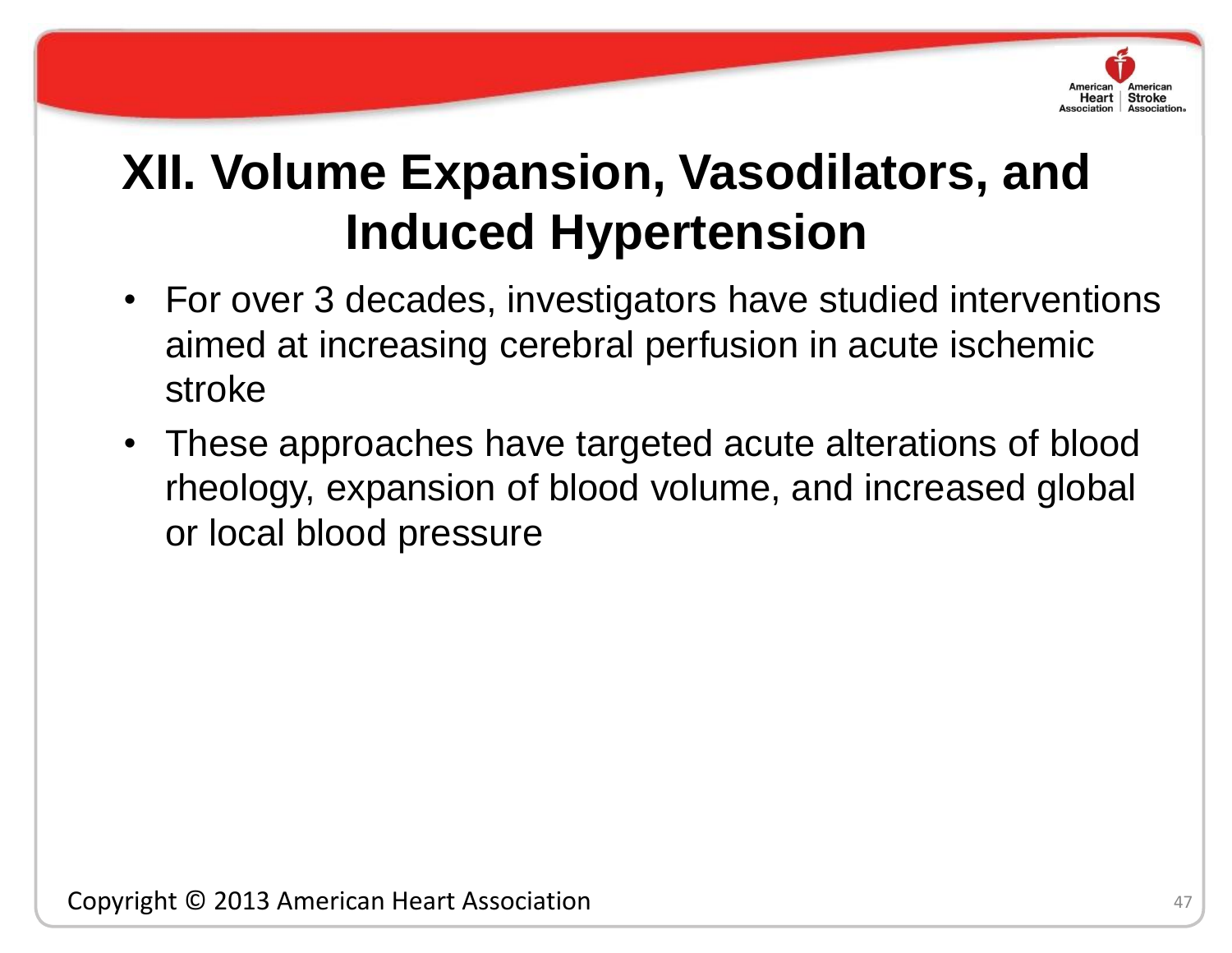

# **Volume Expansion, Vasodilators, and Induced Hypertension**

| <b>Class I Recommendations</b>                                                                                                                                                                                                                                                                    | Class,<br><b>Level of</b><br><b>Evidence</b><br>(LOE) |
|---------------------------------------------------------------------------------------------------------------------------------------------------------------------------------------------------------------------------------------------------------------------------------------------------|-------------------------------------------------------|
| In exceptional cases with systemic hypotension producing neurologic<br>sequelae, a physician may prescribe vasopressors to improve cerebral blood<br>flow. If drug-induced hypertension is used, close neurological and cardiac<br>monitoring is recommended. Revised from the previous guideline | Class I,<br>Level of<br>Evidence C                    |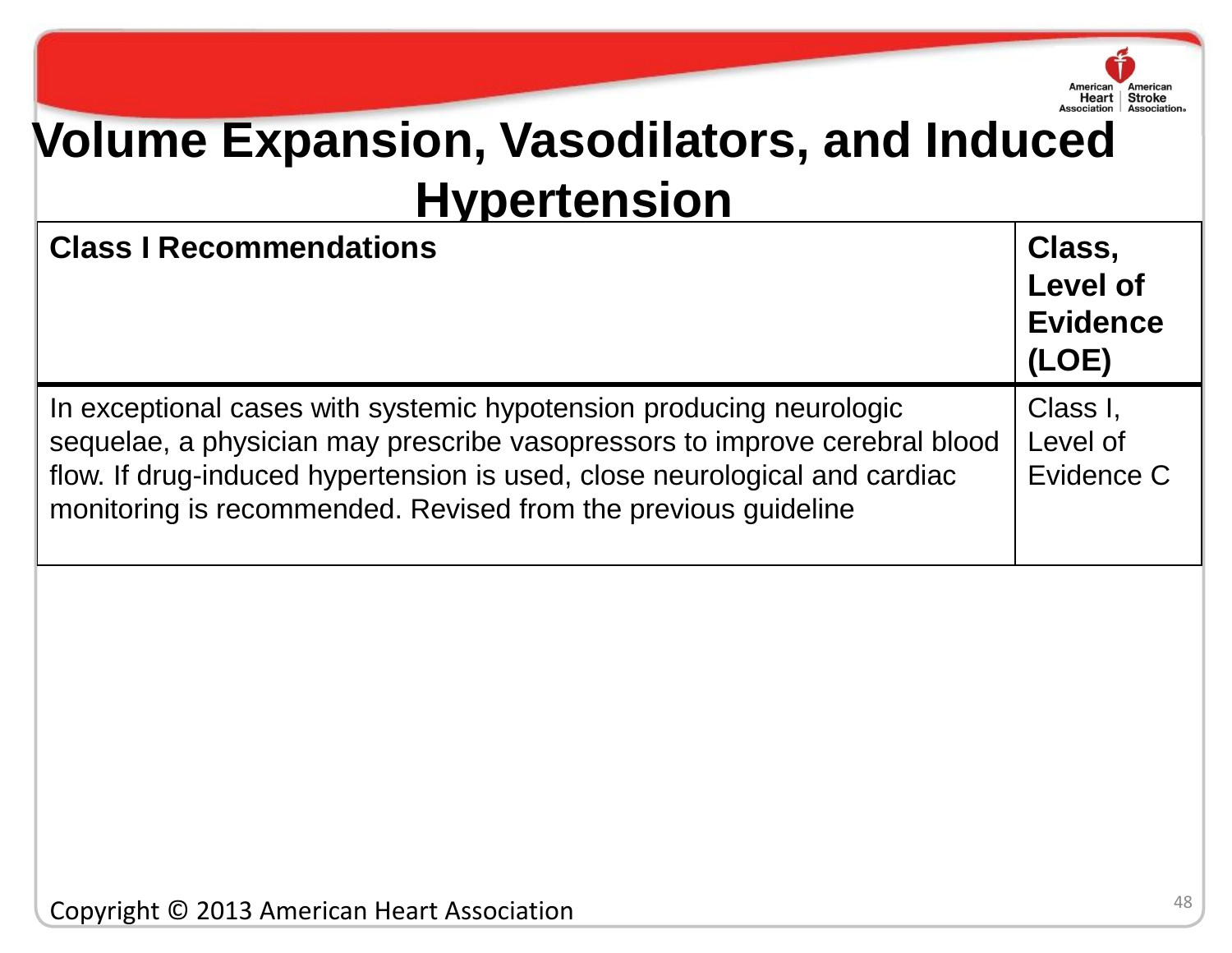

# **Volume Expansion, Vasodilators, and Induced Hypertension**

| <b>Class II Recommendations</b>                                                          | Class,<br>Level of<br><b>Evidence</b><br>(LOE) |
|------------------------------------------------------------------------------------------|------------------------------------------------|
| The administration of high dose albumin is not well established as a treatment for most  | Class IIb,                                     |
| patients with acute ischemic stroke until further definitive evidence regarding efficacy | Level of                                       |
| becomes available. New recommendation                                                    | Evidence B                                     |
| At present, use of devices to augment cerebral blood flow for the treatment of patients  | Class IIb,                                     |
| with acute ischemic stroke is not well established. These devices should be used in      | Level of                                       |
| the setting of clinical trials. New recommendation                                       | Evidence B                                     |
| The usefulness of drug-induced hypertension in patients with acute ischemic stroke is    | Class IIb,                                     |
| not well established. Induced hypertension should be performed in the setting of         | Level of                                       |
| clinical trials. Revised from the previous guideline                                     | Evidence B                                     |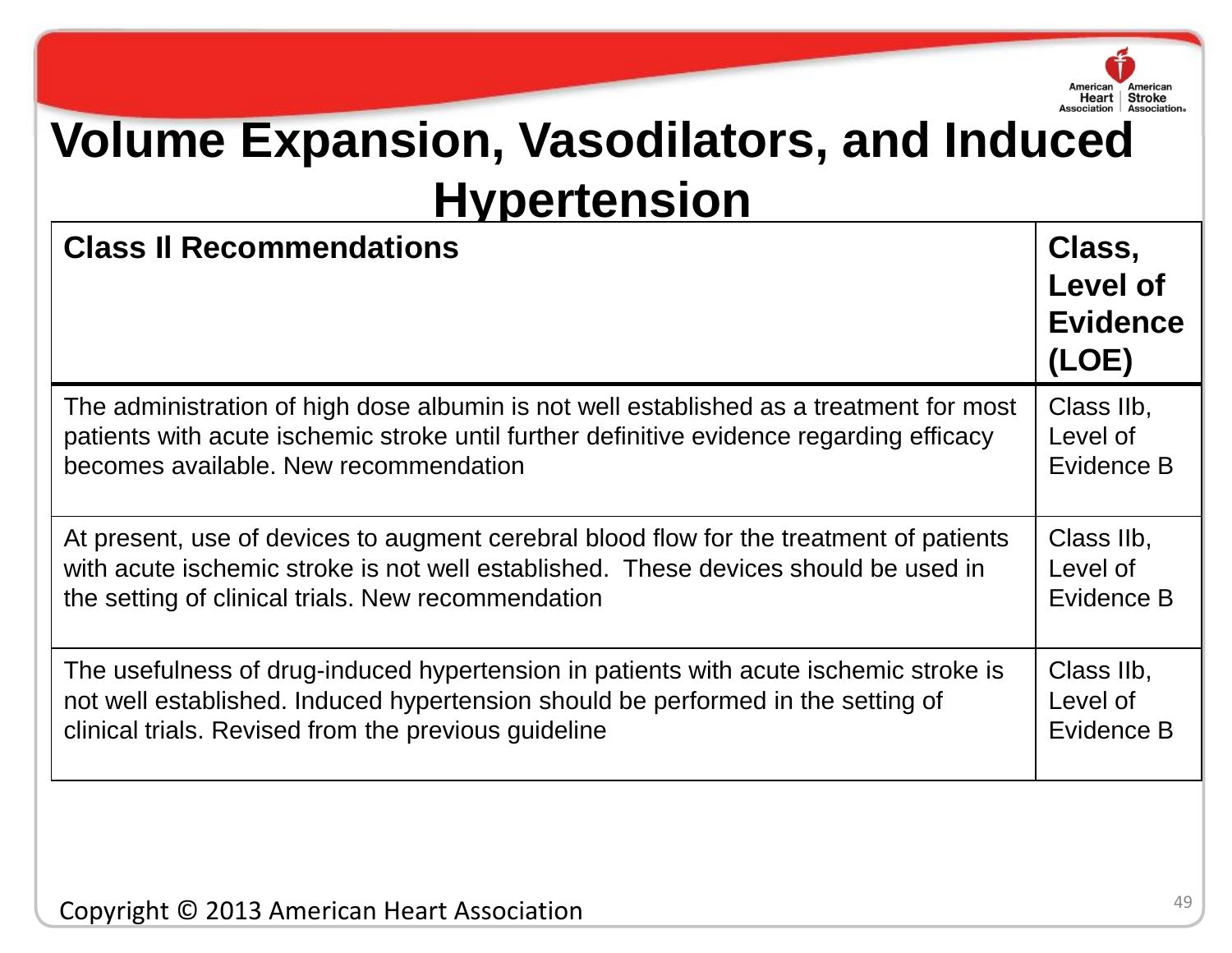

# **Volume Expansion, Vasodilators, and Induced Hypertension**

| <b>Class III Recommendations</b>                                                                                                                                                        | Class,<br><b>Level of</b><br><b>Evidence</b><br>(LOE) |
|-----------------------------------------------------------------------------------------------------------------------------------------------------------------------------------------|-------------------------------------------------------|
| Hemodilution by volume expansion is not recommended for treatment of patients with<br>acute ischemic stroke. Revised from the previous guideline                                        | Class III,<br>Level of<br>Evidence A                  |
| The administration of vasodilatory agents, such as pentoxifylline, is not recommended<br>for treatment of patients with acute ischemic stroke.<br>Unchanged from the previous guideline | Class III,<br>Level of<br>Evidence A                  |
|                                                                                                                                                                                         |                                                       |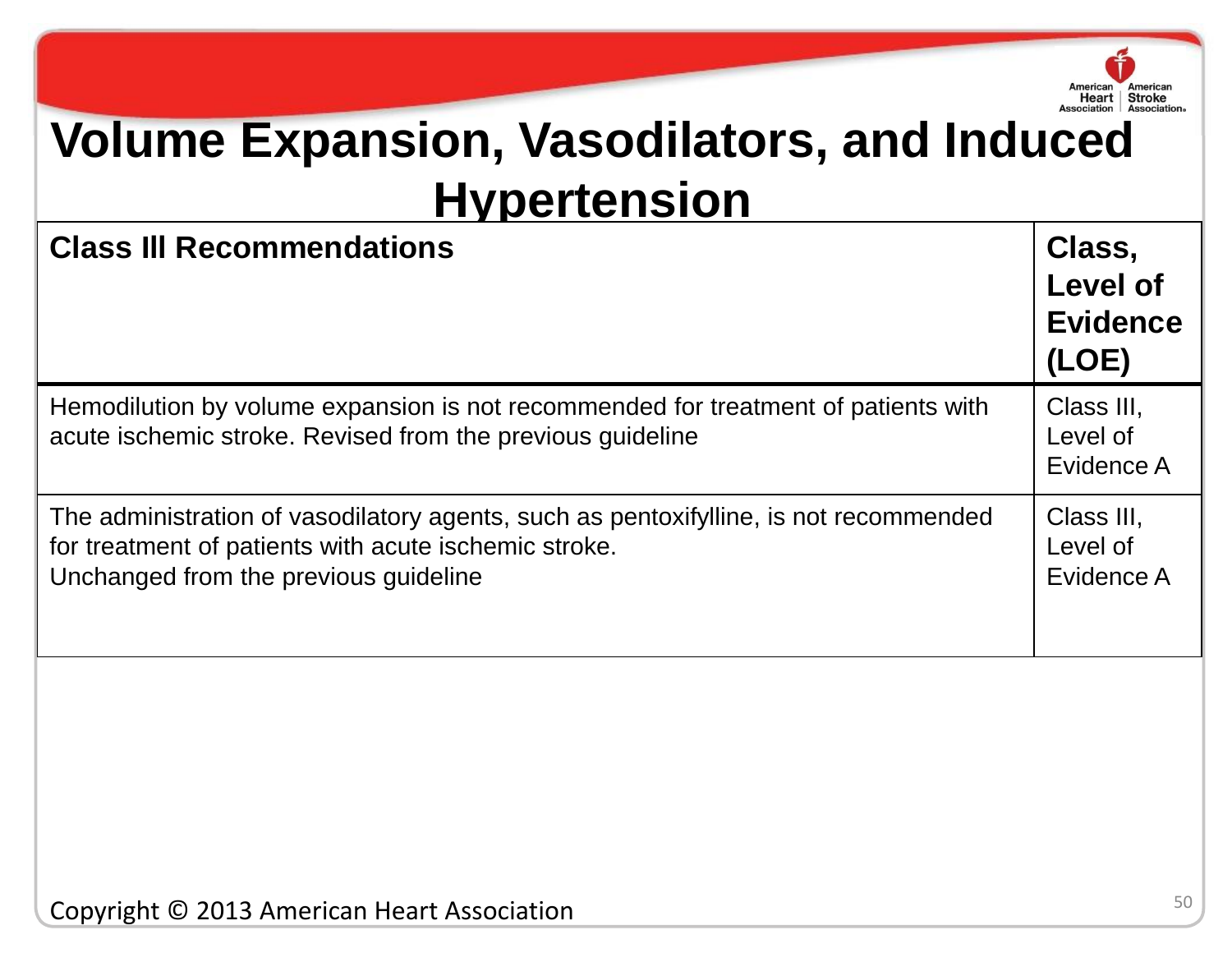

# XIII. Neuroprotective Agents

- Neuroprotection refers to the concept of applying a therapy that directly affects the brain tissue to salvage or delay the infarction of the still-viable ischemic penumbra
- adhere to the STAIR criteria are needed to demonstrate • Newer agents and innovative clinical trial designs which that neuroprotective strategies could be helpful in treatment of stroke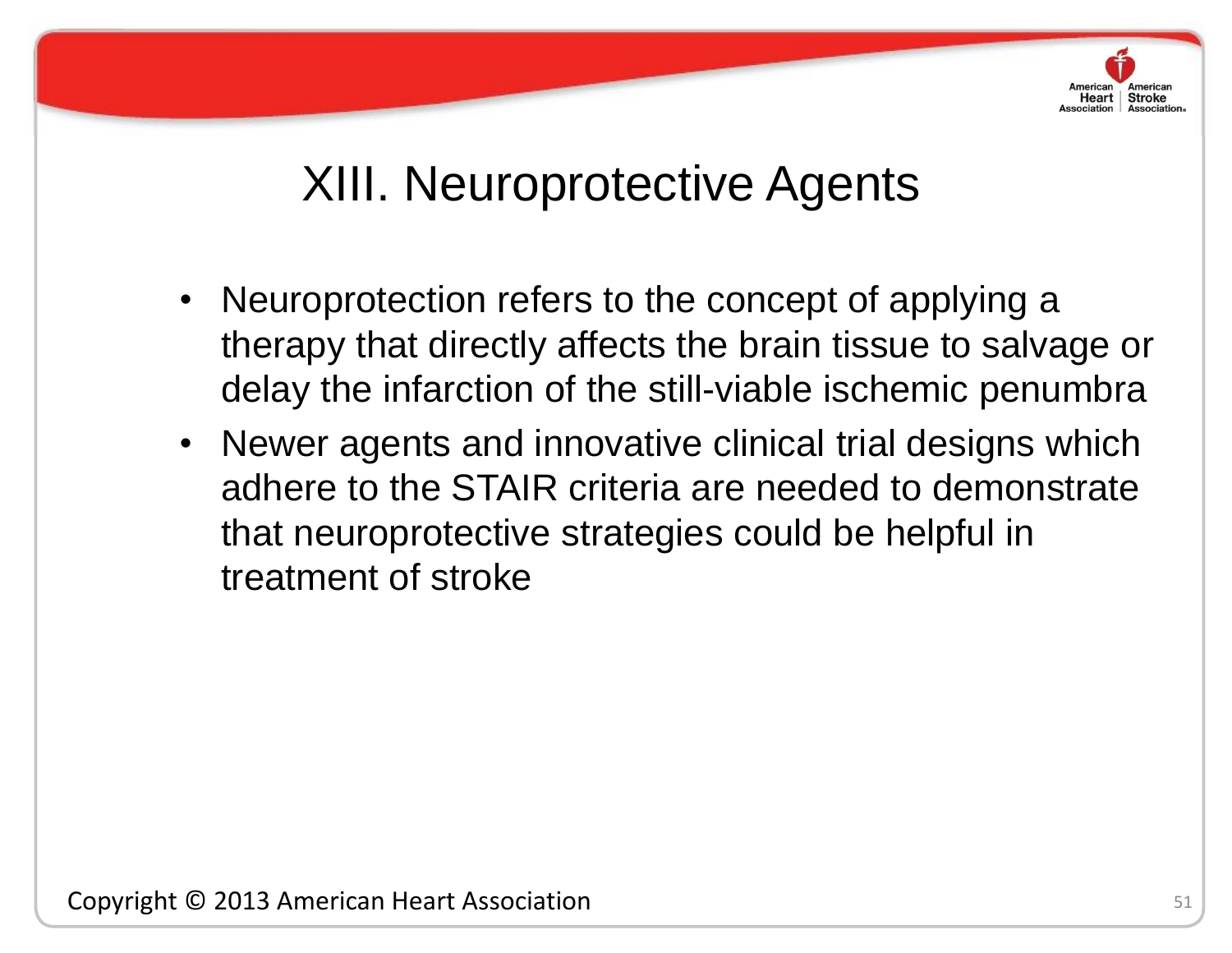

# XIII. Neuroprotective Agents

| <b>Class II Recommendations</b>                                                                                                                                                                 | Class,<br>Level of<br><b>Evidence</b><br>(LOE) |
|-------------------------------------------------------------------------------------------------------------------------------------------------------------------------------------------------|------------------------------------------------|
| Among patients already taking statins at the time of onset of ischemic stroke,<br>continuation of statin therapy during the acute period is reasonable. (New<br>recommendation)                 | Class IIa, Level<br>of Evidence B              |
| The utility of induced hypothermia for the treatment of patients with ischemic<br>stroke is not well established, and further trials are recommended. (Revised from<br>the previous guideline)  | Class IIb, Level<br>of Evidence B              |
| At present, transcranial near-infrared laser therapy is not well established for the<br>treatment of acute ischemic stroke, and further trials are recommended. (New<br><i>recommendation</i> ) | Class IIb, Level<br>of Evidence B              |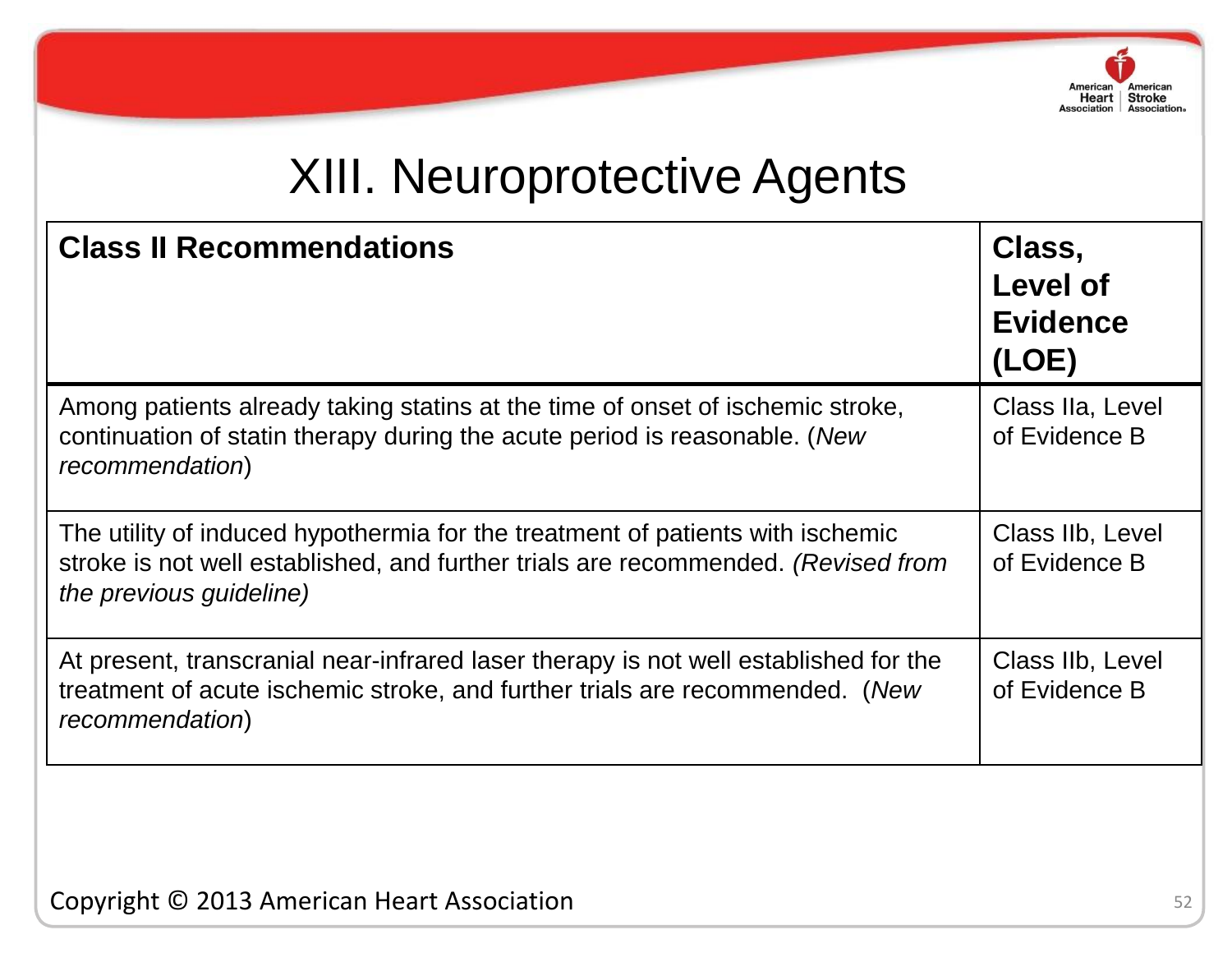

# XIII. Neuroprotective Agents

| <b>Class III Recommendations</b>                                                                                                                                                                                                                                                                                                   | Class,<br><b>Level of</b><br><b>Evidence</b><br>(LOE) |
|------------------------------------------------------------------------------------------------------------------------------------------------------------------------------------------------------------------------------------------------------------------------------------------------------------------------------------|-------------------------------------------------------|
| At present, no other pharmacologic agents with putative neuroprotective actions<br>have demonstrated efficacy in improving outcomes after ischemic stroke, and<br>therefore other neuroprotective agents are not recommended.<br>(Revised from the previous guideline)                                                             | Class III, Level of<br>Evidence A                     |
| Data on the utility of hyperbaric oxygen are inconclusive, and some data imply that<br>the intervention may be harmful. Thus, with the exception of stroke secondary to<br>air embolization, this intervention is not recommended for treatment of patients<br>with acute ischemic stroke. (Unchanged from the previous guideline) | Class III, Level of<br>Evidence B                     |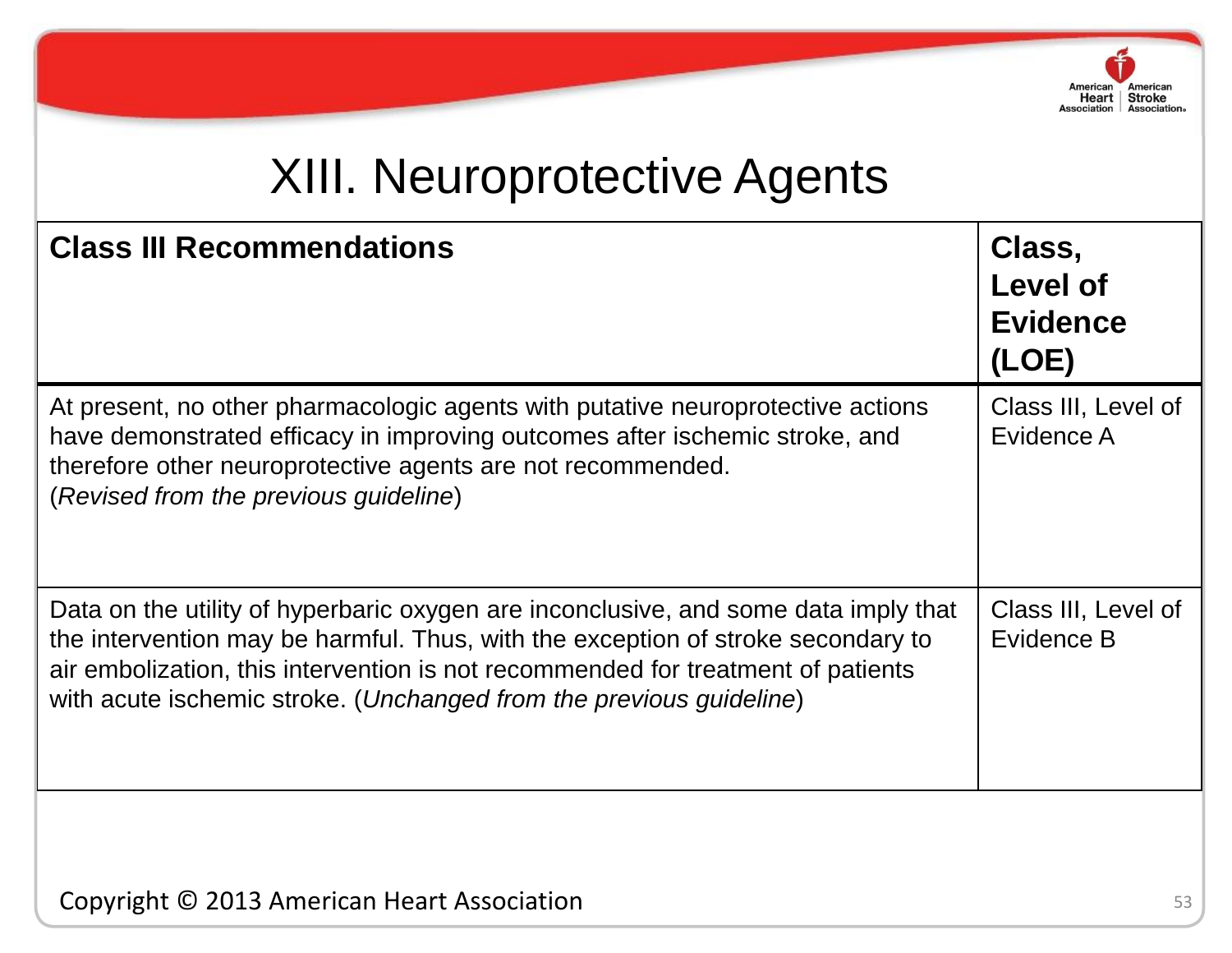

# XIV. Surgical Interventions

- Emergent carotid endarterectomy and other operations for treatment of patients with acute ischemic stroke may have serious risks and the indications must be considered carefully for each individual patient
- reduction in andonne commodi • Additional randomized clinical trials should be designed and undertaken to examine the safety and efficacy of CEA in various subsets of patients with acute stroke, to establish the optimal timing for revascularization, and to define its role in the emergency management of stroke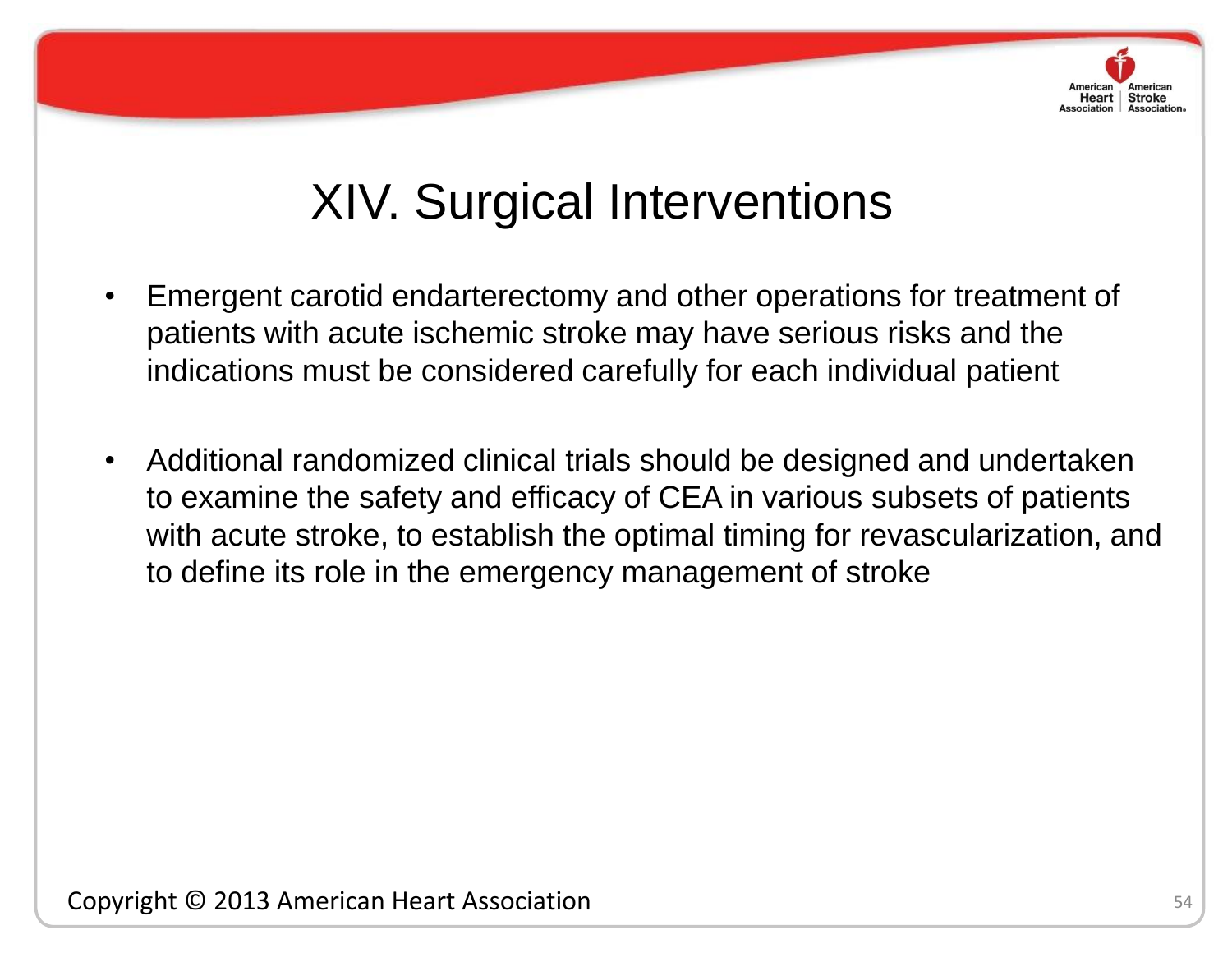# XIV. Surgical Interventions

American

American Heart Stroke<br>Association Association.

| <b>Class II Recommendations</b>                                                                                                                                                                                                                                                                                                                                                                                       | Class,<br><b>Level of</b><br><b>Evidence</b><br>(LOE) |
|-----------------------------------------------------------------------------------------------------------------------------------------------------------------------------------------------------------------------------------------------------------------------------------------------------------------------------------------------------------------------------------------------------------------------|-------------------------------------------------------|
| The usefulness of emergent or urgent CEA when clinical indicators or brain imaging<br>suggest a small infarct core with large territory at risk (e.g. penumbra), compromised<br>by inadequate flow from a critical carotid stenosis or occlusion, or in the case of acute<br>neurologic deficit after CEA, where acute thrombosis of the surgical site is suspected,<br>is not well established. (New recommendation) | Class IIb,<br>Level of<br>Evidence B                  |
| In patients with unstable neurologic status--either stroke-in-evolution or crescendo<br>TIA-- the efficacy of emergent or urgent CEA is not well established. (New<br>recommendation)                                                                                                                                                                                                                                 | Class IIb,<br>Level of<br>Evidence B                  |
| Copyright © 2013 American Heart Association                                                                                                                                                                                                                                                                                                                                                                           | 55                                                    |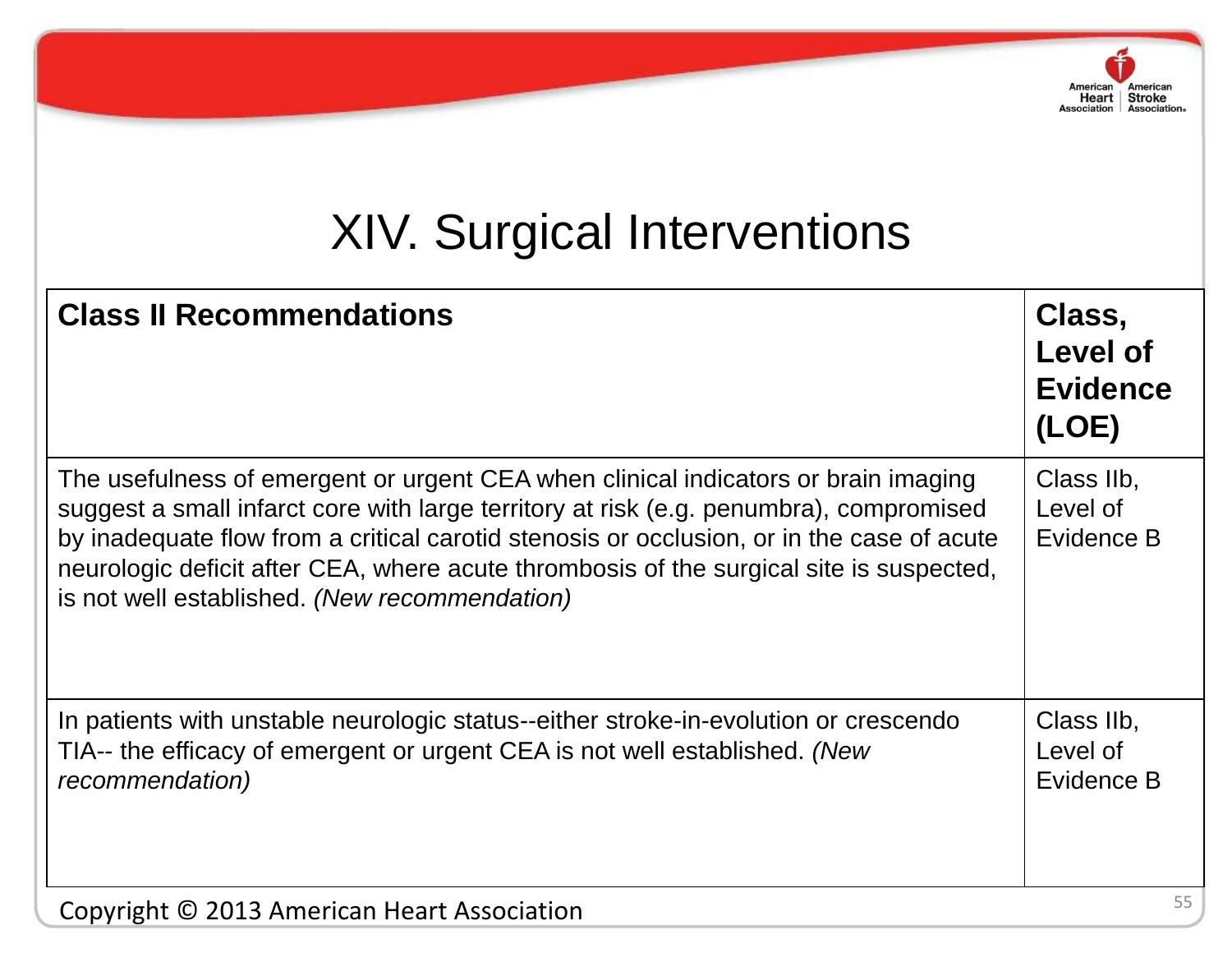

- Approximately 25% of patients may have neurological worsening during the first 24 to 48 hours after stroke and it is difficult to predict which patients will deteriorate
- The importance of dedicated stroke nursing care in the management of stroke patients cannot be overstated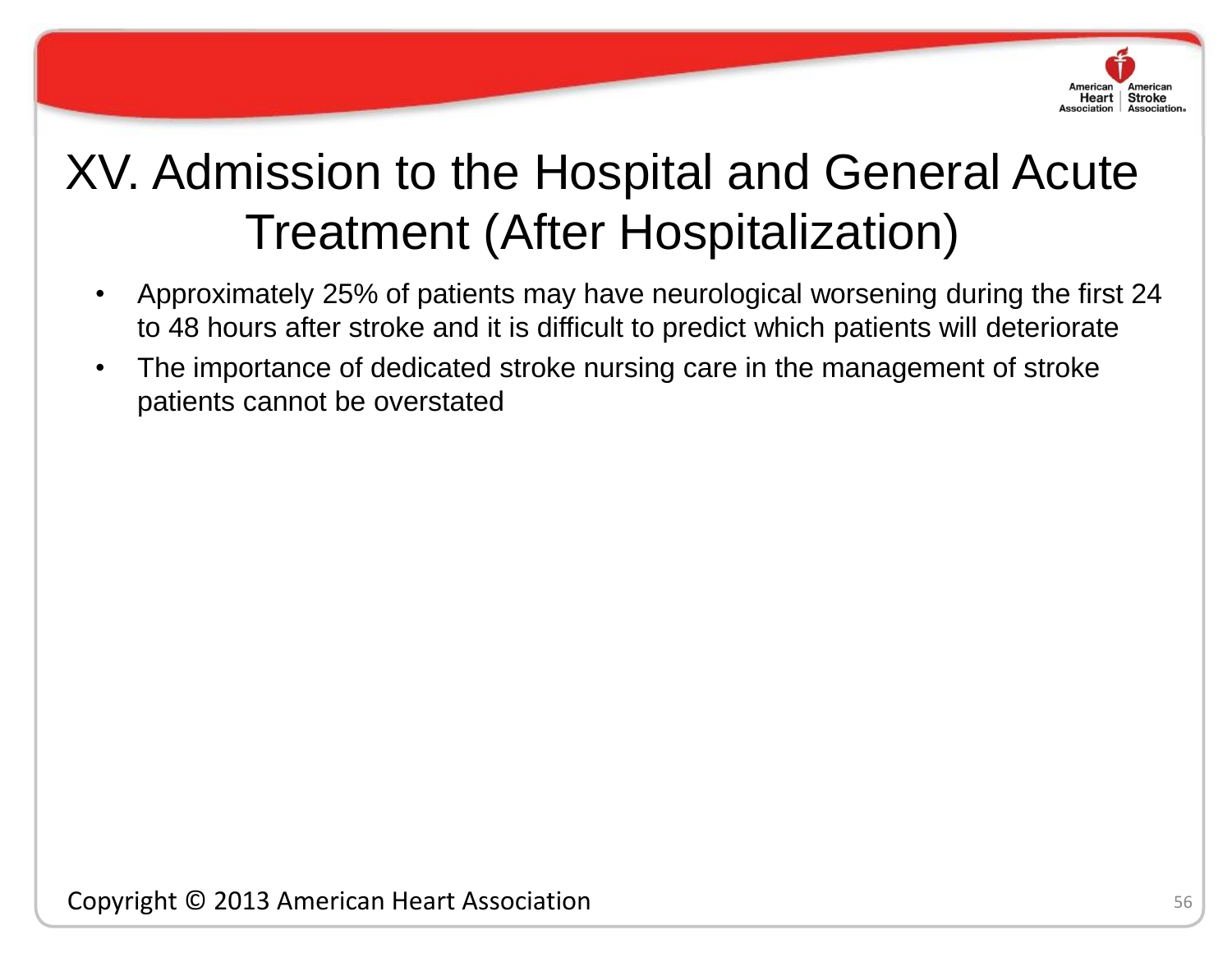

| <b>Class I Recommendations</b>                                                                                                                                                    | Class,<br><b>Level of</b><br><b>Evidence</b><br>(LOE) |
|-----------------------------------------------------------------------------------------------------------------------------------------------------------------------------------|-------------------------------------------------------|
| The use of comprehensive specialized stroke care (stroke units) incorporating<br>rehabilitation is recommended. (Unchanged from the previous guideline)                           | Class I, LOE A                                        |
| Patients with suspected pneumonia or urinary tract infections should be treated<br>with appropriate antibiotics. (Revised from the previous guideline)                            | Class I, LOE A                                        |
| Subcutaneous administration of anticoagulants is recommended for treatment of<br>immobilized patients to prevent deep vein thrombosis. (Unchanged from the<br>previous guideline) | Class I, LOE A                                        |
| The use of standardized stroke care order sets is recommended to improve<br>general management. (Unchanged from the previous guideline)                                           | Class I, LOE B                                        |
| Assessment of swallowing before starting eating, drinking, or receiving oral<br>medications is recommended. (Unchanged from the previous guideline)                               | Class I, LOE B                                        |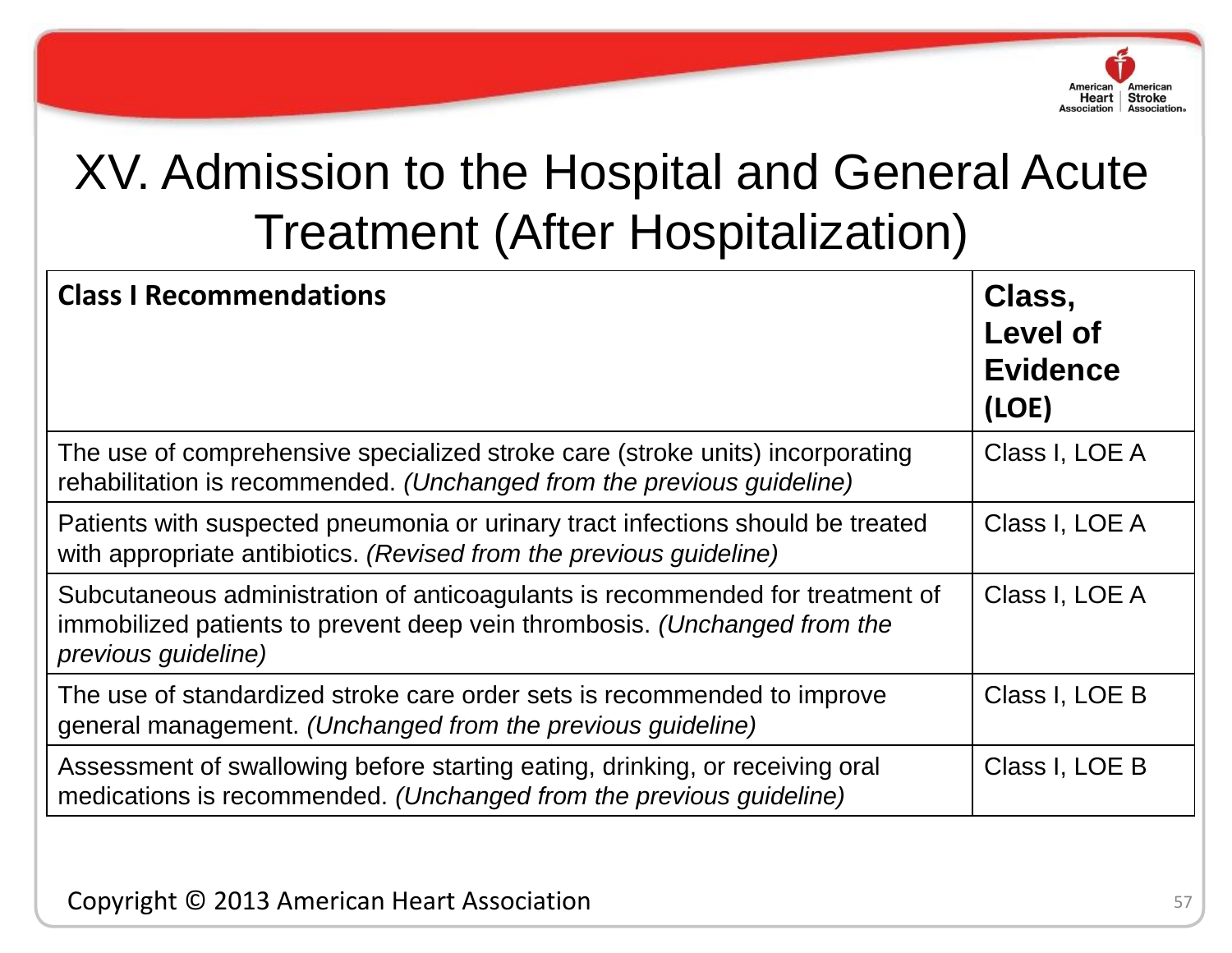

| <b>Class I Recommendations</b>                                                                                                                                                                                                               | Class,<br><b>Level of</b><br><b>Evidence</b><br>(LOE) |
|----------------------------------------------------------------------------------------------------------------------------------------------------------------------------------------------------------------------------------------------|-------------------------------------------------------|
| Patients who cannot take solid food and liquids orally should receive NG,<br>nasoduodenal, or PEG tube feedings to maintain hydration and nutrition while<br>undergoing efforts to restore swallowing. (Revised from the previous guideline) | Class I, LOE B                                        |
| Early mobilization of less severely affected patients and measures to prevent<br>subacute complications of stroke are recommended. (Unchanged from the previous<br>guideline)                                                                | Class I, LOE C                                        |
| Treatment of concomitant medical diseases is recommended. (Unchanged from the<br>previous guideline)                                                                                                                                         | Class I, LOE C                                        |
| Early institution of interventions to prevent recurrent stroke is recommended.<br>(Unchanged from the previous guideline)                                                                                                                    | Class I, LOE C                                        |
|                                                                                                                                                                                                                                              |                                                       |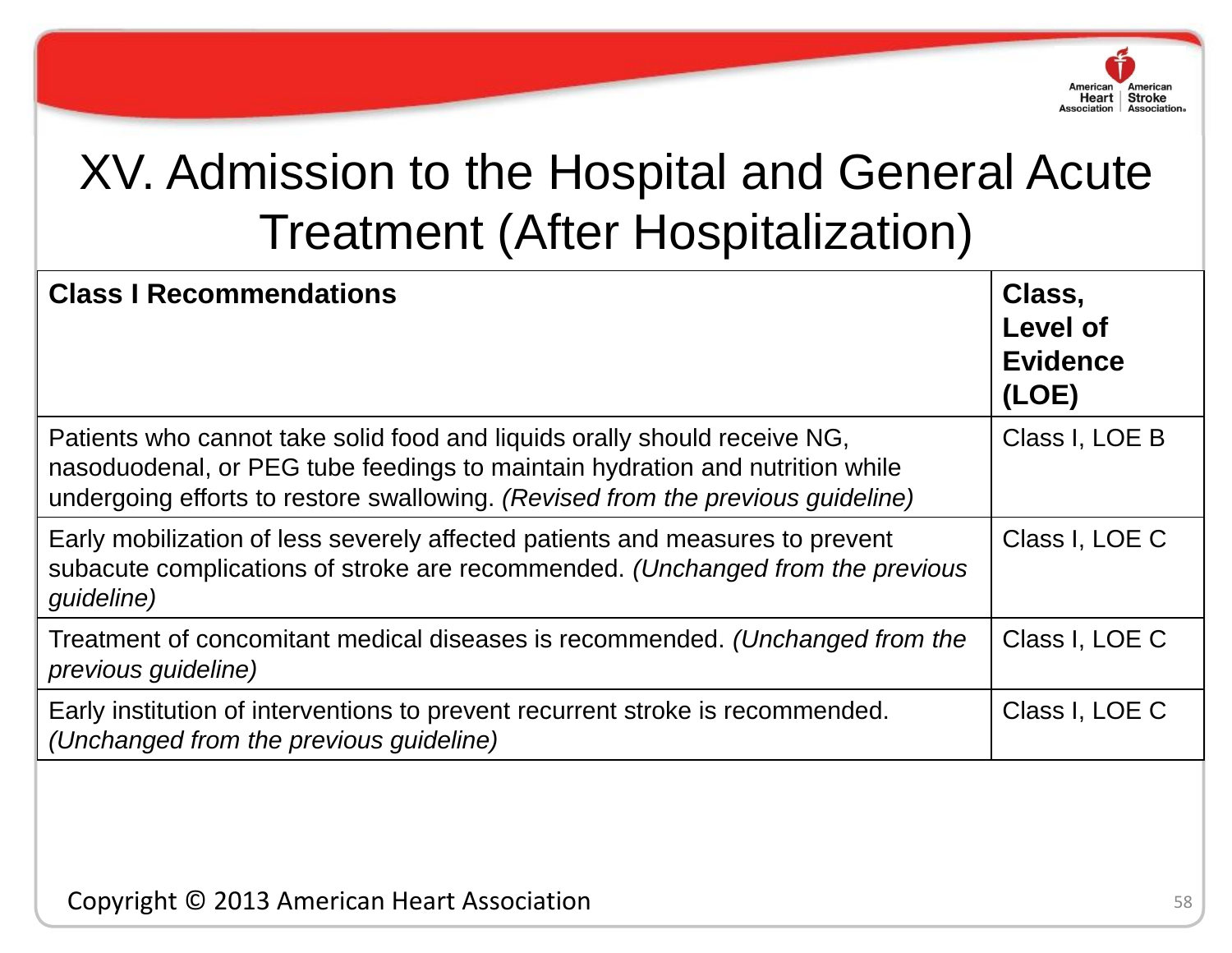

| <b>Class II Recommendations</b>                                                                                                                                                                                                                                    | Class,<br><b>Level of</b><br><b>Evidence</b><br>(LOE) |
|--------------------------------------------------------------------------------------------------------------------------------------------------------------------------------------------------------------------------------------------------------------------|-------------------------------------------------------|
| The use of aspirin is reasonable for treatment of patients who cannot receive<br>anticoagulants for DVT prophylaxis. (Revised from the previous guideline)                                                                                                         | Class IIa, LOE A                                      |
| In selecting between nasogastric versus PEG tube routes of feeding in patients<br>who cannot take solid food or liquids orally, it is reasonable to prefer nasogastric<br>tube feeding until 2-3 weeks post stroke onset. (Revised from the previous<br>guideline) | Class IIa, LOE B                                      |
| The use of intermittent external compression devices is reasonable for treatment<br>of patients who cannot receive anticoagulants. (Revised from the previous<br>guideline.)                                                                                       | Class IIa, LOE B                                      |
| Copyright © 2013 American Heart Association                                                                                                                                                                                                                        | 59                                                    |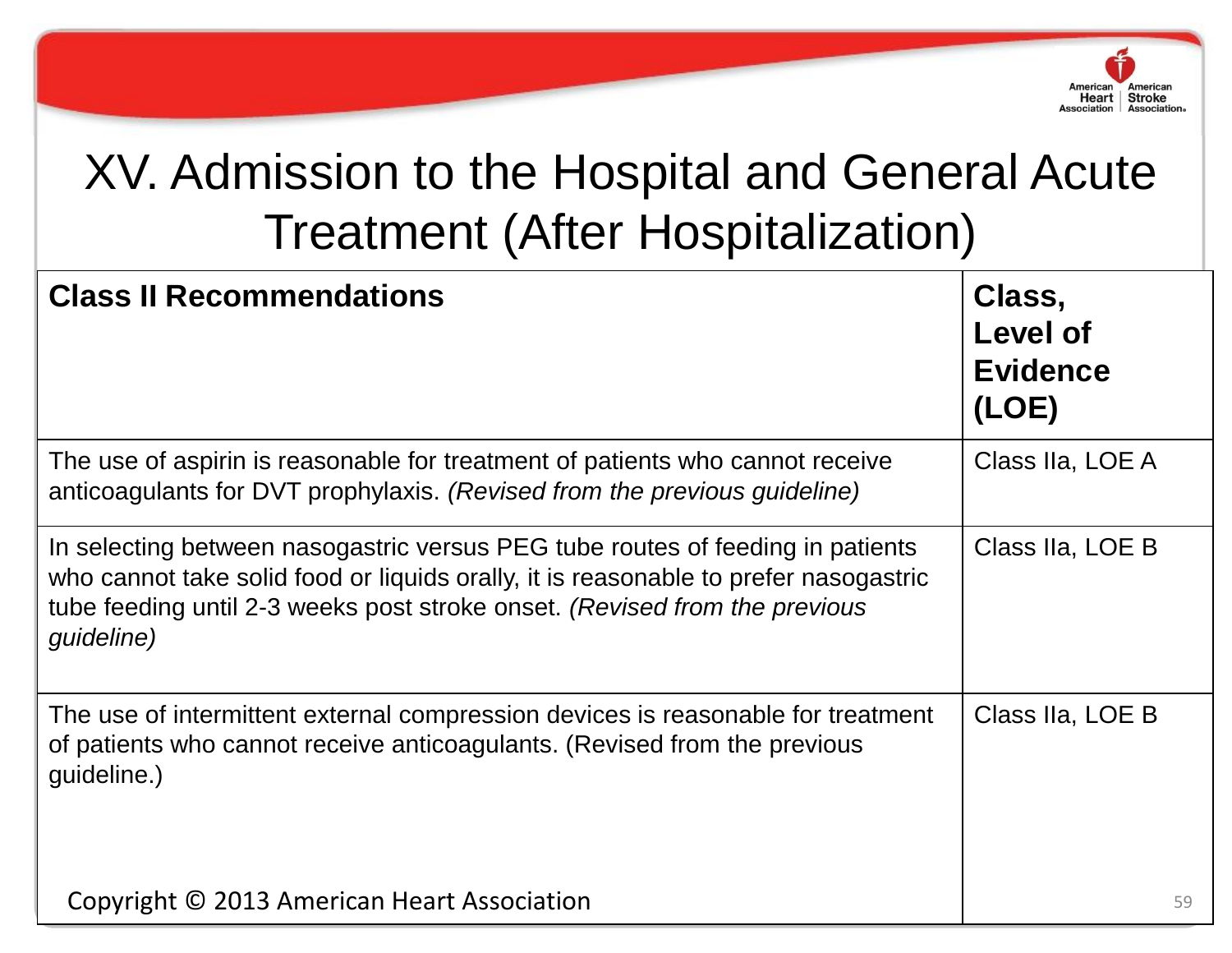

| <b>Class III Recommendations</b>                                                                                                                                                                   | Class,<br>Level of<br><b>Evidence (LOE)</b> |
|----------------------------------------------------------------------------------------------------------------------------------------------------------------------------------------------------|---------------------------------------------|
| Routine use of nutritional supplements has not been shown to be beneficial.<br>(Revised from the previous guideline)                                                                               | Class III, LOE B                            |
| Routine use of prophylactic antibiotics has not been shown to be beneficial.<br>(Revised from the previous guideline)                                                                              | Class III, LOE B                            |
| Routine placement of indwelling bladder catheters is not recommended because<br>of the associated risk of catheter associated urinary tract infections. (Unchanged<br>from the previous guideline) | Class III, LOE C                            |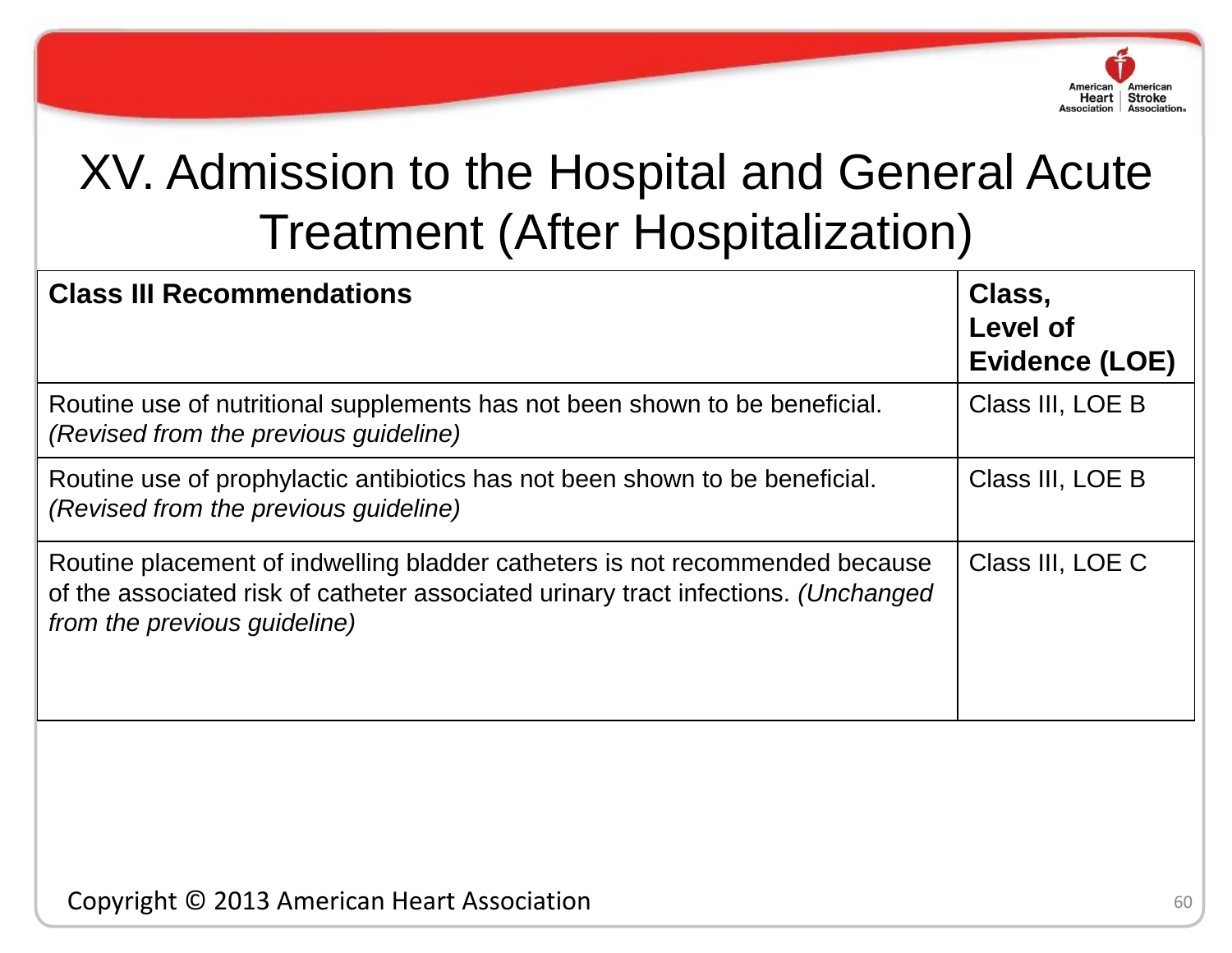

# XVI. Treatment of Acute Neurological **Complications**

• Given the complexity of severe stroke and potential complications, multidisciplinary care teams comprised of neurologists, neurointensivists, and neurosurgeons, as well as dedicated stroke nursing, are required to optimally manage these complex patients.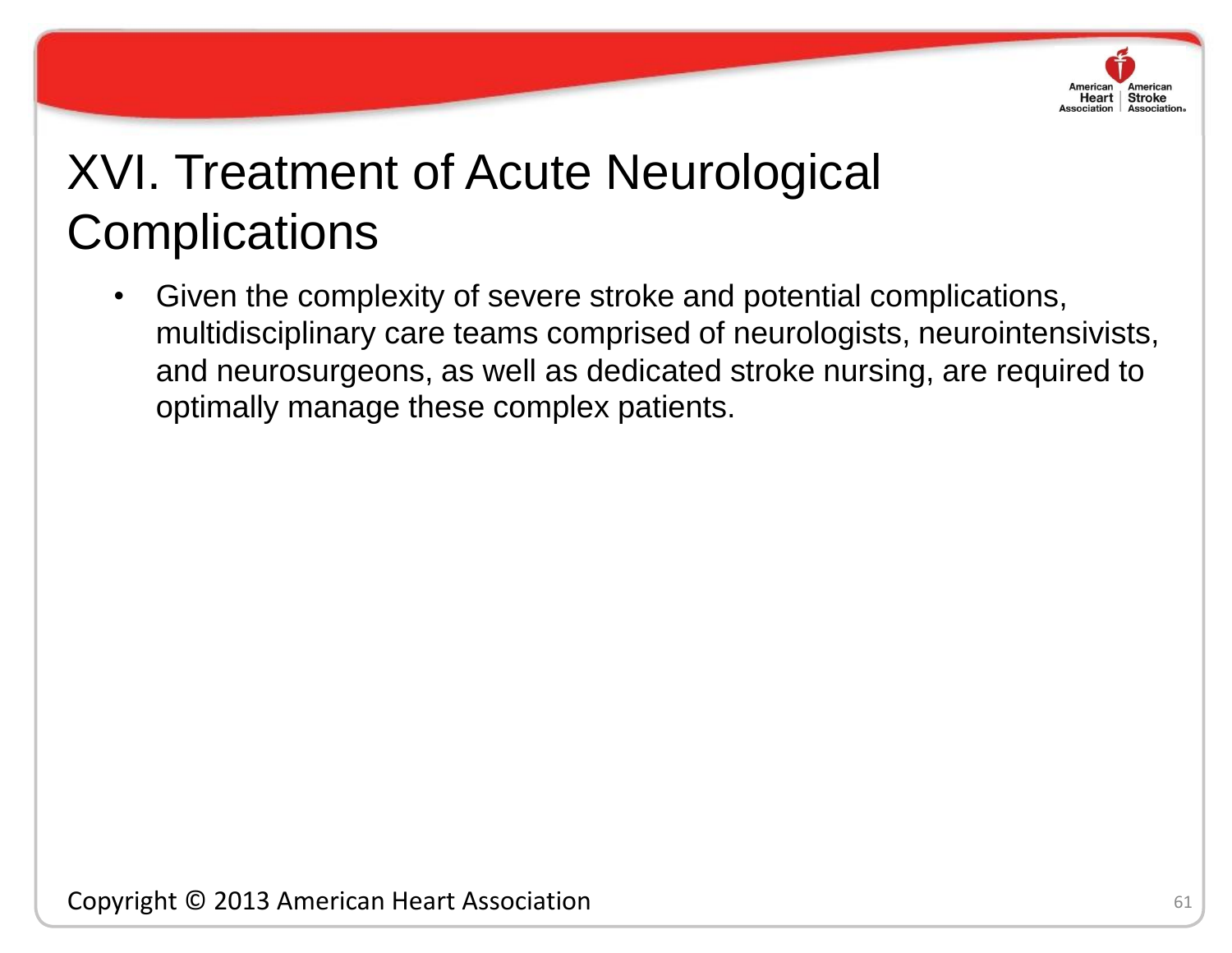

# XVI. Treatment of Acute Neurological **Complications**

| <b>Class I Recommendations</b>                                                                                                                                                                                                                                                                                                                                                                                                                                          | Class,<br><b>Level of</b><br><b>Evidence (LOE)</b> |
|-------------------------------------------------------------------------------------------------------------------------------------------------------------------------------------------------------------------------------------------------------------------------------------------------------------------------------------------------------------------------------------------------------------------------------------------------------------------------|----------------------------------------------------|
| Patients with major infarctions are at high risk for complicating brain edema and increased intracranial<br>pressure. Measures to lessen the risk of edema and close monitoring of the patient for signs of<br>neurological worsening during the first days after stroke are recommended. Early transfer of patients at<br>risk for malignant brain edema to an institution with neurosurgical expertise should be considered.<br>(Revised from the previous guideline) | Class I, LOE A                                     |
| Decompressive surgical evacuation of a space occupying cerebellar infarction is effective in preventing<br>and treating herniation and brain stem compression. (Revised from the previous guideline)                                                                                                                                                                                                                                                                    | Class I, LOE B                                     |
| Decompressive surgery for malignant edema of the cerebral hemisphere is effective and potentially life-<br>saving. Advanced patient age and patient/family valuations of achievable outcome states may affect<br>decisions regarding surgery. (Revised from the previous guideline)                                                                                                                                                                                     | Class I, LOE B                                     |
| Recurrent seizures after stroke should be treated in a manner similar to other acute neurological<br>conditions and anti-epileptic agents selected by specific patient characteristics. (Unchanged from the<br>previous guideline)                                                                                                                                                                                                                                      | Class I, LOE B                                     |
| Placement of a ventricular drain is useful in patients with acute hydrocephalus secondary to ischemic<br>stroke. (Revised from the previous guideline)                                                                                                                                                                                                                                                                                                                  | Class I, LOE C                                     |
| Copyright © 2013 American Heart Association                                                                                                                                                                                                                                                                                                                                                                                                                             | 62                                                 |